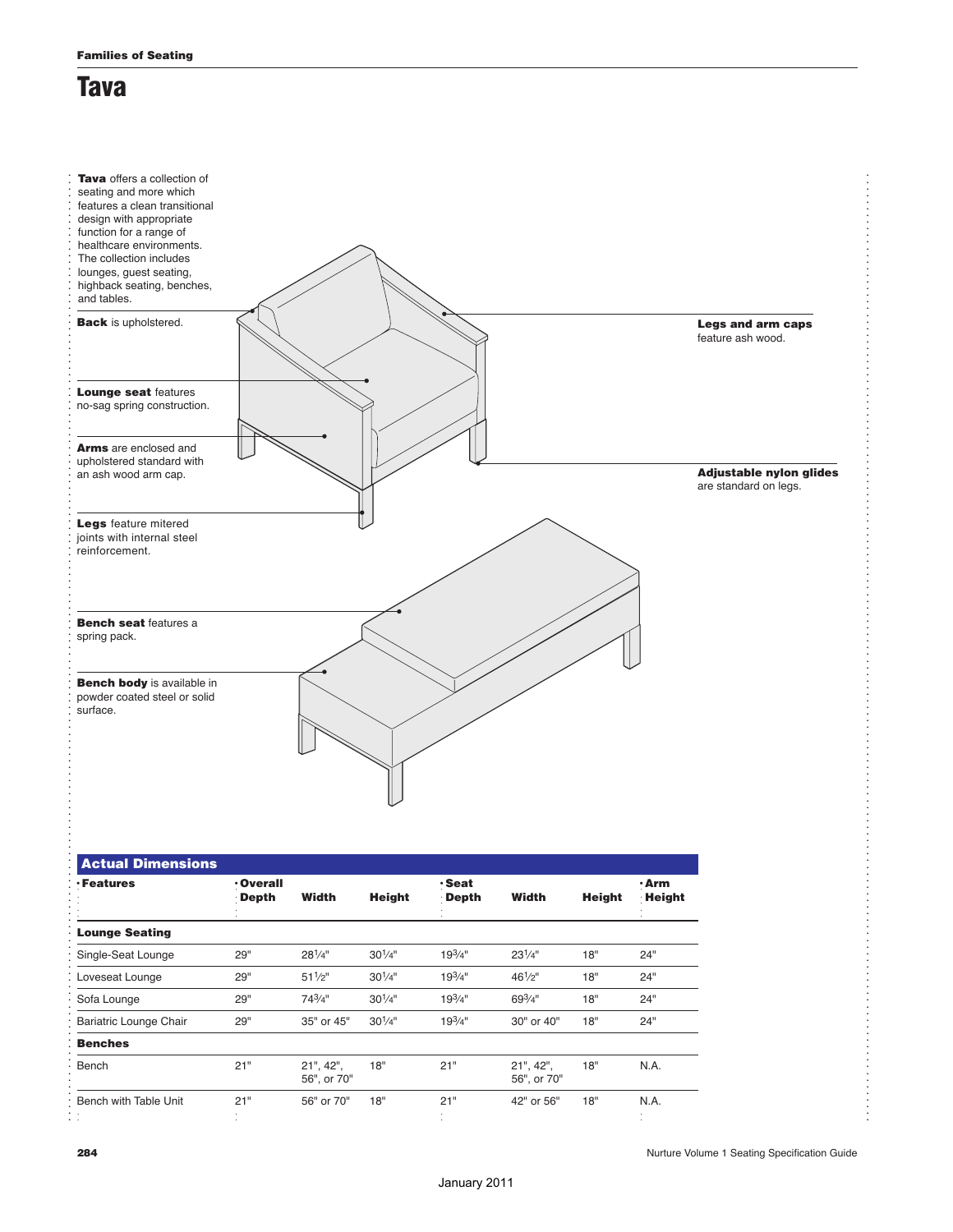### Tava

**Families of Seating**

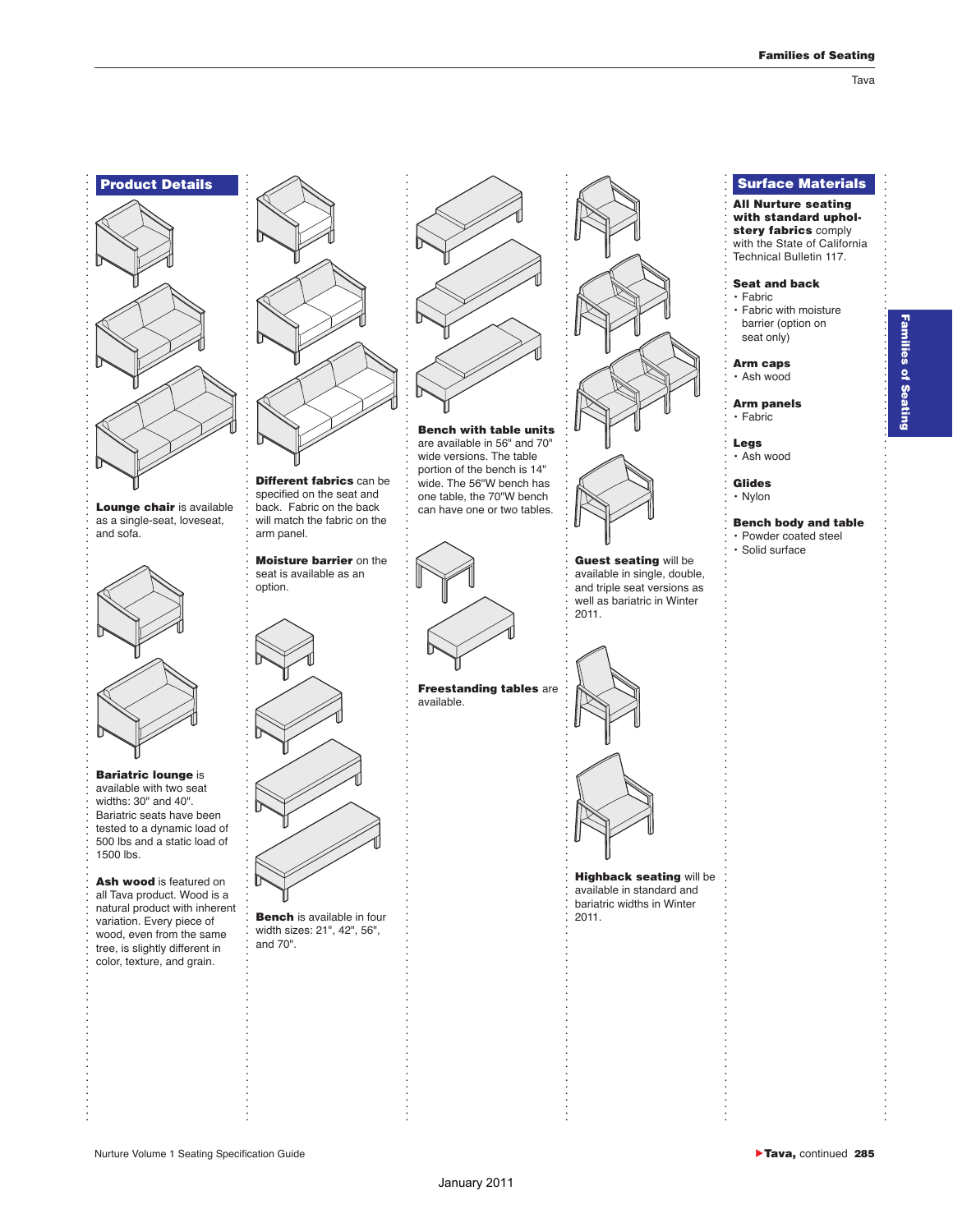### **Lounge Seating**

|                                                                  | <b>Standard Includes</b>                                                                                                                    | <b>Required to Specify</b>                                                                                                                                          |
|------------------------------------------------------------------|---------------------------------------------------------------------------------------------------------------------------------------------|---------------------------------------------------------------------------------------------------------------------------------------------------------------------|
| $\blacktriangleright$ Need help?<br>Product details,<br>page 284 | • Seat and back: fabric<br>. Arm and back panels: fabric to match back<br>• Legs: wood<br>• Arm caps: wood to match legs<br>• Glides: black | 1 Style number<br>2 Fabric color number for seat and back<br>3 Wood color number for legs<br>4 Options, if selected (see below)<br>See Surface Materials, page 685. |

Tip: Different fabrics for the seat and back can be specified. If the fabrics are in different price groups, calculate list price by adding the two price groups together and dividing by two.

|                  | <b>Options</b>           | <b>U.S. Price</b> | <b>Required to Specify</b>          |
|------------------|--------------------------|-------------------|-------------------------------------|
| <b>Surface</b>   | <b>Moisture barrier</b>  |                   |                                     |
| <b>Materials</b> | · Single-seat lounge     | $+$100$           | Specify with moisture barrier.      |
|                  | • Loveseat               | $+$ \$200         | Specify with moisture barrier.      |
|                  | • Sofa                   | $+$ \$300         | Specify with moisture barrier.      |
|                  | <b>Fire code seating</b> |                   |                                     |
|                  | · Single-seat lounge     | $+ $180$          | Add suffix $F$ to the style number. |
|                  | • Loveseat               | $+$ \$360         | Add suffix $F$ to the style number. |
|                  | • Sofa                   | $+$ \$450         | Add suffix $F$ to the style number. |

|               | <b>Specification Information</b>                                                        |  |  |  |  |  |  |  |  |  |  |  |
|---------------|-----------------------------------------------------------------------------------------|--|--|--|--|--|--|--|--|--|--|--|
|               | <b>U.S. Base Prices</b>                                                                 |  |  |  |  |  |  |  |  |  |  |  |
| ∙Style        | ·Fabric ·Fabric ·Fabric ·Fabric ·Fabric ·Fabric ·Fabric ·Fabric ·Fabric ·Fabric<br>∙COM |  |  |  |  |  |  |  |  |  |  |  |
| <b>Number</b> | Price Price Price Price Price Price Price Price Price Price Price                       |  |  |  |  |  |  |  |  |  |  |  |
|               | Group 1 Group 2 Group 3 Group 4 Group 5 Group 6 Group 7 Group 8 Group 9 Group 10        |  |  |  |  |  |  |  |  |  |  |  |

d dd dd d dd ddd d

### **Single-Seat Lounge**

| <b>HS1L1</b> |  |  |  |  | \$1920 \$2050 \$2170 \$2270 \$2370 \$2450 \$2550 \$2700 \$2900 \$3020 \$1970                                                                                                                                                    |  |
|--------------|--|--|--|--|---------------------------------------------------------------------------------------------------------------------------------------------------------------------------------------------------------------------------------|--|
|              |  |  |  |  | $\sim$ . The contract of the contract of the contract of the contract of the contract of the contract of the contract of the contract of the contract of the contract of the contract of the contract of the contract of the co |  |
|              |  |  |  |  |                                                                                                                                                                                                                                 |  |
|              |  |  |  |  |                                                                                                                                                                                                                                 |  |

### **Loveseat**

HS1L2 \$2975 \$3184 \$3376 \$3536 \$3696 \$3824 \$3984 \$4224 \$4544 \$4736 \$3026 d dd dd d dd ddd d

### **Sofa**

HS1L3 \$3745 \$4032 \$4296 \$4516 \$4736 \$4912 \$5132 \$5462 \$5902 \$6166 \$3796 d dd dd d dd ddd d

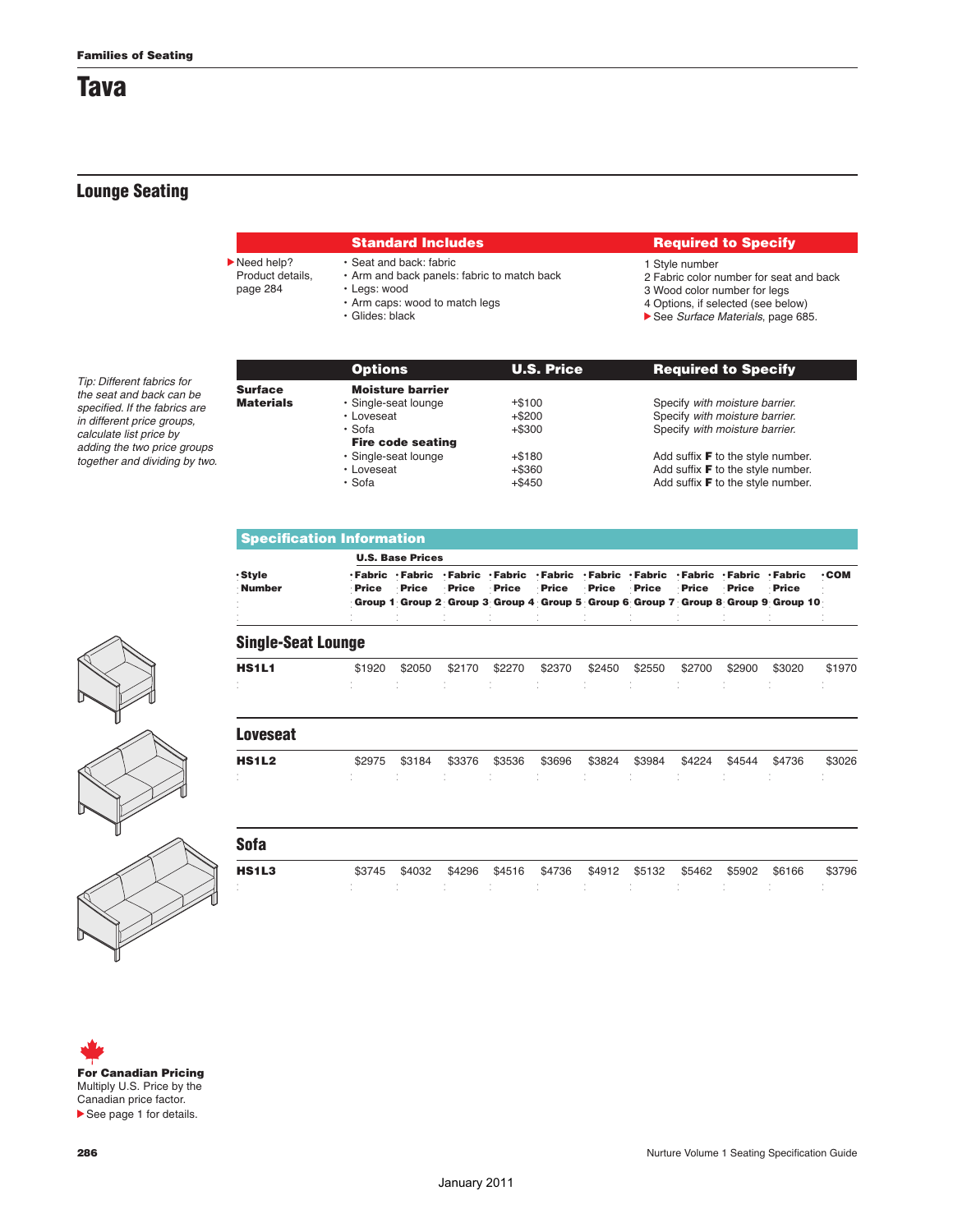**Families of Seating**

**Families of Seating** 

## **Bariatric Lounge Seating**

|                                            | <b>Standard Includes</b>                                                                                                                    | <b>Required to Specify</b>                                                                                                                                          |
|--------------------------------------------|---------------------------------------------------------------------------------------------------------------------------------------------|---------------------------------------------------------------------------------------------------------------------------------------------------------------------|
| Need help?<br>Product details,<br>page 284 | • Seat and back: fabric<br>• Arm and back panels: fabric to match back<br>• Legs: wood<br>. Arm caps: wood to match legs<br>· Glides: black | 1 Style number<br>2 Fabric color number for seat and back<br>3 Wood color number for legs<br>4 Options, if selected (see below)<br>See Surface Materials, page 685. |

Tip: Different fabrics for the seat and back can be specified. If the fabrics are in different price groups, calculate list price by adding the two price groups together and dividing by two.

|                      | <b>Options</b>                                                            | U.S. Price <b>I</b> | <b>Required to Specify</b>               |
|----------------------|---------------------------------------------------------------------------|---------------------|------------------------------------------|
| Surface<br>Materials | <b>Moisture barrier</b><br>• Moisture barrier<br><b>Fire code seating</b> | $+$100$             | Specify with moisture barrier.           |
|                      | $\cdot$ CAL 133                                                           | +\$270              | Add suffix <b>F</b> to the style number. |

| <b>Specification Information</b> |                         |  |  |                                                                                                  |  |  |  |  |  |                                                                                  |             |
|----------------------------------|-------------------------|--|--|--------------------------------------------------------------------------------------------------|--|--|--|--|--|----------------------------------------------------------------------------------|-------------|
|                                  | <b>U.S. Base Prices</b> |  |  |                                                                                                  |  |  |  |  |  |                                                                                  |             |
| ∙Style                           |                         |  |  | ·Width · Fabric · Fabric · Fabric · Fabric · Fabric · Fabric · Fabric · Fabric · Fabric · Fabric |  |  |  |  |  |                                                                                  | $\cdot$ COM |
| <b>Number</b>                    | Price                   |  |  | Price Price Price Price Price Price Price Price Price Price                                      |  |  |  |  |  |                                                                                  |             |
|                                  |                         |  |  |                                                                                                  |  |  |  |  |  | Group 1 Group 2 Group 3 Group 4 Group 5 Group 6 Group 7 Group 8 Group 9 Group 10 |             |
|                                  |                         |  |  |                                                                                                  |  |  |  |  |  |                                                                                  |             |
|                                  |                         |  |  |                                                                                                  |  |  |  |  |  |                                                                                  |             |

### **Bariatric Lounge**

| <b>HS1L130</b> 30" \$2725 \$2882 \$3026 \$3146 \$3266 \$3362 \$3482 \$3662 \$3902 \$4046 \$2776 |  |  |  |  |  |  |  |  |  |  |  |  |
|-------------------------------------------------------------------------------------------------|--|--|--|--|--|--|--|--|--|--|--|--|
|-------------------------------------------------------------------------------------------------|--|--|--|--|--|--|--|--|--|--|--|--|



HS1L140 40" \$2920 \$3102 \$3270 \$3410 \$3550 \$3662 \$3802 \$4012 \$4292 \$4460 \$2970 d dd d d d d d d d d d d



Nurture Volume 1 Seating Specification Guide c**Tava,** continued **287**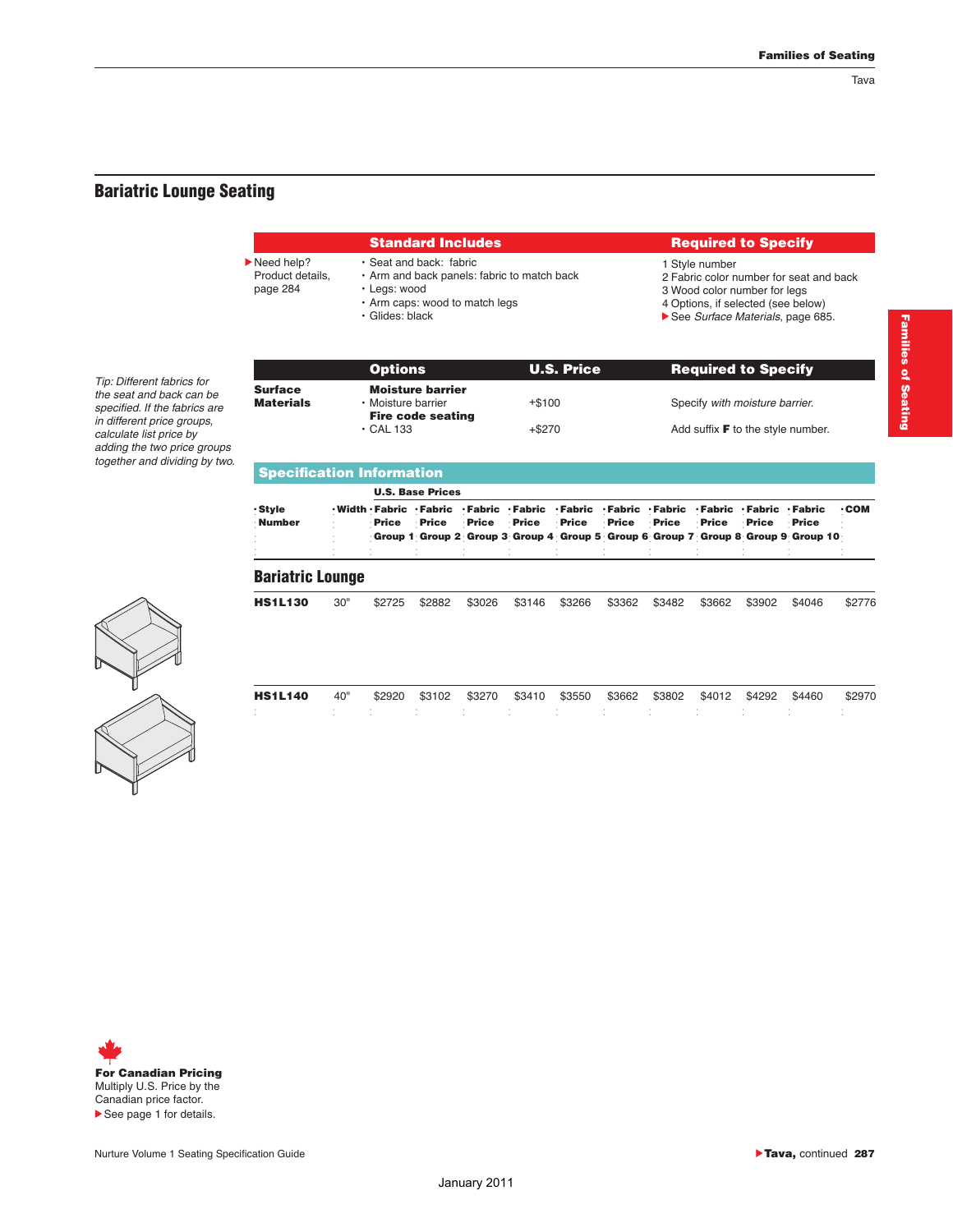### **Benches**

Powder Coated Steel

|                                            | <b>Standard Includes</b>                                                                                                                 |                   | <b>Required to Specify</b>                                                                                                                                                                        |
|--------------------------------------------|------------------------------------------------------------------------------------------------------------------------------------------|-------------------|---------------------------------------------------------------------------------------------------------------------------------------------------------------------------------------------------|
| Need help?<br>Product details,<br>page 284 | · Seat: fabric<br>· Bench body: powdercoated steel<br>• Legs: wood<br>• Table, if selected: paint to match bench body<br>· Glides: black |                   | 1 Style number<br>2 Fabric color number for seat<br>3 Paint color number for bench body<br>4 Wood color number for legs<br>5 Options, if selected (see below)<br>See Surface Materials, page 685. |
|                                            | <b>Options</b>                                                                                                                           | <b>U.S. Price</b> | <b>Required to Specify</b>                                                                                                                                                                        |

| Surface   | <b>Moisture barrier</b>                                                            |           |                                          |
|-----------|------------------------------------------------------------------------------------|-----------|------------------------------------------|
| Materials | $\cdot$ 21"W Bench                                                                 | $+$100$   | Specify with moisture barrier.           |
|           | • 42"W Bench, 56"W Bench<br>with table unit                                        | $+$ \$200 | Specify with moisture barrier.           |
|           | • 56"W and 70"W Benches.<br>70"W Bench with table unit<br><b>Fire code seating</b> | $+$ \$300 | Specify with moisture barrier.           |
|           | $\cdot$ 21"W Bench                                                                 | $+ $180$  | Add suffix $F$ to the style number.      |
|           | • 42"W and 56"W Bench, 56"W<br>and 70"W Bench with table unit                      | $+$ \$360 | Add suffix <b>F</b> to the style number. |
|           | • 70"W Bench                                                                       | $+$ \$450 | Add suffix $F$ to the style number.      |

|                         |     |        | <b>U.S. Base Prices</b> |        |        |        |             |        |             |        |                                                                                                                                                                                               |             |  |  |
|-------------------------|-----|--------|-------------------------|--------|--------|--------|-------------|--------|-------------|--------|-----------------------------------------------------------------------------------------------------------------------------------------------------------------------------------------------|-------------|--|--|
| ∙Stvle<br><b>Number</b> |     | Price  | Price                   | Price  | Price  | Price  | Price Price |        | Price Price |        | ·Width · Fabric · Fabric · Fabric · Fabric · Fabric · Fabric · Fabric · Fabric · Fabric · Fabric<br>Price<br>Group 1 Group 2 Group 3 Group 4 Group 5 Group 6 Group 7 Group 8 Group 9 Group 10 | $\cdot$ COM |  |  |
| <b>Benches</b>          |     |        |                         |        |        |        |             |        |             |        |                                                                                                                                                                                               |             |  |  |
| <b>HS1B21C</b>          | 21" | \$1510 | \$1530                  | \$1548 | \$1564 | \$1578 | \$1590      | \$1606 | \$1628      | \$1658 | \$1676                                                                                                                                                                                        | \$1560      |  |  |
| <b>HS1B42C</b>          | 42" | \$1918 | \$1958                  | \$1994 | \$2024 | \$2054 | \$2078      | \$2108 | \$2152      | \$2212 | \$2248                                                                                                                                                                                        | \$1968      |  |  |
| <b>HS1B56C</b>          | 56" | \$2325 | \$2372                  | \$2414 | \$2448 | \$2484 | \$2512      | \$2546 | \$2598      | \$2668 | \$2710                                                                                                                                                                                        | \$2376      |  |  |
| <b>HS1B70C</b>          | 70" | \$2658 | \$2718                  | \$2772 | \$2816 | \$2862 | \$2898      | \$2942 | \$3010      | \$3100 | \$3154                                                                                                                                                                                        | \$2708      |  |  |
|                         |     |        |                         |        |        |        |             |        |             |        |                                                                                                                                                                                               |             |  |  |

### **Benches with Table**

| 56"W Bench with One Table |        |        |        |        |        |                      |  |  |        |        |        |
|---------------------------|--------|--------|--------|--------|--------|----------------------|--|--|--------|--------|--------|
| <b>HS1B56T1C 56"</b>      | \$2325 | \$2364 | \$2400 | \$2430 | \$2460 | \$2484 \$2514 \$2560 |  |  | \$2620 | \$2656 | \$2376 |

|                      | 70"W Bench with One Table |        |        |        |  |                      |  |        |        |               |  |        |
|----------------------|---------------------------|--------|--------|--------|--|----------------------|--|--------|--------|---------------|--|--------|
| <b>HS1B70T1C</b> 70" |                           | \$2658 | \$2704 | \$2746 |  | \$2782 \$2816 \$2844 |  | \$2880 | \$2932 | \$3002 \$3044 |  | \$2708 |

### **70"W Bench with Two Tables**

HS1B70T2C 70" \$2658 \$2698 \$2734 \$2764 \$2794 \$2818 \$2848 \$2892 \$2952 \$2988 \$2708 d dd dd d dd ddd d



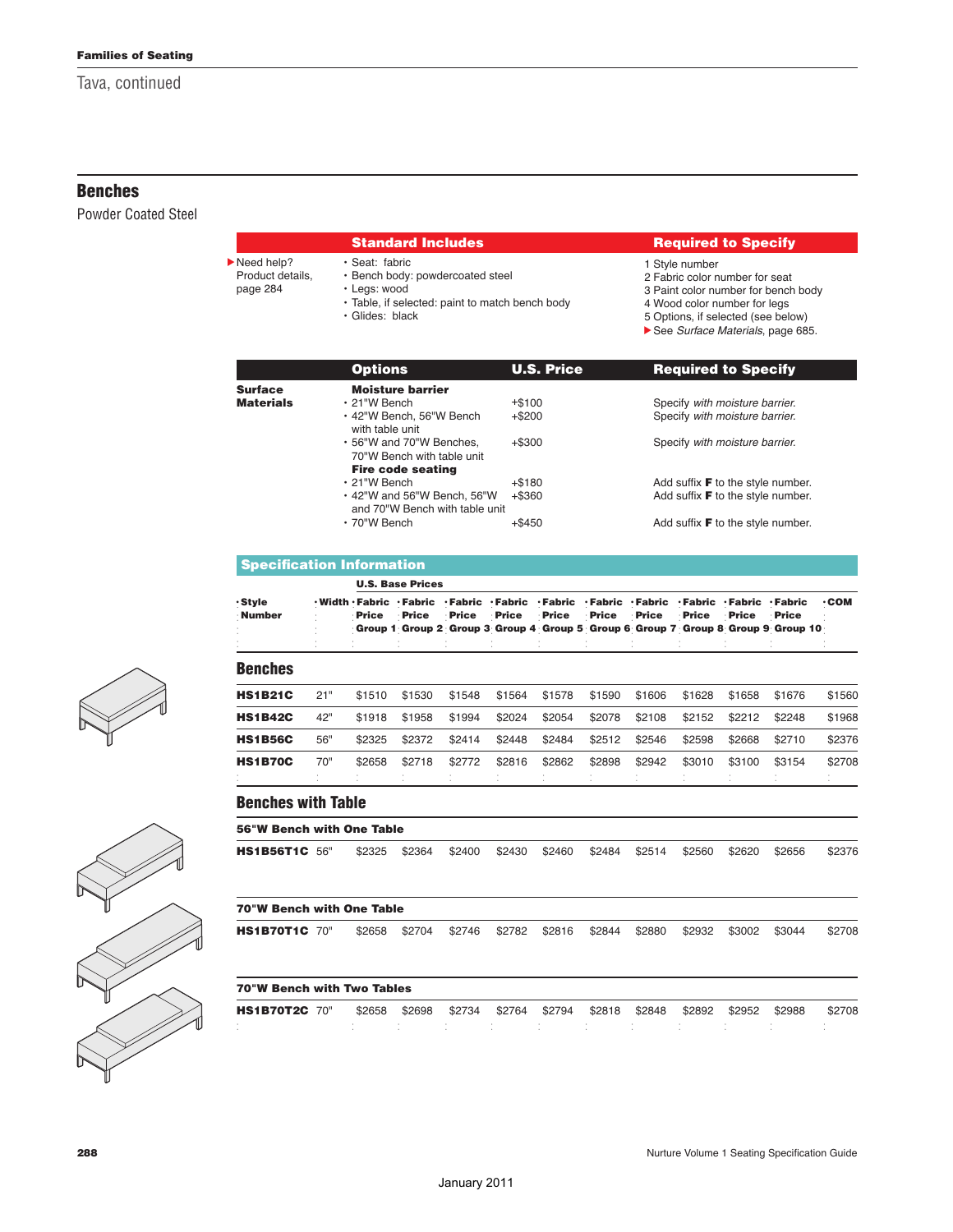### **Families of Seating**

### Tava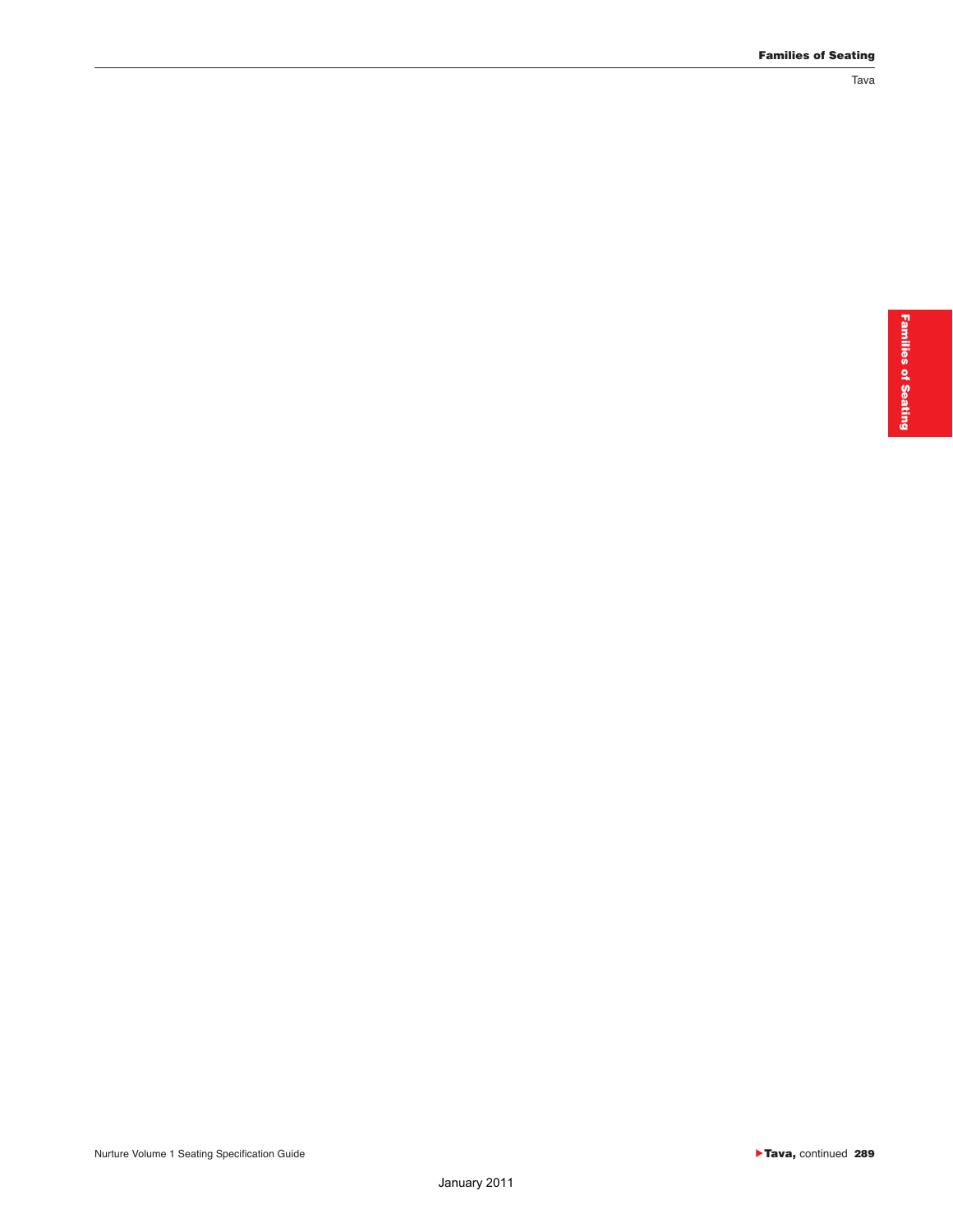### **Benches**

Solid Surface



|   | $\blacktriangleright$ Need help |
|---|---------------------------------|
| ϡ | Product d                       |
| ₫ | page 284                        |
|   |                                 |

 $Surface$ 

| ງ?<br>etails. | · Seat: fabric<br>• Bench body: solid surface<br>• Legs: wood<br>· Glides: black | • Table, if selected: solid surface to match bench body |
|---------------|----------------------------------------------------------------------------------|---------------------------------------------------------|

### **Standard Includes Required to Specify**

1 Style number

- 2 Fabric color number for seat
- 3 Solid surface color number for bench body
- 4 Wood color number for legs
- 5 Options, if selected (see below)
- See Surface Materials, page 685.

Tip: For deal codes and more information on the solid surface graded-in program see Surface Materials.  $Page 685$ 

|                | <b>Options</b>                                                      | <b>U.S. Price</b> | <b>Required to Specify</b>                         |
|----------------|---------------------------------------------------------------------|-------------------|----------------------------------------------------|
| <b>Surface</b> | <b>Moisture barrier</b>                                             |                   |                                                    |
| Materials      | • 21"W Bench                                                        | $+ $100$          | Specify with moisture barrier.                     |
|                | • 42"W Bench, 56"W Bench<br>with table unit                         | $+ $200$          | Specify with moisture barrier.                     |
|                | • 56"W and 70"W Benches,<br>70"W Bench with table unit              | +\$300            | Specify with moisture barrier.                     |
|                | <b>Fire code seating</b>                                            |                   |                                                    |
|                | • 21"W Bench                                                        | $+ $180$          | Add suffix <b>F</b> to the style number.           |
|                | $\cdot$ 42"W and 56"W Bench. 56"W<br>and 70"W Bench with table unit | $+$ \$360         | Add suffix $F$ to the style number.                |
|                | • 70"W Bench<br><b>Solid surface</b>                                | $+$ \$450         | Add suffix $F$ to the style number.                |
|                | · Solid Surface Price Group A                                       | Prices at right   | Specify solid surface color number or<br>deal code |
|                | • Solid Surface Price Group B                                       | Prices at right   | Specify solid surface color number or<br>deal code |
|                | • Solid Surface Price Group C                                       | Prices at right   | Specify solid surface color number or<br>deal code |
|                | • Solid Surface Price Group D                                       | Prices at right   | Specify solid surface color number or<br>deal code |
|                | • Solid Surface Price Group E                                       | Prices at right   | Specify solid surface color number or<br>deal code |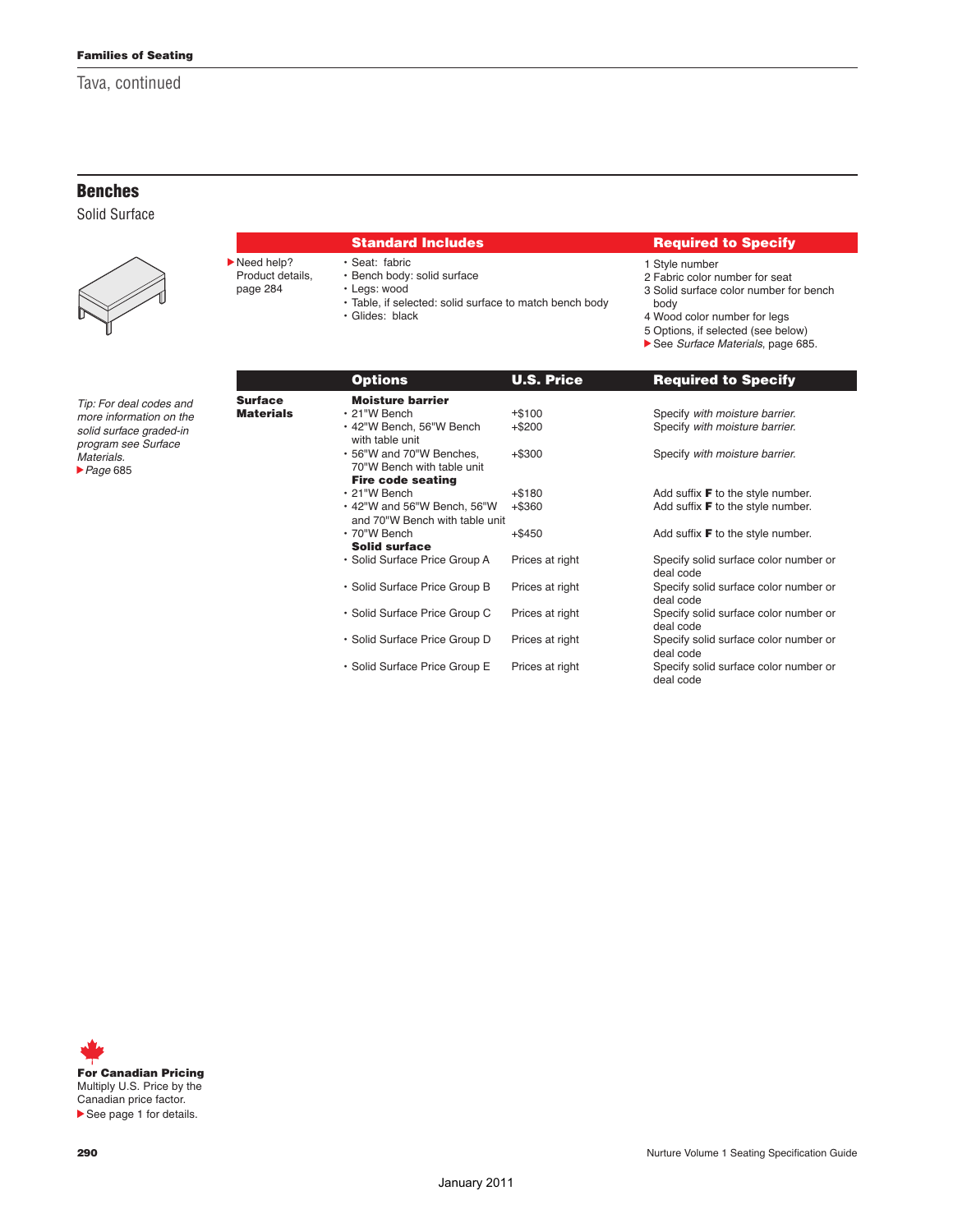**Families of Seating**

**Families of Seating** 

### Tava

### **Specification Information**



|                          |                      |                         | <b>U.S. Base Prices</b>     |                                     |                                     |                                     |                                            |                                     |                                            |                                     |                                     |                                      |             |
|--------------------------|----------------------|-------------------------|-----------------------------|-------------------------------------|-------------------------------------|-------------------------------------|--------------------------------------------|-------------------------------------|--------------------------------------------|-------------------------------------|-------------------------------------|--------------------------------------|-------------|
| · Style<br><b>Number</b> | <b>·Width ·Solid</b> | <b>Surface</b><br>Grade | ∙Fabric<br>Price<br>Group 1 | ∙ Fabric<br><b>Price</b><br>Group 2 | · Fabric<br><b>Price</b><br>Group 3 | ∙ Fabric<br><b>Price</b><br>Group 4 | · Fabric<br><b>Price</b><br><b>Group 5</b> | ∙ Fabric<br><b>Price</b><br>Group 6 | ∙ Fabric<br><b>Price</b><br><b>Group 7</b> | · Fabric<br><b>Price</b><br>Group 8 | ∙ Fabric<br><b>Price</b><br>Group 9 | · Fabric<br><b>Price</b><br>Group 10 | $\cdot$ COM |
| <b>Bench</b>             |                      |                         |                             |                                     |                                     |                                     |                                            |                                     |                                            |                                     |                                     |                                      |             |
| <b>HS1B21S</b>           | 21"                  | Α                       | \$2416                      | \$2436                              | \$2454                              | \$2470                              | \$2484                                     | \$2496                              | \$2512                                     | \$2534                              | \$2564                              | \$2582                               | \$2466      |
|                          |                      | B                       | \$2451                      | \$2471                              | \$2489                              | \$2505                              | \$2519                                     | \$2531                              | \$2547                                     | \$2569                              | \$2599                              | \$2617                               | \$2501      |
|                          |                      | C                       | \$2504                      | \$2524                              | \$2542                              | \$2558                              | \$2572                                     | \$2584                              | \$2600                                     | \$2622                              | \$2652                              | \$2670                               | \$2554      |
|                          |                      | D                       | \$2621                      | \$2641                              | \$2659                              | \$2675                              | \$2689                                     | \$2701                              | \$2717                                     | \$2739                              | \$2769                              | \$2787                               | \$2671      |
|                          |                      | Е                       | \$2742                      | \$2762                              | \$2780                              | \$2796                              | \$2810                                     | \$2822                              | \$2838                                     | \$2860                              | \$2890                              | \$2908                               | \$2792      |
| <b>HS1B42S</b>           | 42"                  | Α                       | \$3069                      | \$3108                              | \$3144                              | \$3174                              | \$3204                                     | \$3228                              | \$3258                                     | \$3304                              | \$3364                              | \$3400                               | \$3120      |
|                          |                      | В                       | \$3125                      | \$3164                              | \$3200                              | \$3230                              | \$3260                                     | \$3284                              | \$3314                                     | \$3360                              | \$3420                              | \$3456                               | \$3176      |
|                          |                      | C                       | \$3214                      | \$3253                              | \$3289                              | \$3319                              | \$3349                                     | \$3373                              | \$3403                                     | \$3449                              | \$3509                              | \$3545                               | \$3265      |
|                          |                      | D                       | \$3416                      | \$3455                              | \$3491                              | \$3521                              | \$3551                                     | \$3575                              | \$3605                                     | \$3651                              | \$3711                              | \$3747                               | \$3467      |
|                          |                      | Е                       | \$3617                      | \$3656                              | \$3692                              | \$3722                              | \$3752                                     | \$3776                              | \$3806                                     | \$3852                              | \$3912                              | \$3948                               | \$3668      |
| <b>HS1B56S</b>           | 56"                  | Α                       | \$3720                      | \$3766                              | \$3808                              | \$3844                              | \$3878                                     | \$3906                              | \$3942                                     | \$3994                              | \$4064                              | \$4106                               | \$3770      |
|                          |                      | В                       | \$3781                      | \$3827                              | \$3869                              | \$3905                              | \$3939                                     | \$3967                              | \$4003                                     | \$4055                              | \$4125                              | \$4167                               | \$3831      |
|                          |                      | С                       | \$3885                      | \$3931                              | \$3973                              | \$4009                              | \$4043                                     | \$4071                              | \$4107                                     | \$4159                              | \$4229                              | \$4271                               | \$3935      |
|                          |                      | D                       | \$4115                      | \$4161                              | \$4203                              | \$4239                              | \$4273                                     | \$4301                              | \$4337                                     | \$4389                              | \$4459                              | \$4501                               | \$4165      |
|                          |                      | Е                       | \$4345                      | \$4391                              | \$4433                              | \$4469                              | \$4503                                     | \$4531                              | \$4567                                     | \$4619                              | \$4689                              | \$4731                               | \$4395      |
| <b>HS1B70S</b>           | 70"                  | Α                       | \$4253                      | \$4312                              | \$4366                              | \$4412                              | \$4456                                     | \$4492                              | \$4538                                     | \$4604                              | \$4694                              | \$4748                               | \$4304      |
|                          |                      | B                       | \$4326                      | \$4385                              | \$4439                              | \$4485                              | \$4529                                     | \$4565                              | \$4611                                     | \$4677                              | \$4767                              | \$4821                               | \$4377      |
|                          |                      | С                       | \$4450                      | \$4509                              | \$4563                              | \$4609                              | \$4653                                     | \$4689                              | \$4735                                     | \$4801                              | \$4891                              | \$4945                               | \$4501      |
|                          |                      | D                       | \$4721                      | \$4780                              | \$4834                              | \$4880                              | \$4924                                     | \$4960                              | \$5006                                     | \$5072                              | \$5162                              | \$5216                               | \$4772      |
|                          |                      | E                       | \$4991                      | \$5050                              | \$5104                              | \$5150                              | \$5194                                     | \$5230                              | \$5276                                     | \$5342                              | \$5432                              | \$5486                               | \$5042      |
|                          |                      |                         |                             |                                     |                                     |                                     |                                            |                                     |                                            |                                     |                                     |                                      |             |

**>Specification Information, continued on next page** 

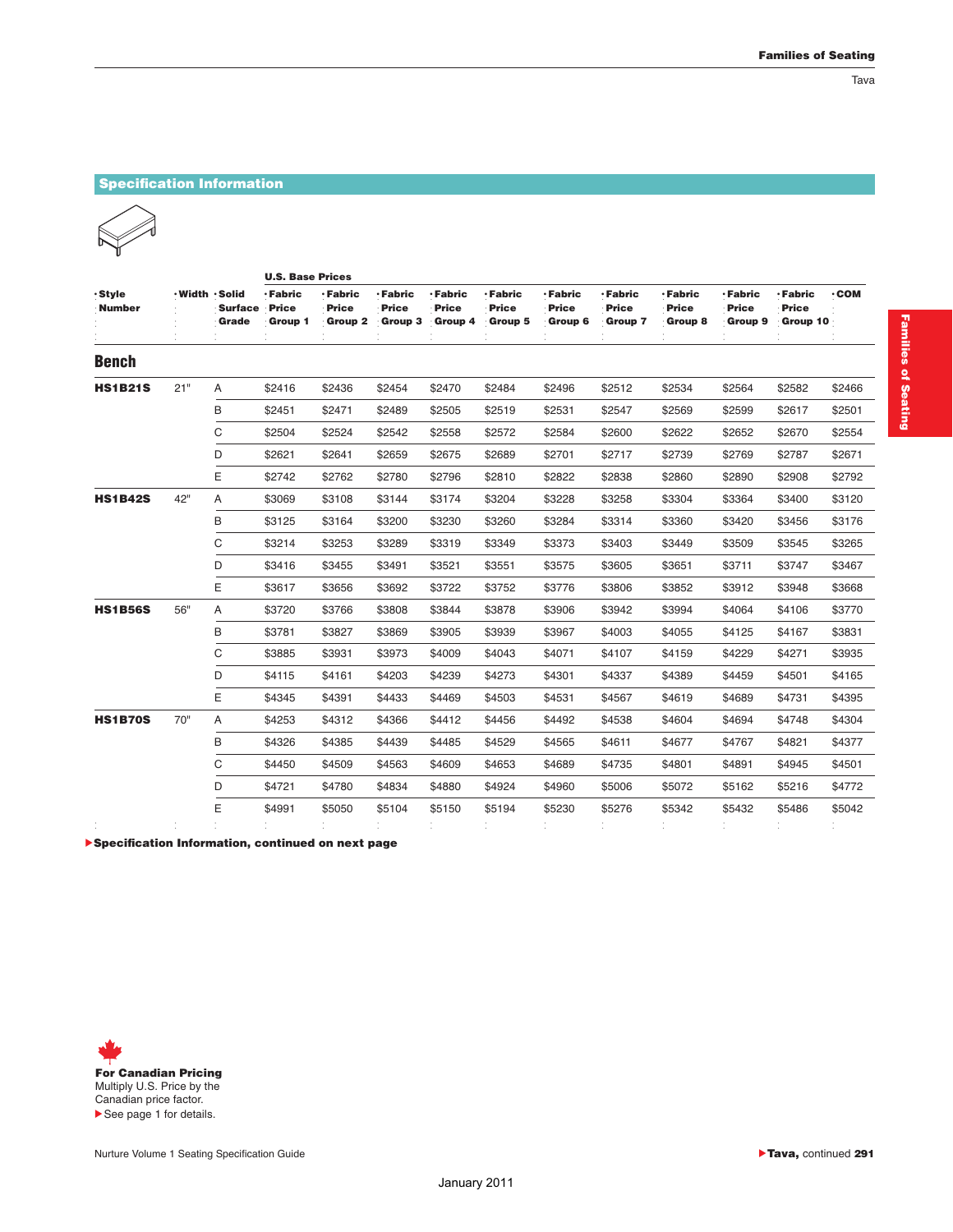Tava, continued

### c**Specification Information, continued from previous page**

| <b>Specification Information</b> |                             |               |                         |         |         |         |         |                                                         |         |         |                |                  |      |
|----------------------------------|-----------------------------|---------------|-------------------------|---------|---------|---------|---------|---------------------------------------------------------|---------|---------|----------------|------------------|------|
|                                  |                             |               | <b>U.S. Base Prices</b> |         |         |         |         |                                                         |         |         |                |                  |      |
| ∙Stvle                           | $\cdot$ Width $\cdot$ Solid |               | ∙Fabric                 | ∙Fabric | ∙Fabric | ∙Fabric | ∙Fabric | ∙Fabric                                                 | ∙Fabric | ∙Fabric | $\cdot$ Fabric | ∙Fabric          | ∙coм |
| <b>Number</b>                    |                             | Surface Price |                         | Price   | Price   | Price   | Price   | Price                                                   | Price   | Price   | Price          | Price            |      |
|                                  |                             | ∙ Grade       |                         |         |         |         |         | Group 1 Group 2 Group 3 Group 4 Group 5 Group 6 Group 7 |         | Group 8 |                | Group 9 Group 10 |      |
|                                  |                             |               |                         |         |         |         |         |                                                         |         |         |                |                  |      |

### **Bench with Table**

### **56"W Bench with One Table**



| <b>HS1B56T1S</b> 56" | Α | \$3720 | \$3760 | \$3796 | \$3826 | \$3856 | \$3880 | \$3910 | \$3954 | \$4014 | \$4050 | \$3770 |
|----------------------|---|--------|--------|--------|--------|--------|--------|--------|--------|--------|--------|--------|
|                      | B | \$3781 | \$3821 | \$3857 | \$3887 | \$3917 | \$3941 | \$3971 | \$4015 | \$4075 | \$4111 | \$3831 |
|                      |   | \$3877 | \$3917 | \$3953 | \$3983 | \$4013 | \$4037 | \$4067 | \$4111 | \$4171 | \$4207 | \$3927 |
|                      |   | \$4095 | \$4135 | \$4171 | \$4201 | \$4231 | \$4255 | \$4285 | \$4329 | \$4389 | \$4425 | \$4145 |
|                      |   | \$4309 | \$4349 | \$4385 | \$4415 | \$4445 | \$4469 | \$4499 | \$4543 | \$4603 | \$4639 | \$4359 |
|                      |   |        |        |        |        |        |        |        |        |        |        |        |

### **70"W Bench with One Table**



| <b>HS1B70T1S</b> 70" | А | \$4253 | \$4300 | \$4342 | \$4376 | \$4412 | \$4440 | \$4474 | \$4526 | \$4596 | \$4638 | \$4304 |
|----------------------|---|--------|--------|--------|--------|--------|--------|--------|--------|--------|--------|--------|
|                      | В | \$4326 | \$4373 | \$4415 | \$4449 | \$4485 | \$4513 | \$4547 | \$4599 | \$4669 | \$4711 | \$4377 |
|                      |   | \$4450 | \$4497 | \$4539 | \$4573 | \$4609 | \$4637 | \$4671 | \$4723 | \$4793 | \$4835 | \$4501 |
|                      |   | \$4721 | \$4768 | \$4810 | \$4844 | \$4880 | \$4908 | \$4942 | \$4994 | \$5064 | \$5106 | \$4772 |
|                      |   | \$4991 | \$5038 | \$5080 | \$5114 | \$5150 | \$5178 | \$5212 | \$5264 | \$5334 | \$5376 | \$5042 |
|                      |   |        |        |        |        |        |        |        |        |        |        |        |

### **70"W Bench with Two Tables**



HS1B70T2S 70" A \$4253 \$4292 \$4328 \$4358 \$4388 \$4412 \$4442 \$4488 \$4548 \$4584 \$4304 B \$4326 \$4365 \$4401 \$4431 \$4461 \$4485 \$4515 \$4561 \$4621 \$4657 \$4377 C \$4450 \$4489 \$4525 \$4555 \$4585 \$4609 \$4639 \$4685 \$4745 \$4781 \$4501 D \$4721 \$4760 \$4796 \$4826 \$4856 \$4880 \$4910 \$4956 \$5016 \$5052 \$4772 E \$4991 \$5030 \$5066 \$5096 \$5126 \$5150 \$5180 \$5226 \$5286 \$5322 \$5042 dd d d d d d d d d d d

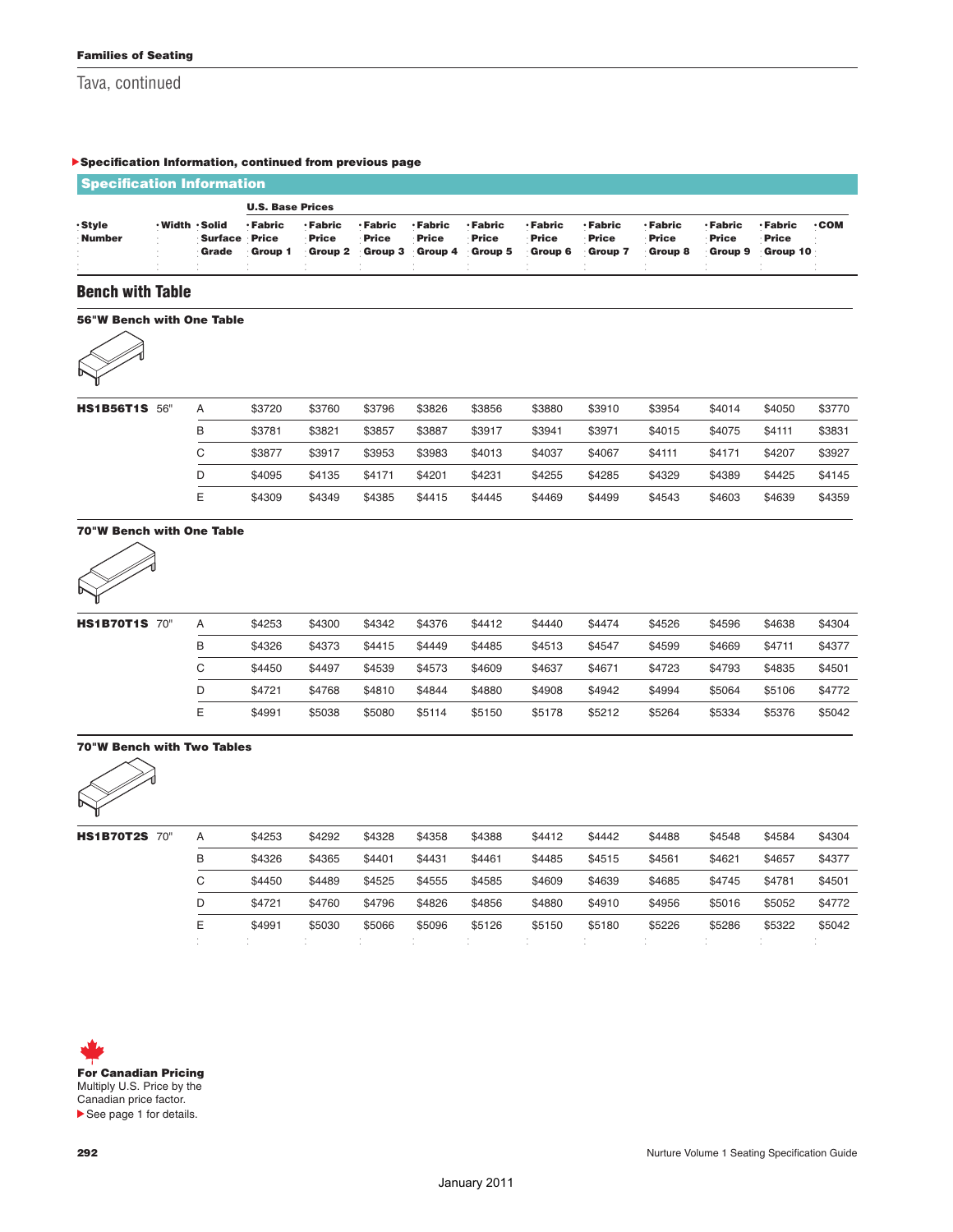## <span id="page-9-0"></span>**Tava Tables** Tava Tables Tava Tables Tava Tables



. . . . . . . . . . . . . . . . . . . . . . . . . . . . . . . . . . . . . . . . . . . . . . . . . . . . . . . . . . . . . . . . . . . . . . . . . . . . . . . . . . . . . . . . . . . . . . . . . . . . . . . . . . . . . . . . . . . . . . . . . . . . . . . . . . . . . . . . . . . . . . .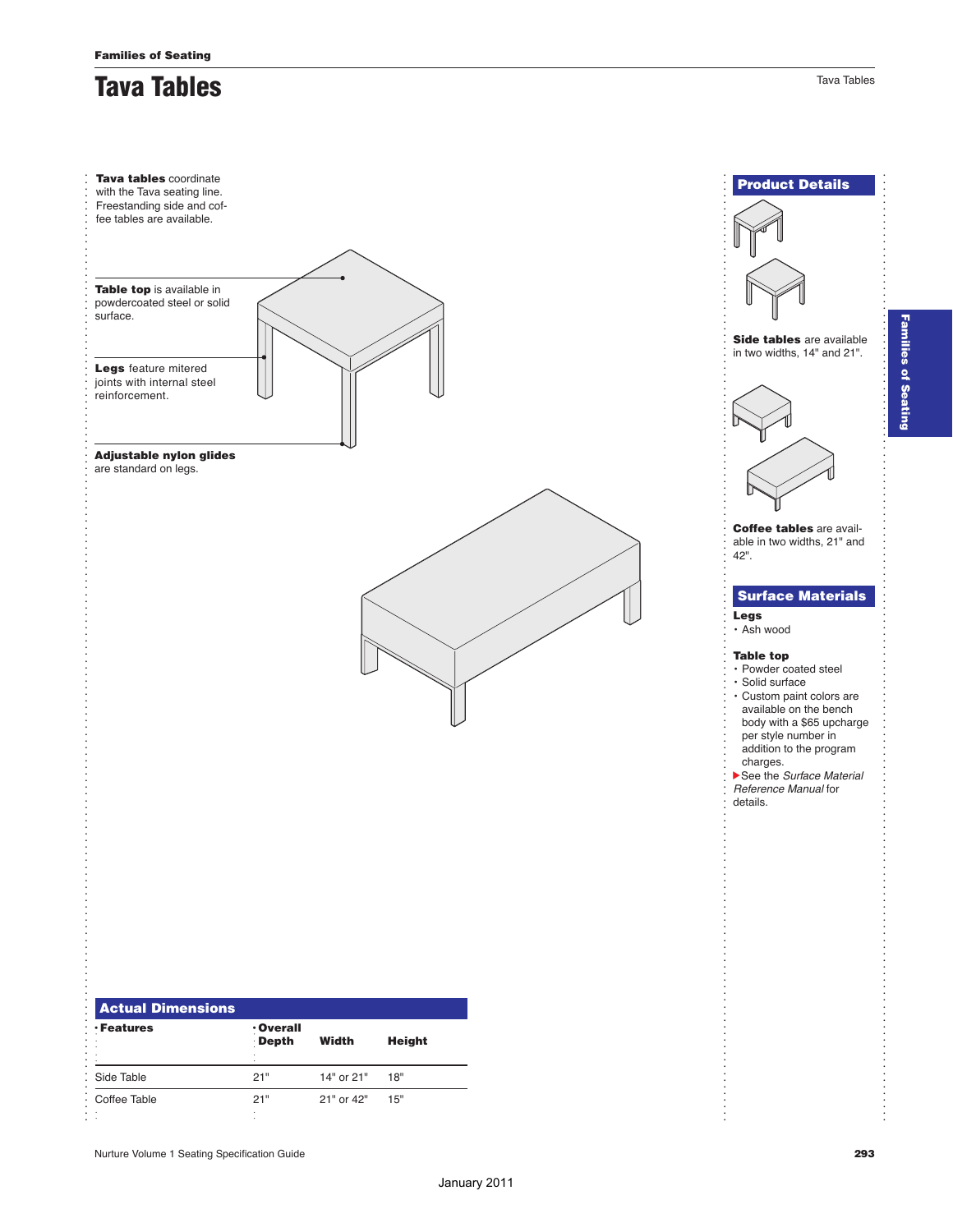## **Tava Tables**

## **Freestanding Tables**

Powder Coated Steel Top

|     |                                                                                                                |     | <b>Standard Includes</b>         |                       | <b>Required to Specify</b>                                                                                         |
|-----|----------------------------------------------------------------------------------------------------------------|-----|----------------------------------|-----------------------|--------------------------------------------------------------------------------------------------------------------|
|     | $\blacktriangleright$ Need help?<br>• Top: powder coated steel<br>Product details,<br>• Legs: wood<br>page 293 |     |                                  |                       | 1 Style number<br>2 Paint color number for top<br>3 Wood color number for legs<br>See Surface Materials, page 685. |
|     |                                                                                                                |     | <b>Specification Information</b> |                       |                                                                                                                    |
| D   | $\cdot$ Dimensions<br>w                                                                                        | н   | ∙ Style<br><b>Number</b>         | $\cdot$ U.S.<br>Price |                                                                                                                    |
|     | <b>Side Tables</b>                                                                                             |     |                                  |                       |                                                                                                                    |
| 21" | 14"                                                                                                            | 18" | <b>HS1T1418C</b>                 | \$1025                |                                                                                                                    |
| 21" | 21"                                                                                                            | 18" | <b>HS1T2118C</b>                 | \$1175                |                                                                                                                    |
|     | <b>Coffee Tables</b>                                                                                           |     |                                  |                       |                                                                                                                    |





| -------------- |                              |        |  |
|----------------|------------------------------|--------|--|
|                | 21" 21" 15" <b>HS1T2115C</b> | \$1310 |  |
|                | 21" 42" 15" HS1T4215C        | \$1520 |  |
|                |                              |        |  |

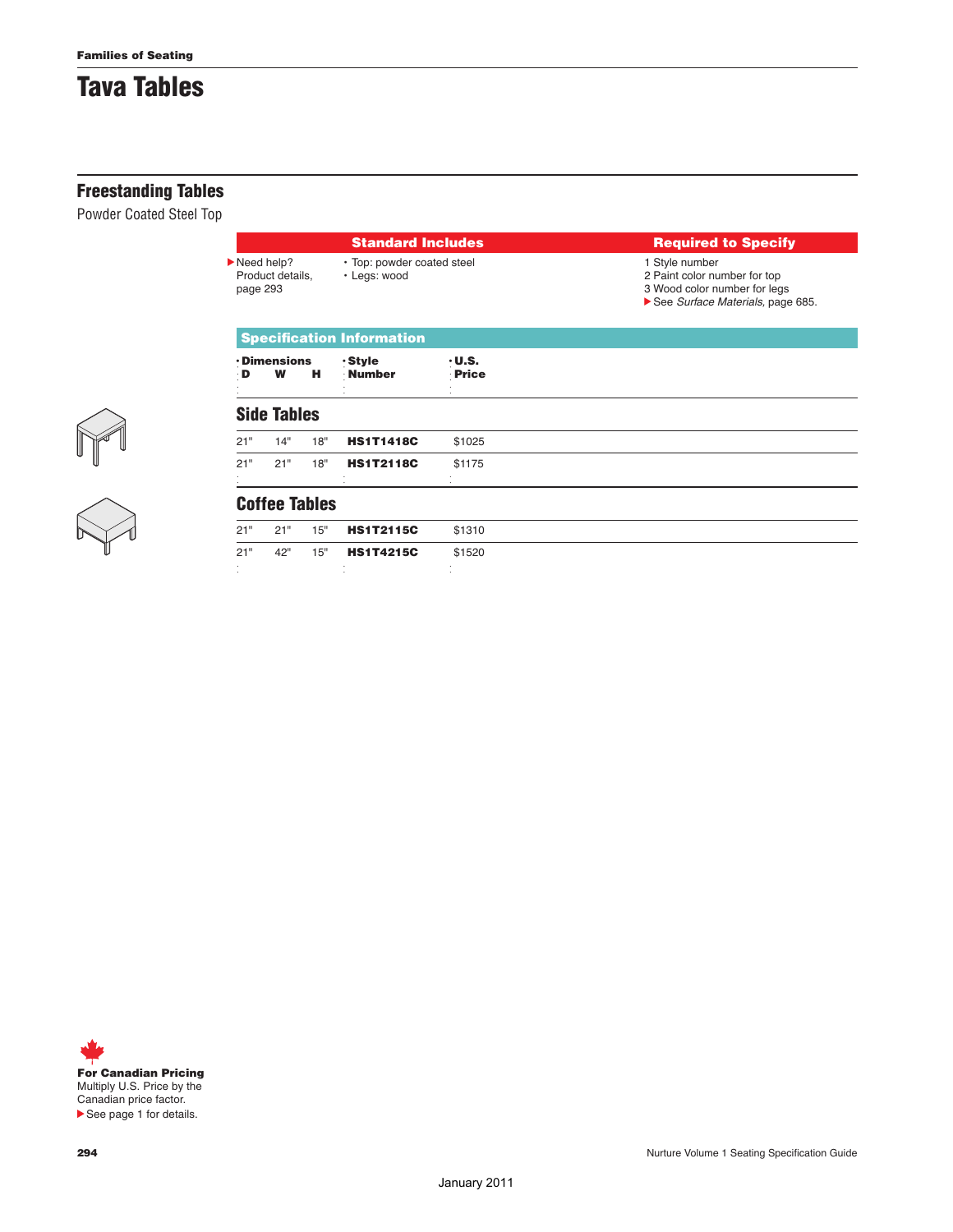## **Freestanding Tables**

Solid Surface Top

Tip: For deal codes and more information on the solid surface graded-in program see Surface Materials.

 $\blacktriangleright$  Page 685

|                                                                  | <b>Standard Includes</b>            |                   | <b>Required to Specify</b>                                                                                                 |  |  |  |  |
|------------------------------------------------------------------|-------------------------------------|-------------------|----------------------------------------------------------------------------------------------------------------------------|--|--|--|--|
| $\blacktriangleright$ Need help?<br>Product details,<br>page 293 | • Top: solid suface<br>• Legs: wood |                   | 1 Style number<br>2 Solid surface color number for top<br>3 Wood color number for legs<br>See Surface Materials, page 685. |  |  |  |  |
|                                                                  | <b>Options</b>                      | <b>U.S. Price</b> | <b>Required to Specify</b>                                                                                                 |  |  |  |  |
| <b>Surface</b><br><b>Materials</b>                               | · Solid Surface Price Group A       | No cost           | Specify solid surface color number or<br>deal code.                                                                        |  |  |  |  |
|                                                                  | • Solid Surface Price Group B       | Prices below      | Specify solid surface color number or<br>deal code.                                                                        |  |  |  |  |
|                                                                  | • Solid Surface Price Group C       | Prices below      | Specify solid surface color number or<br>deal code.                                                                        |  |  |  |  |
|                                                                  | • Solid Surface Price Group D       | Prices below      | Specify solid surface color number or<br>deal code.                                                                        |  |  |  |  |
|                                                                  | • Solid Surface Price Group E       | Prices below      | Specify solid surface color number or<br>deal code.                                                                        |  |  |  |  |

### **Specification Information**

|                      |     |                                          |                  |                                |                                    |        | Group A Group B Group C Group D Group E |
|----------------------|-----|------------------------------------------|------------------|--------------------------------|------------------------------------|--------|-----------------------------------------|
| <b>Side Tables</b>   |     |                                          |                  |                                |                                    |        |                                         |
| 21"<br>14"           | 18" | <b>HS1T1418S</b>                         | \$1640           | \$1664                         | \$1704                             | \$1793 | \$1878                                  |
| 21"<br>21"<br>$\sim$ | 18" | <b>HS1T2118S</b><br>$\ddot{\phantom{0}}$ | \$1880<br>$\sim$ | \$1908<br>$\ddot{\phantom{a}}$ | \$1949<br>$\overline{\phantom{a}}$ | \$2045 | \$2146<br>$\sim$                        |



|     | <b>Coffee Tables</b> |     |                  |        |        |        |        |        |
|-----|----------------------|-----|------------------|--------|--------|--------|--------|--------|
| 21" | 21"                  | 15" | <b>HS1T2115S</b> | \$2096 | \$2124 | \$2165 | \$2261 | \$2362 |
| 21" | 42"                  | 15" | <b>HS1T4215S</b> | \$2432 | \$2488 | \$2581 | \$2783 | \$2984 |
|     |                      |     |                  |        |        |        |        |        |



**Families of Seating**

**Families of Seating**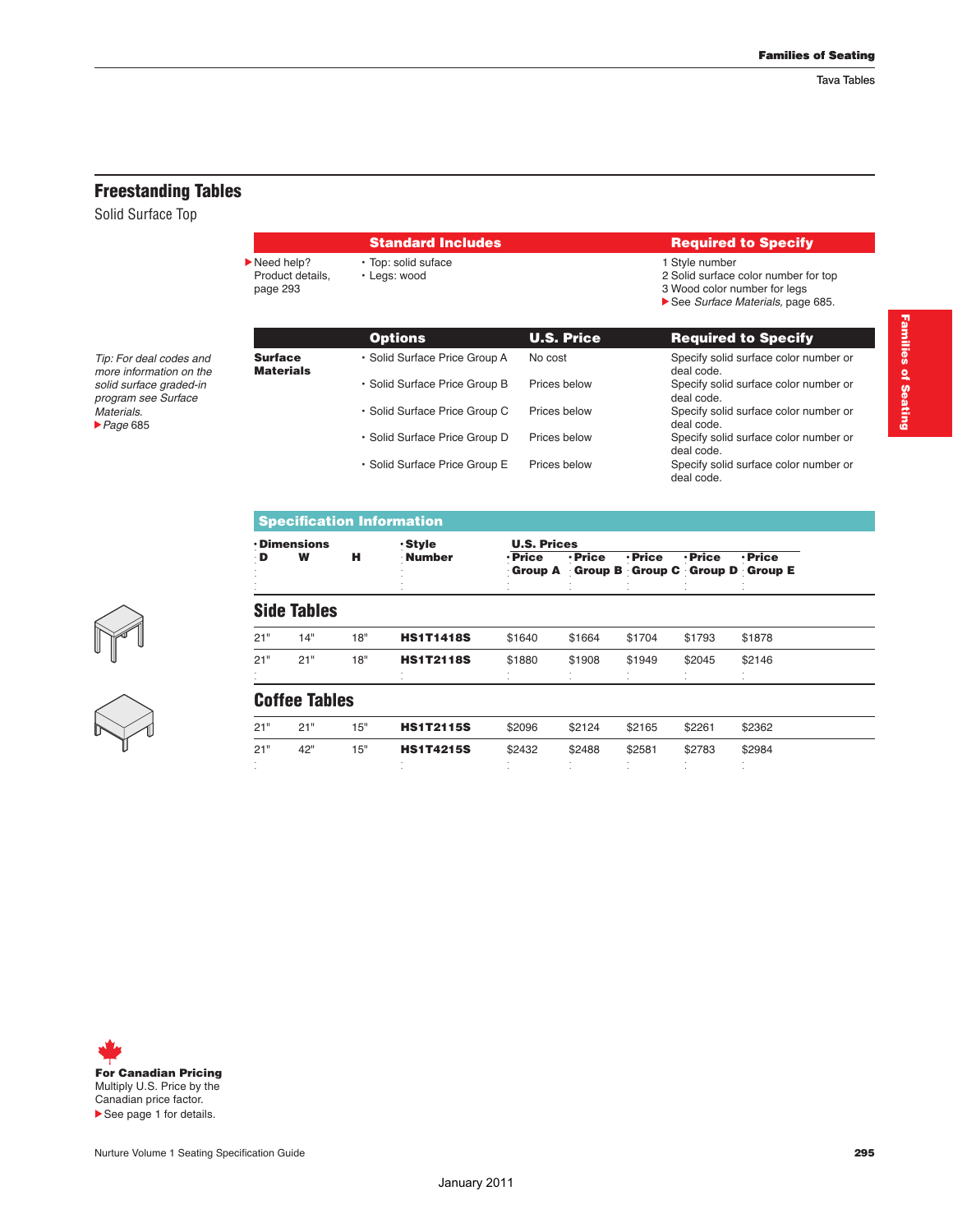# **Surface Materials**

| <b>Nurture Surface Materials</b>                         | 686 |
|----------------------------------------------------------|-----|
| Color Availability Matrix for Nurture Casegoods          | 688 |
| Color Availability Matrix for Nurture Seating and Tables | 690 |
| Recommended Worksurface Edge Finishes                    | 694 |
| Steelcase Seating Surface Materials                      | 695 |
| Steelcase Wood Seating Surface Materials                 | 696 |
| <b>Turnstone Seating Surface Materials</b>               | 697 |
| Visual Worktools Surface Materials                       | 698 |
| <b>Upholstery and Color Numbers</b>                      | 700 |
| Nurture Graded-In Programs                               |     |
| <b>Acrylic Panel</b>                                     | 702 |
| Solid Surface                                            | 702 |
| Upholstery                                               | 702 |
| <b>Fabric Application Direction Guidelines</b>           | 706 |
|                                                          |     |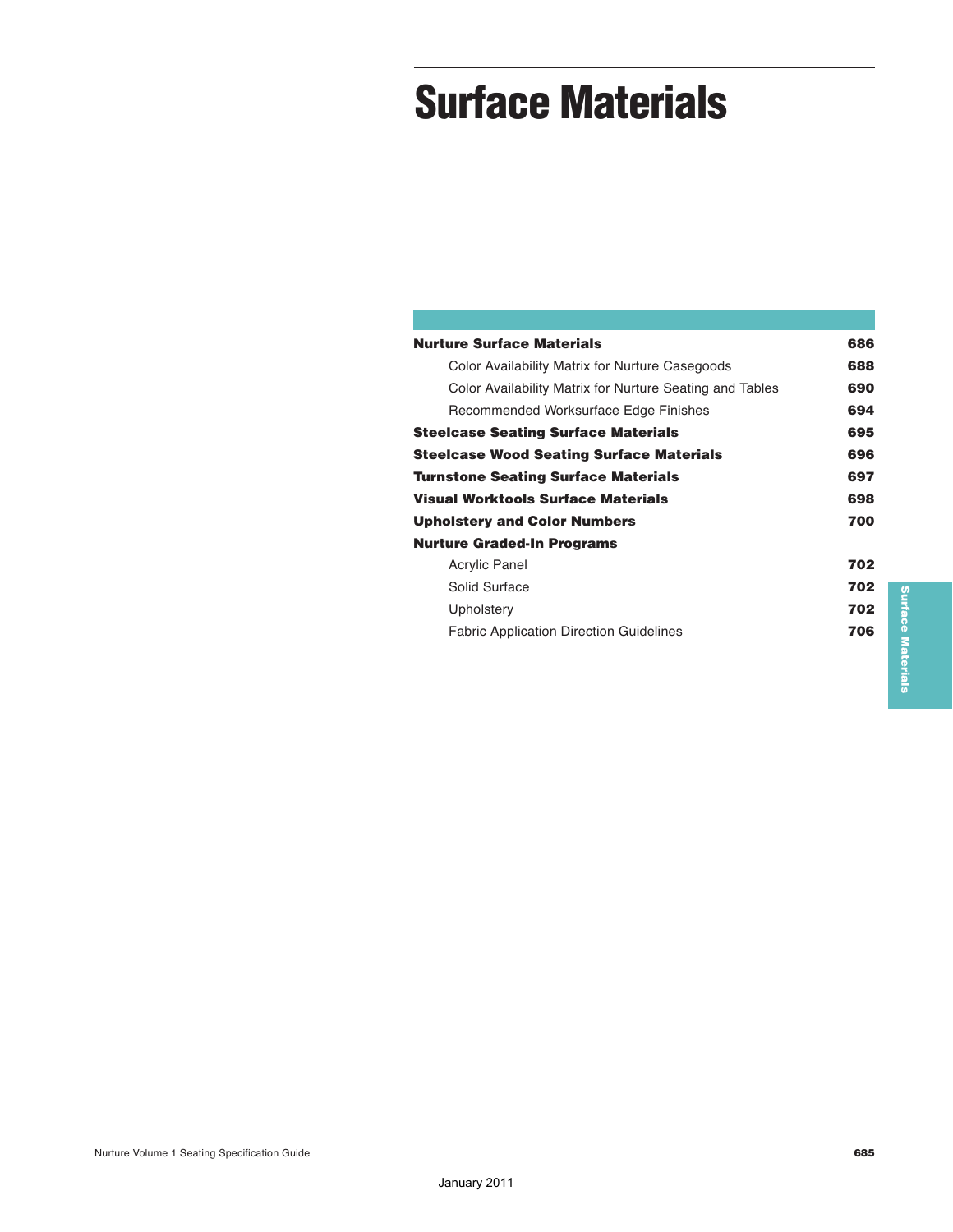## <span id="page-13-0"></span>**Nurture Surface Materials**

. . . . . . . . . . . . . . . . . . . . . . . . . . . . . . . . . . . . . . . . . . . . . . . . . . . . . . . . . . . . . . . . . . . . . . . . . . . . . . . . . . . . . . . . . . . . . . . . . . . . . . . . . . . . . . . . . . . . . . . . . . . . . . . . . . . . . . . . . . . . . . .

### **This listing** includes

. . . . . . . . . . . . . . . . . . . . . . . . . . . . . . . . . . . . . . . . . . . . . . . . . . . . . . . . . . . . . . . . . . . . . . . . . . . . . . . . . . . . . . . . . . . . . . . . . . . . . . . . . . . . . . . . . . . . . . . . . . . . . . . . . . . . . . . . . . . . . . .

all the surface material choices that are available for the Nurture products in this specification guide.

### **Resources**

For more information about Nurture surface materials or to get surface material samples, contact Nurture at 1.800.342.8562.

Materials and colors are not available on every product. Refer to the Color Availability Matrices before specifying.

### **Plastisol/Urethane**

6059 Sterling Dark 6161 Graphite 6162 Taupe 6205 Black

### **Paint**

4750 Champagne Metallic 4798 Sterling 4799 Platinum Metallic 4851 Wheat Cream 4854 Graphite 4855 Silver 7207 Black 7225 Sand 7237 Slate 7238 Fieldstone 7239 Midnight 7241 Arctic White 7243 Seagull

### **Metal**

Polished Chrome Brushed Stainless Steel Nickel Steel

### **Wood Veneer**

3402 Clear Cherry<br>3412 Natural Cheri Natural Cherry 3416 Light Cherry (W-15)<br>3422 Medium Cherry Medium Cherry 3456 Clear on Ash 3457 Almond on Ash 3458 Samba on Ash<br>3459 Cognac on Ash 3459 Cognac on Ash<br>3460 Dark Rum on A Dark Rum on Ash 3461 Shiraz on Ash 3462 Flamenco on Ash<br>3522 Clear Maple Clear Maple 3572 Amber Maple 3575 Sugarloaf Maple<br>3576 Almond Cherry Almond Cherry 3577 Samba Cherry<br>3578 Cognac Cherry Cognac Cherry 3579 Dark Rum Cherry<br>3580 Shiraz Cherry 3580 Shiraz Cherry<br>3581 Flamenco Che 3581 Flamenco Cherry 3592 Blonde on Maple<br>3602 Desert Oak Desert Oak 3620 English Oak (W-20) 3632 Medium Oak 3642 Natural Oak<br>3730 Mahogany (1 Mahogany (W-45) 3772 Medium Mahogany

on Walnut 3970 Ebony (W-60)

### **Laminate Laminate**

2570 Sugarloaf Maple<br>2571 Almond Cherry 2571 Almond Cherry<br>2572 Samba Cherry 2572 Samba Cherry<br>2573 Cognac Cherry 2573 Cognac Cherry<br>2574 Dark Rum Cher 2574 Dark Rum Cherry<br>2575 Shiraz Cherry 2575 Shiraz Cherry<br>2576 Flamenco Che Flamenco Cherry

### **Steelcase High-Pressure Laminate**

- Applies to:
- Cura Tables
- Exchange Tables
- Folio
- Malibu Tables
- Neighbor Tables
- Progeny Tables
- Rave Tables
- Sieste Tables • Sine Tables
- 
- Sonata tops • Sync

**Fiber Laminate**

. . . . . . . . . . . . . . . . . . . . . . . . . . . . . . . . . . . . . . . . . . . . . . . . . . . . . . . . . . . . . . . . . . . . . . . . . . . . . . . . . . . . . . . . . . . . . . . . . . . . . . . . . . . . . . . . . . . . . . . . . . . . . . . . . . . . . . . . . . . . . . .

- 2850 Vanadium Fiber<br>2851 Rhyme Fiber Rhyme Fiber 2852 Tungsten Fiber<br>2854 Vellum Fiber Vellum Fiber 2859 Novell Fiber<br>2860 Granite Fibe 2860 Granite Fiber<br>2861 Coconut Fibe 2861 Coconut Fiber<br>2862 Stucco Fiber
- Stucco Fiber **Micro Laminate**
- 2920 Marl Micro 2921 Gypsum Micro 2922 Clay Micro
- 2923 Shadow Micro **Patina Laminate**

### 2870 Blonde Bronze

- Patina 2871 Blackened Bronze Patina
- 2873 Instant Iron Patina

### **Solid Laminate**

2722 Cream <sup>O</sup> 2730 Arctic White 2746 Black 2759 Warm White <sup>O</sup> 2766 Warm Brown V1 2782 Grey V1 2810 Dawn **O** 2811 Mist **O** 2883 Seagull 2884 Milk 2885 Dune

### **Speckle Laminate**

2820 Coffee Speckle 2822 Woodrose Speckle 2823 Driftwood Speckle 2824 Smoke Speckle 2825 Vanadium Speckle

### **Woodgrain Laminate**

- 2409 Clear Maple
- 2412 Natural Cherry
- 2422 Medium Cherry
- 2511 Winter on Maple<br>2538 Clear Walnut
- Clear Walnut
- 2539 Warm Oak<br>2592 Blonde on Blonde on Maple
- 2714 Natural Walnut
- 2772 Medium Mahogany on Walnut  $\boldsymbol{\Theta}$

. . . . . . . **Turnstone Laminate Collection**  A selection of laminates

. . . . . . . . . . . . . . . . . . . . . . . . . . . . . . . . . . . . . . . . . . . . . . . . . .

- and edge bands in this collection are available on Steelcase brand products. This collection is available with standard leadtimes and supported like standard laminates to help make ordering easy. Please see the Turnstone section of [in2.steelcase.com](http://in2.steelcase.com) for swatching information.
- 2535 Virginia Walnut 2536 Blackwood 2612 Marbled Maple 2614 Chocolate Walnut 2615 Marbled Cherry

### **Open Line Laminate (OLL)**

### Applies to:

- Exchange tables • Folio Laminate
- worksurfaces
- Opus
- . . . . • Sonata
- Jenny

. . . . . . . . . . . . . . . . . . . . . . . . . . . . . . . . . . . . . . . . . . . . . . . . . . . . . . . . . . . . . . . . . . . . . . . . . . . . . . . . . .

- Sync
- This service allows you to order non-standard laminate at an additional fee per unit. See the specification pages for upcharge information.

### **When processing orders for Open Line Laminate on Opus or**

**Sonata,** specify 2902 in the laminate finish field and enter the OLL manufacturer information.

### **Edge bands** must also be specified and will incur an \$80 upcharge. 6131 White 6132 Grey 6133 Folkstone 6134 Northsea

- 6135 Shadow
- 6136 Nubian Brown
- 6137 Black

**When processing orders for Open Line Laminate on Jenny, Exchange tables, Folio Laminate Worksurfaces, and Sync,** specify 2900 in the laminate finish field and enter the OLL manufacturer information.

. . . . . . . . . . . . . . . . . . . . . . . . . . . . . . . . . . . . . . . . . . . . . . . . . . . . . . . . . . . . . . . . . . . . . . . . . . . . . . . . . . . . . . . . . . . . . . . . . . . . . . . . . . . . . . . . . . . . . . . . . . . . . . . . . . . . . . . . . . . . . . .

. . . . . . . . . . . . . . . . . . . . . . . . . . . . . . . . . . . . . . . . . . . . . . . . . . . . . . . . . . .

**Edge bands** must also be specified using the plastic edge band offering.

### **Thermoform**

- 2030 Arctic White<br>2031 Seagull 2031 Seagull<br>2032 Dune 2032 Dune<br>2065 Sugar 2065 Sugarloaf Maple<br>2066 Almond Cherry 2066 Almond Cherry<br>2068 Cognac Cherry 2068 Cognac Cherry<br>2069 Dark Bum Cher 2069 Dark Rum Cherry<br>2070 Shiraz Cherry 2070 Shiraz Cherry<br>2071 Flamenco Che
- 2071 Flamenco Cherry<br>2072 Samba Cherry
- 2072 Samba Cherry<br>6775 Sand Sand

### **Solid Surface**

- . . . . Applies to:
- Folio Worksurfaces
- . . . . . • Leela • Senza
- . .

. . . . . . . . . . . . . . . . . . . . . . . . . . . . . . . . . . . . . . . . . . . . . . . . . . . . . . . . . . . . . . . . . . . . . . . . .

- Sonata • Sync
- Tava

### **Price Group A**

2975 Bisque

### **Price Group B**

2973 Linen

### **Price Group C**

2972 Antarctica 2974 Canvas

 $\mathbf{\Theta}$  = Established

2410 Graphite Walnut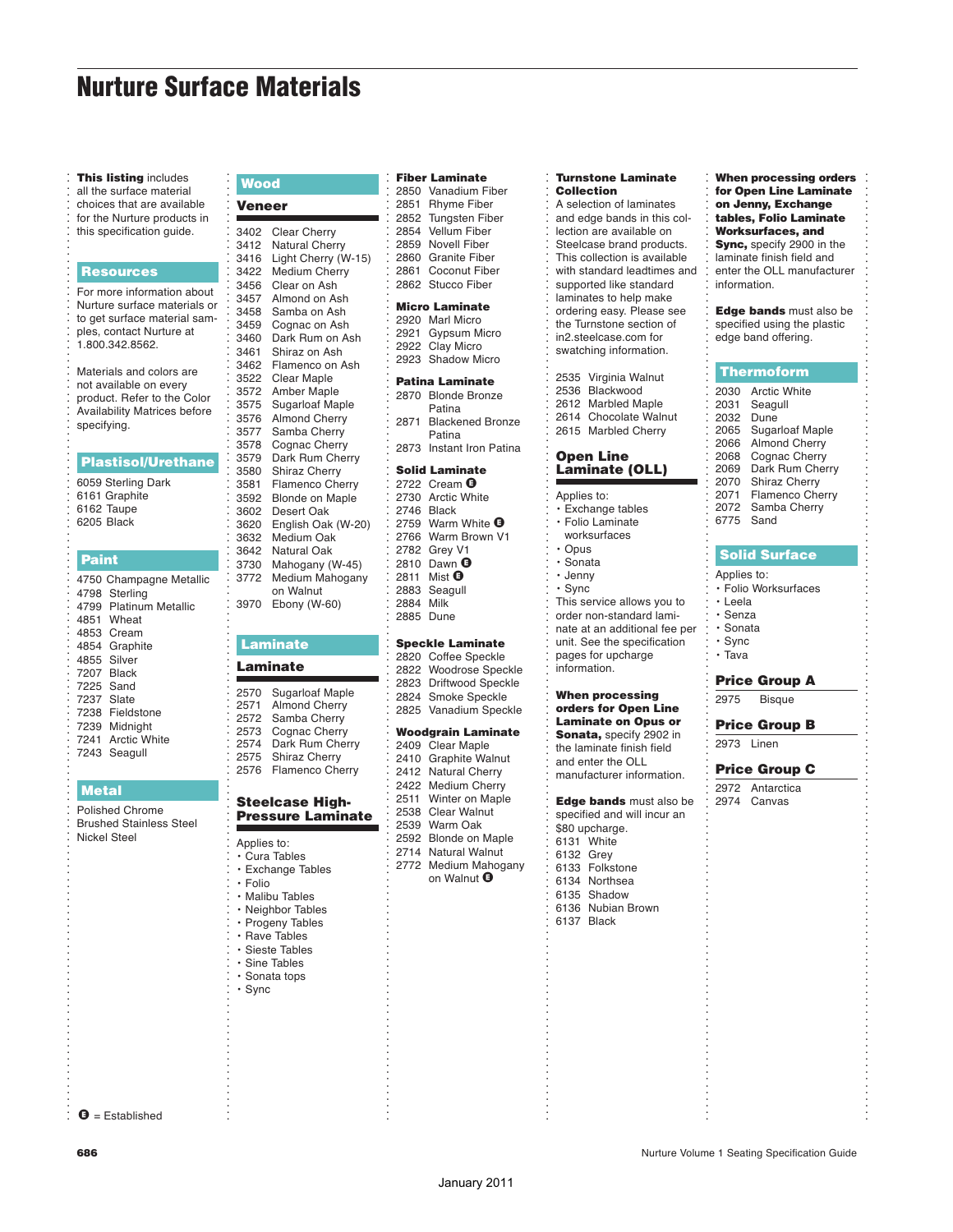### **Plastic Edge Band**

6013 Sugarloaf Maple 6014 Almond Cherry 6021 Samba Cherry 6022 Cognac Cherry 6023 Dark Rum Cherry 6024 Shiraz Cherry 6025 Flamenco Cherry Applies to: • Cura tables • Exchange tables • Folio Worksurfaces • Sync 6000 Black 6001 Coffee 6008 Bramble 6034 Natural Cherry 6036 Medium Cherry 6037 Winter on Maple 6038 Blonde on Maple 6041 Natural Walnut 6052 Milk 6053 Seagull 6231 Graphite Walnut 6237 Clear Maple 6242 Virginia Walnut 6243 Blackwood 6245 Clear Walnut 6246 Warm Oak 6249 Platinum Solid 6615 Grey Value 5 6619 Ice 6631 Cream 6635 Dawn 6636 Mist 6654 Sand 6655 Warm White 6676 Marbled Maple 6677 Chocolate Walnut 6678 Marbled Cherry 6694 Slate 6695 Midnight 6697 Fog ...............................................................................................................................................

### **Fusion**

Applies to: • Sonata island modules

### **Price Group 1**

6526 Mulberry Tissue

### **Price Group 3**

6523 Desert Stalk

### **Price Group 4**

6525 Sheer Leaf Medium

### **Soft Pulls**

• 6000 Black

### **Markerboard**

Applies to: • Opus wardrobe cabinet with sliding door only White

### **Urethane**

Applies to: • Verge seat 6688 Non metallic steel

### **CuraNet**

Applies to: • Cura 5081 Ash (Silver Grey) 5083 Lily Pad (Moss) 5085 Ebony (Black) 5086 Camel 5087 Cocoa 5088 Aquamarine

### **Promessa**

Applies to: • Cura UL81 Ash UL83 Lily Pad UL85 Ebony UL86 Camel UL87 Cocoa UL88 Aquamarine

### **Upholstery**

...............................................................................................................................................  $\blacktriangleright$  See [page 700](#page-27-0) for a complete listing of upholstery colors and numbers

Nurture offers Fire Code Seating Modifications (FCS) on nearly all seating models. The most rigorous fire codes in the nation have been developed in California, and the Steelcase FCS modification is designed to meet those codes. Fire Code Seating (FCS) indicates that a product is constructed to meet the strict fire code requirements of high public occupancy areas such as hospitals, theaters, meeting rooms, and lobbies. The FCS standards will meet both the State of California Home Furnishings Technical Bulletin 133 (CAL TB 133) and Boston Fire Code (BFC). Boston adopted the California Home Furnishing Technical Bulletin CAL TB 133 test standard in 1992.

CAL 133 is specified using an "F" suffix. When an "F" suffix is available, it means that these models have been tested and certified using approved fabrics. A complete list of approved fabrics are listed on the [COM website](http://www.steelcase.com/customsurfaces) at www.Steelcase.com

...............................................................................................................................................

...............................................................................................................................................

If a specific chair/fabric combination has not been tested, an actual burn test can be performed on the product in the specified fabric. The cost of the test is \$700 (net). Please allow a minimum of six weeks for the production of the chair and the completion of the test.

...............................................................................................................................................

**Surface Materials**

**Surface Materials** 

...............................................................................................................................................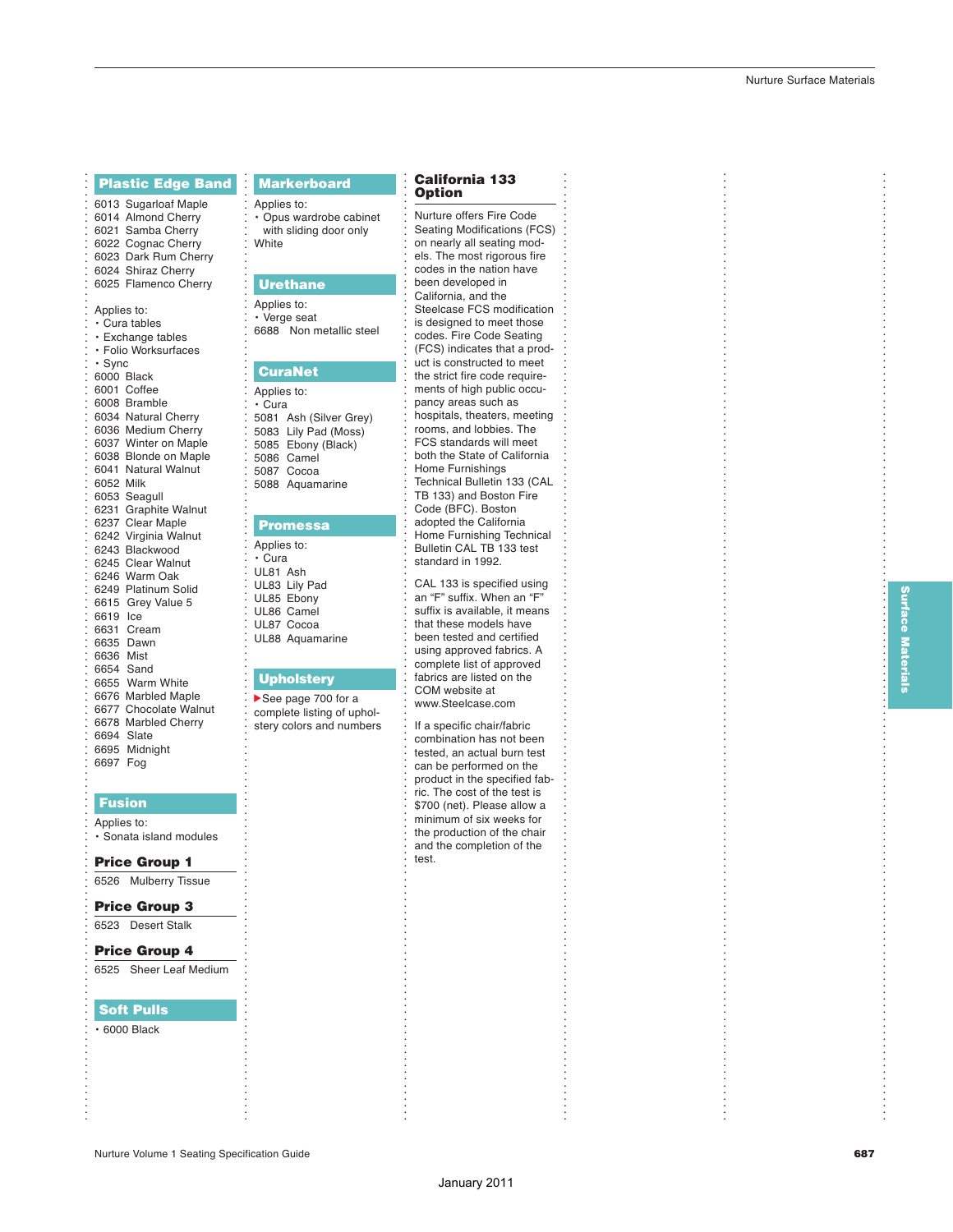## <span id="page-15-0"></span>**Color Availability Matrix for Nurture Casegoods**

| <b>Legend</b><br>$\cdot$ = Not available<br>$\blacksquare$ = Available<br>$\square$ = Available with exceptions | $\triangleright$ See specification pages for details.                                                     | Vene | Sugarloaf Maple<br>3575 | Cherry<br>Almond<br>3576 | Cherry<br>Samba<br>3577 | Cherry<br>Cognac<br>3578 | Cherry<br>Dark Rum<br>3579 | Cherry<br>Shiraz<br>3580 | Flamenco Cherry<br>3581 | Laminate | Sugarloaf Maple<br>2570 | Cherry<br>Almond<br>2571 | Cherry<br>Samba<br>2572 | Cherry<br>Cognac <sup>1</sup><br>2573 | Dark Rum Cherry<br>2574 | Cherry<br>Shiraz<br>2575 | Cherry<br>Flamenco<br>2576 | White<br>Arctic <sup>1</sup><br>2730 | Seagull<br>2883 | Dune<br>2885   | $\ddot{\circ}$<br>Surfa<br>Solid | Antarctica<br>2972 | Linen<br>2973 | Canvas<br>2974 | Bisque<br>2975 |  |
|-----------------------------------------------------------------------------------------------------------------|-----------------------------------------------------------------------------------------------------------|------|-------------------------|--------------------------|-------------------------|--------------------------|----------------------------|--------------------------|-------------------------|----------|-------------------------|--------------------------|-------------------------|---------------------------------------|-------------------------|--------------------------|----------------------------|--------------------------------------|-----------------|----------------|----------------------------------|--------------------|---------------|----------------|----------------|--|
| <b>Ainsley</b>                                                                                                  |                                                                                                           |      | П                       |                          |                         | ■                        |                            | ■                        | ■                       |          | П                       | ■                        |                         | г                                     |                         | ■                        | ■                          | $\bullet$                            | $\bullet$       | $\bullet$      |                                  | $\bullet$          | $\bullet$     | $\bullet$      | $\bullet$      |  |
| <b>Davenport</b>                                                                                                |                                                                                                           |      | $\bullet$               | ٠                        | ٠                       | ٠                        | $\bullet$                  | $\bullet$                | $\bullet$               |          | $\blacksquare$          | п                        | п                       | п                                     | $\blacksquare$          | п                        | п                          | $\bullet$                            | $\bullet$       | $\bullet$      |                                  | $\bullet$          |               | $\bullet$      | $\bullet$      |  |
| <b>Exchange</b><br><b>Table</b>                                                                                 | <b>Base</b>                                                                                               |      | $\bullet$               | $\bullet$                | $\bullet$               | $\bullet$                | $\bullet$                  | $\bullet$                | $\bullet$               |          | $\bullet$               | $\bullet$                | $\bullet$               | $\bullet$                             | $\bullet$               | $\bullet$                | $\bullet$                  | $\bullet$                            | $\bullet$       | $\bullet$      |                                  | $\bullet$          | $\bullet$     | $\bullet$      | $\bullet$      |  |
|                                                                                                                 | Table Top*                                                                                                |      | $\bullet$               | $\bullet$                | $\bullet$               | $\bullet$                | $\bullet$                  | $\bullet$                | $\bullet$               |          | $\blacksquare$          | ш                        | п                       | $\blacksquare$                        | $\blacksquare$          | $\blacksquare$           | $\blacksquare$             | $\blacksquare$                       | п               | $\blacksquare$ |                                  | $\bullet$          | $\bullet$     | $\bullet$      | $\bullet$      |  |
| <b>Folio</b>                                                                                                    | Cabinets                                                                                                  |      | $\bullet$               | $\bullet$                | $\bullet$               | $\bullet$                | $\bullet$                  | $\bullet$                | $\bullet$               |          | п                       | п                        | П                       | п                                     | п                       | ■                        | П                          | П                                    | П               | ■              |                                  | $\bullet$          | $\bullet$     | $\bullet$      | $\bullet$      |  |
|                                                                                                                 | Laminate Worksurfaces*                                                                                    |      | $\bullet$               | $\bullet$                | $\bullet$               | $\bullet$                | $\bullet$                  | $\bullet$                | $\bullet$               |          | П                       | п                        | п                       | п                                     | п                       | п                        | п                          | п                                    | п               | п              |                                  | $\bullet$          | $\bullet$     | $\bullet$      | $\bullet$      |  |
|                                                                                                                 | Solid Surface<br>Worksurfaces                                                                             |      | $\bullet$               | $\bullet$                | $\bullet$               | $\bullet$                | $\bullet$                  | $\bullet$                | $\bullet$               |          | $\bullet$               | $\bullet$                | $\bullet$               | $\bullet$                             | $\bullet$               | $\bullet$                | $\bullet$                  | $\bullet$                            | $\bullet$       | $\bullet$      |                                  | п                  | п             | п              | п              |  |
| <b>Opus</b>                                                                                                     | Cabinets                                                                                                  |      | $\bullet$               | $\bullet$                | $\bullet$               | $\bullet$                | $\bullet$                  | $\bullet$                | $\bullet$               |          | п                       | п                        | П                       | ■                                     | П                       | п                        | П                          | $\bullet$                            | $\bullet$       | $\bullet$      |                                  | $\bullet$          | $\bullet$     | $\bullet$      | $\bullet$      |  |
|                                                                                                                 | Door pulls, table rails,<br>and coat hooks                                                                |      | $\bullet$               | $\bullet$                | $\bullet$               | $\bullet$                | $\bullet$                  | $\bullet$                | $\bullet$               |          | $\bullet$               | $\bullet$                | $\bullet$               | $\bullet$                             | $\bullet$               | $\bullet$                | $\bullet$                  | $\bullet$                            | $\bullet$       | $\bullet$      |                                  | $\bullet$          | $\bullet$     | $\bullet$      | $\bullet$      |  |
| <b>Park</b>                                                                                                     |                                                                                                           |      | $\bullet$               | $\bullet$                | $\bullet$               | $\bullet$                | $\bullet$                  | $\bullet$                | $\bullet$               |          | П                       | п                        | $\blacksquare$          | п                                     | П                       | п                        | п                          | $\bullet$                            | $\bullet$       | $\bullet$      |                                  | $\bullet$          | $\bullet$     | $\bullet$      | $\bullet$      |  |
| <b>Senza</b>                                                                                                    |                                                                                                           |      | п                       | п                        | п                       | п                        | п                          | п                        | п                       |          | п                       | п                        | п                       | п                                     | п                       | ш                        | п                          | $\bullet$                            | $\bullet$       | $\bullet$      |                                  | п                  | п             | ■              | п              |  |
| Sonata*                                                                                                         | Cabinets                                                                                                  |      | $\bullet$               | $\bullet$                | $\bullet$               | $\bullet$                | $\bullet$                  | $\bullet$                | $\bullet$               |          | $\blacksquare$          | п                        | п                       | п                                     | П                       | п                        | п                          | $\bullet$                            | $\bullet$       | $\bullet$      |                                  | п                  | п             | п              | п              |  |
|                                                                                                                 | Rails, drawer/door<br>pulls, and coat hooks                                                               |      | $\bullet$               | $\bullet$                | $\bullet$               | $\bullet$                | $\bullet$                  | ۰                        | $\bullet$               |          | $\bullet$               | $\bullet$                | $\bullet$               | $\bullet$                             | $\bullet$               | $\bullet$                | $\bullet$                  | $\bullet$                            | $\bullet$       | $\bullet$      |                                  | $\bullet$          | $\bullet$     | $\bullet$      | $\bullet$      |  |
| Sync*                                                                                                           |                                                                                                           |      | $\bullet$               | $\bullet$                | $\bullet$               | $\bullet$                | $\bullet$                  | $\bullet$                | $\bullet$               |          | $\blacksquare$          | L.                       | п                       | п                                     | П                       | $\blacksquare$           | п                          | п                                    | п               | П              |                                  | п                  | П             | п              | П              |  |
| <b>Viridian</b>                                                                                                 |                                                                                                           |      | $\bullet$               | $\bullet$                | $\bullet$               | $\bullet$                | $\bullet$                  | $\bullet$                | $\bullet$               |          | $\bullet$               | $\bullet$                | $\bullet$               | $\bullet$                             | $\bullet$               | $\bullet$                | $\bullet$                  | $\bullet$                            | $\bullet$       | $\bullet$      |                                  | $\bullet$          | $\bullet$     | $\bullet$      | $\bullet$      |  |
| <b>Waldorf</b>                                                                                                  |                                                                                                           |      | п                       | п                        | ш                       | П                        | п                          | $\blacksquare$           | п                       |          | $\bullet$               | $\bullet$                | $\bullet$               | $\bullet$                             | $\bullet$               | $\bullet$                | $\bullet$                  | $\bullet$                            | $\bullet$       | $\bullet$      |                                  | $\bullet$          | $\bullet$     | $\bullet$      | $\bullet$      |  |
| <b>Overbed Tables</b>                                                                                           |                                                                                                           |      | $\bullet$               | $\bullet$                |                         |                          | $\bullet$                  | $\bullet$                | $\bullet$               |          | п                       | П                        | П                       | П                                     | П                       | П                        | П                          | $\bullet$                            | $\bullet$       | $\bullet$      |                                  | $\bullet$          | $\bullet$     | $\bullet$      | $\bullet$      |  |
|                                                                                                                 | <b>Headboards/Footboards</b>                                                                              |      | П                       | п                        | п                       | п                        | п                          | П                        | п                       |          | $\blacksquare$          | п                        | п                       | п                                     | п                       | п                        | п                          | $\bullet$                            | $\bullet$       | $\bullet$      |                                  | $\bullet$          | $\bullet$     | $\bullet$      | $\bullet$      |  |
| laminates.<br>$\triangleright$ See page 695                                                                     | *Exchange table tops, Folio worksurfaces, Sonata tops, and Sync table tops are available in all Steelcase |      |                         |                          |                         |                          |                            |                          |                         |          |                         |                          |                         |                                       |                         |                          |                            |                                      |                 |                |                                  |                    |               |                |                |  |

laminates.  $\blacktriangleright$  See [page 695](#page-22-0)

. . . . . . . . . . . . . . . . . . . . . . . . . . . . . . . . . . . . . . . . . . . . . . .

. . . . . . . .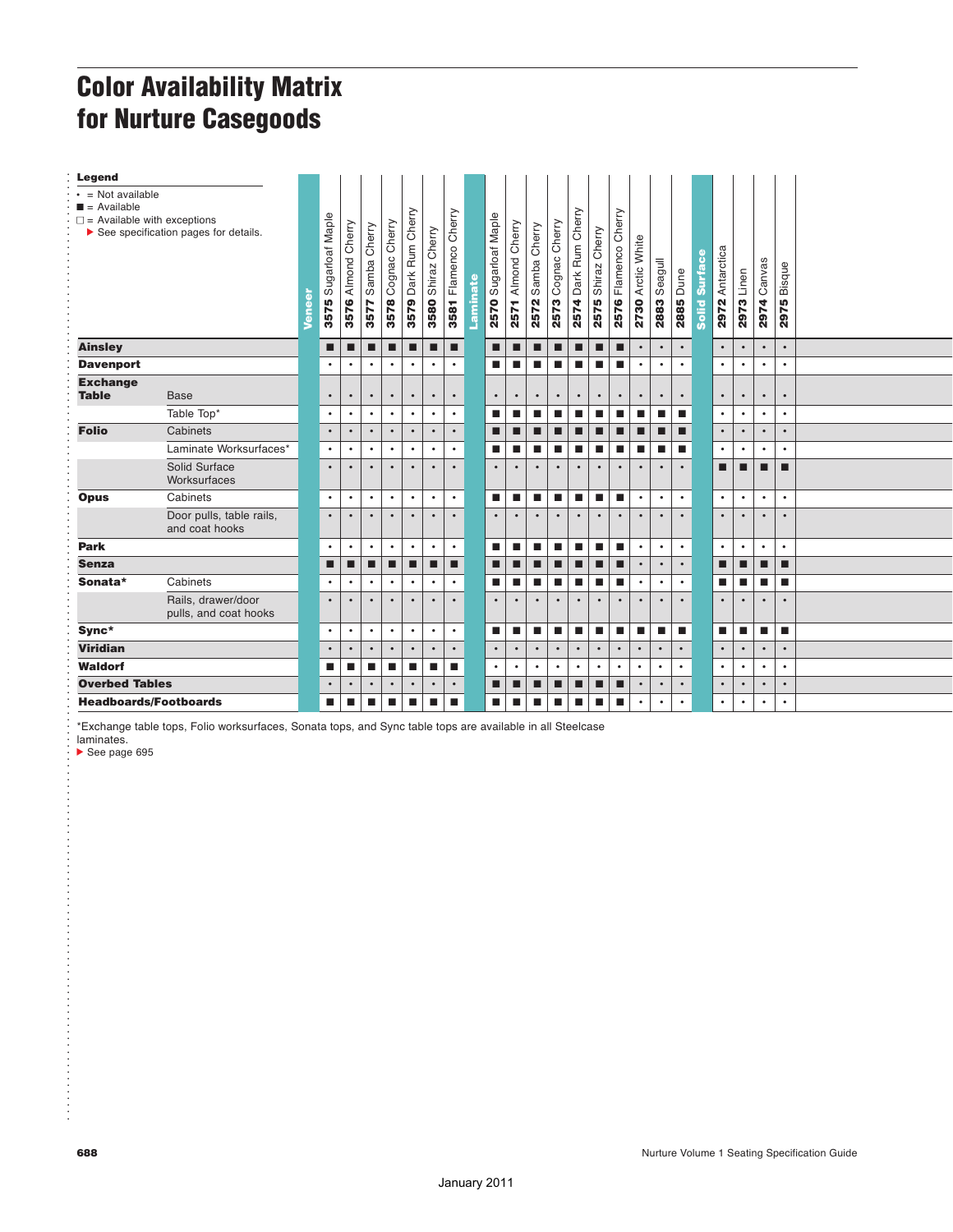| Thermoform | 2030 Arctic White | 2031 Seagull | 2032 Dune | 2065 Sugarloaf Maple | 2066 Almond Cherry | 2068 Cognac Cherry | 2069 Dark Rum Cherry | 2070 Shiraz Cherry | 2071 Flamenco Cherry | 2072 Samba Cherry | Fusion | 6523 Desert Stalk | 6525 Sheer Leaf Medium | 6526 Creamsicle | Paint | 4750 Champagne | 4798 Sterling | 4799 Platinum | <b>7207 Black</b> |  |
|------------|-------------------|--------------|-----------|----------------------|--------------------|--------------------|----------------------|--------------------|----------------------|-------------------|--------|-------------------|------------------------|-----------------|-------|----------------|---------------|---------------|-------------------|--|
|            | $\bullet$         | $\bullet$    | $\bullet$ | $\bullet$            | $\bullet$          | $\bullet$          | $\bullet$            | $\bullet$          | $\bullet$            | $\bullet$         |        | $\bullet$         | $\bullet$              | $\bullet$       |       | $\bullet$      | $\bullet$     | $\bullet$     | $\bullet$         |  |
|            | $\bullet$         | $\bullet$    | $\bullet$ | $\bullet$            | $\bullet$          | $\bullet$          | $\bullet$            | $\bullet$          | $\bullet$            | $\bullet$         |        | $\bullet$         | $\bullet$              | $\bullet$       |       | $\bullet$      | $\bullet$     | $\bullet$     |                   |  |
|            | $\bullet$         | $\bullet$    | $\bullet$ | $\bullet$            |                    | $\bullet$          | $\bullet$            | $\bullet$          | $\bullet$            | $\bullet$         |        | $\bullet$         | $\bullet$              | $\bullet$       |       | ■              | ┓             | П             | ٦                 |  |
|            | $\bullet$         | $\bullet$    | $\bullet$ | ۰                    | $\bullet$          | $\bullet$          | $\bullet$            | $\bullet$          | $\bullet$            | $\bullet$         |        | $\bullet$         | $\bullet$              | $\bullet$       |       | $\bullet$      | $\bullet$     | $\bullet$     | $\bullet$         |  |
|            | $\bullet$         | $\bullet$    | $\bullet$ | $\bullet$            | $\bullet$          | $\bullet$          | $\bullet$            | $\bullet$          | $\bullet$            | $\bullet$         |        | $\bullet$         | $\bullet$              | $\bullet$       |       | $\bullet$      | $\bullet$     | $\bullet$     | $\bullet$         |  |
|            | $\bullet$         | ۰            | ٠         | $\bullet$            | ۰                  | $\bullet$          | $\bullet$            | $\bullet$          | ۰                    | $\bullet$         |        | $\bullet$         | $\bullet$              | $\bullet$       |       | $\bullet$      | $\bullet$     | ۰             | $\bullet$         |  |
|            | $\bullet$         | $\bullet$    | ۰         | ٠                    | $\bullet$          | $\bullet$          | $\bullet$            | $\bullet$          | $\bullet$            | $\bullet$         |        | $\bullet$         | $\bullet$              | $\bullet$       |       | $\bullet$      | $\bullet$     | $\bullet$     | $\bullet$         |  |
|            | $\bullet$         | $\bullet$    | $\bullet$ | $\bullet$            | $\bullet$          | $\bullet$          | $\bullet$            | $\bullet$          | $\bullet$            | $\bullet$         |        | $\bullet$         | $\bullet$              | $\bullet$       |       | $\bullet$      | $\bullet$     | $\bullet$     | $\bullet$         |  |
|            | $\bullet$         | $\bullet$    |           |                      |                    | $\bullet$          | $\bullet$            | $\bullet$          |                      | ٠                 |        | $\epsilon$        | $\bullet$              | $\bullet$       |       | ■              | $\bullet$     | $\bullet$     | $\bullet$         |  |
|            | ■                 | ■            | п         | П                    | $\blacksquare$     | ■                  | $\blacksquare$       | ■                  | ■                    | ■                 |        | $\bullet$         | $\bullet$              | $\bullet$       |       | $\bullet$      | $\bullet$     | $\bullet$     | $\bullet$         |  |
|            | $\bullet$         | $\bullet$    | $\bullet$ | ┓                    | ■                  | ■                  | ∎                    | ■                  | ■                    | П                 |        | $\bullet$         | $\bullet$              | $\bullet$       |       | $\bullet$      | $\bullet$     | $\bullet$     | $\bullet$         |  |
|            | $\bullet$         | $\bullet$    | $\bullet$ | $\bullet$            | $\bullet$          | $\bullet$          | $\bullet$            | $\bullet$          | $\bullet$            | $\bullet$         |        | П                 |                        |                 |       | $\bullet$      | $\bullet$     | $\bullet$     | $\bullet$         |  |
|            | $\bullet$         | $\bullet$    | ۰         | $\bullet$            | $\bullet$          | $\bullet$          | $\bullet$            | $\bullet$          | $\bullet$            | $\bullet$         |        | $\bullet$         | $\bullet$              | $\bullet$       |       | ■              | $\bullet$     | $\bullet$     | $\bullet$         |  |
|            | $\bullet$         | $\bullet$    | $\bullet$ | $\bullet$            | ۰                  | $\bullet$          |                      |                    | $\bullet$            | ۰                 |        | ۰                 | ۰                      | ۰               |       | ۰              | ۰             | ۰             | $\bullet$         |  |
|            | $\bullet$         | $\bullet$    | $\bullet$ | $\bullet$            | $\bullet$          | $\bullet$          | $\bullet$            | $\bullet$          | $\bullet$            | $\bullet$         |        | $\bullet$         | $\bullet$              | $\bullet$       |       | $\bullet$      | $\bullet$     | $\bullet$     | $\bullet$         |  |
|            | $\bullet$         | $\bullet$    | $\bullet$ |                      |                    | ■                  | ٦                    | ■                  |                      | ■                 |        | $\bullet$         | $\bullet$              | $\bullet$       |       | $\bullet$      | $\bullet$     | $\bullet$     | $\bullet$         |  |
|            | $\bullet$         | $\bullet$    | ۰         |                      | ш                  | ▉                  | ٠                    | - 1                |                      |                   |        | $\bullet$         | $\bullet$              | $\bullet$       |       | $\bullet$      | $\bullet$     | $\bullet$     | $\bullet$         |  |
|            | ■                 | ┓            | ٠         |                      | ■                  | ■                  | L.                   | ■                  | ■                    | ■                 |        | $\bullet$         | $\bullet$              | $\bullet$       |       | $\bullet$      | $\bullet$     | $\bullet$     | $\bullet$         |  |

Color Availability Matrix for Nurture Casegoods

,我的时候,我的时候,我的时候我的时候,我的时候我的时候,我的时候我的时候,我的时候我的时候,我的时候我的时候,我的时候我的时候,我的时候我的时候,我的时候我的时候,我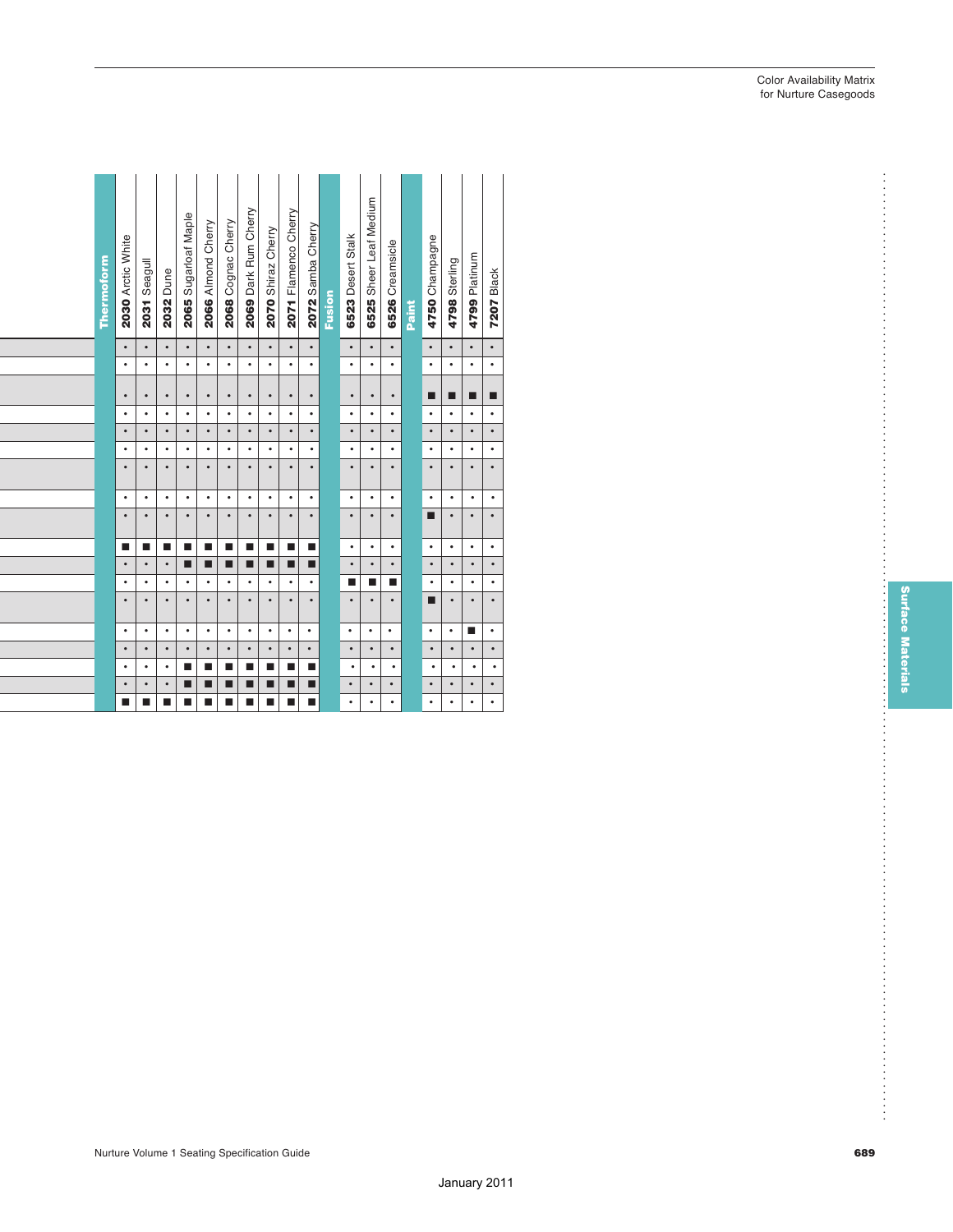## <span id="page-17-0"></span>**Color Availability Matrix for Nurture Seating and Tables**

| Legend<br>$\bullet$ = Not available<br>$\blacksquare$ = Available<br>details. | $\square$ = Available with exceptions<br>$\blacktriangleright$ See specification pages for | Š | 3402 Clear Cherry | 3412 Natural Cherry | 5<br>$(N-1)$<br>Cherry<br>Light<br>3416 | Cherry<br>Medium<br>3422 | Ash<br>Clear on<br>3456 | Ash<br>$\overline{\rm s}$<br>Almond<br>3457 | Ash<br>$\overline{6}$<br>Samba<br>3458 | Ash<br>$\mathsf{S}% _{T}=\mathsf{S}_{T}\!\left( a,b\right) ,\mathsf{S}_{T}=\mathsf{S}_{T}\!\left( a,b\right) ,\mathsf{S}_{T}=\mathsf{S}_{T}\!\left( a,b\right) ,$<br>Cognac<br>3459 | Ash<br>$\mathsf{S}% _{T}=\mathsf{S}_{T}\!\left( a,b\right) ,\mathsf{S}_{T}=\mathsf{S}_{T}\!\left( a,b\right) ,\mathsf{S}_{T}=\mathsf{S}_{T}\!\left( a,b\right) ,$<br>Rum<br>Dark<br>3460 | Ash<br>$\overline{\rm o}$<br>Shiraz<br>3461 | Ash<br>$\overline{\rm o}$<br>Flamenco<br>3462 | Clear Maple<br>3522 | Amber Maple<br>3572 | ₾<br>Sugarloaf Mapl<br>3575 | Cherry<br>Almond<br>3576 | Cherry<br>Samba<br>3577 | Cherry<br>Cognac <sup>1</sup><br>3578 | Cherry<br>Dark Rum<br>3579 | Cherry<br>Shiraz<br>3580 | Flamenco Cherry<br>3581 | Maple<br><b>Blonde on</b><br>3592 | Oak<br>Desert<br>3602 | $(W-20)$<br>Oak<br>English<br>3620 | Oak<br>Medium<br>3632 | Oak<br>Natural<br>3642 | Mahogany (W-45)<br>3730 | Walnut<br>5<br>Medium Mahogany<br>3772 | $(W-60)$<br>Ebony<br>3970 |  |
|-------------------------------------------------------------------------------|--------------------------------------------------------------------------------------------|---|-------------------|---------------------|-----------------------------------------|--------------------------|-------------------------|---------------------------------------------|----------------------------------------|-------------------------------------------------------------------------------------------------------------------------------------------------------------------------------------|------------------------------------------------------------------------------------------------------------------------------------------------------------------------------------------|---------------------------------------------|-----------------------------------------------|---------------------|---------------------|-----------------------------|--------------------------|-------------------------|---------------------------------------|----------------------------|--------------------------|-------------------------|-----------------------------------|-----------------------|------------------------------------|-----------------------|------------------------|-------------------------|----------------------------------------|---------------------------|--|
| <b>Amaris</b>                                                                 | Legs                                                                                       |   | $\bullet$         | $\bullet$           | $\bullet$                               | $\bullet$                | $\bullet$               | $\bullet$                                   | $\bullet$                              | $\bullet$                                                                                                                                                                           | $\bullet$                                                                                                                                                                                | $\bullet$                                   | $\bullet$                                     | $\bullet$           | $\bullet$           | ■                           | П                        | ■                       | п                                     | п                          | п                        | п                       | $\bullet$                         | $\bullet$             | $\bullet$                          | $\bullet$             | $\bullet$              | $\bullet$               | $\bullet$                              | $\bullet$                 |  |
|                                                                               | Arm Caps                                                                                   |   | $\bullet$         | $\bullet$           | $\bullet$                               | $\bullet$                | $\bullet$               | $\bullet$                                   | $\bullet$                              | $\bullet$                                                                                                                                                                           | $\bullet$                                                                                                                                                                                | $\bullet$                                   | $\bullet$                                     | $\bullet$           | $\bullet$           | п                           | п                        | п                       | П                                     | П                          | п                        | П                       | $\bullet$                         | $\bullet$             | $\bullet$                          | $\bullet$             | $\bullet$              | $\bullet$               | $\bullet$                              | $\bullet$                 |  |
| Asana                                                                         |                                                                                            |   | $\bullet$         | $\bullet$           | $\bullet$                               | $\bullet$                | $\bullet$               | $\bullet$                                   | $\bullet$                              | $\bullet$                                                                                                                                                                           | $\bullet$                                                                                                                                                                                | $\bullet$                                   | $\bullet$                                     | $\bullet$           | $\bullet$           | $\bullet$                   | $\bullet$                | $\bullet$               | $\bullet$                             | $\bullet$                  | $\bullet$                | $\bullet$               | $\bullet$                         | $\bullet$             | $\bullet$                          | $\bullet$             | $\bullet$              | $\bullet$               | $\bullet$                              | $\bullet$                 |  |
| <b>Aspekt</b>                                                                 | <b>Seating Frame</b>                                                                       |   | $\bullet$         | ٠                   | $\bullet$                               | ٠                        | $\bullet$               | $\bullet$                                   | $\bullet$                              | $\bullet$                                                                                                                                                                           | $\bullet$                                                                                                                                                                                | $\bullet$                                   | $\bullet$                                     | $\bullet$           | $\bullet$           | $\bullet$                   | $\bullet$                | $\bullet$               | $\bullet$                             | $\bullet$                  | $\bullet$                | $\bullet$               | $\bullet$                         | $\bullet$             | $\bullet$                          | $\bullet$             | $\bullet$              | $\bullet$               | $\bullet$                              | $\bullet$                 |  |
|                                                                               | Arm Caps                                                                                   |   | $\bullet$         | $\bullet$           | $\bullet$                               | $\bullet$                | $\bullet$               | $\bullet$                                   | $\bullet$                              | $\bullet$                                                                                                                                                                           | $\bullet$                                                                                                                                                                                | $\bullet$                                   | $\bullet$                                     | $\bullet$           | $\bullet$           | ■                           | П                        | ■                       | п                                     | П                          | П                        | п                       | $\bullet$                         | $\bullet$             | $\bullet$                          | $\bullet$             | $\bullet$              | $\bullet$               | $\bullet$                              | $\bullet$                 |  |
|                                                                               | <b>Table Legs</b>                                                                          |   | $\bullet$         | $\bullet$           | $\bullet$                               | $\bullet$                | $\bullet$               | $\bullet$                                   | $\bullet$                              | $\bullet$                                                                                                                                                                           | $\bullet$                                                                                                                                                                                | $\bullet$                                   | $\bullet$                                     | $\bullet$           | $\bullet$           | $\bullet$                   | $\bullet$                | $\bullet$               | $\bullet$                             | ٠                          | $\bullet$                | $\bullet$               | $\bullet$                         | $\bullet$             | $\bullet$                          | $\bullet$             | $\bullet$              | $\bullet$               | $\bullet$                              | $\bullet$                 |  |
|                                                                               | <b>Table Top</b>                                                                           |   | $\bullet$         | $\bullet$           | $\bullet$                               | $\bullet$                | $\bullet$               | $\bullet$                                   | $\bullet$                              | $\bullet$                                                                                                                                                                           | $\bullet$                                                                                                                                                                                | $\bullet$                                   | $\bullet$                                     | $\bullet$           | $\bullet$           | $\bullet$                   | $\bullet$                | $\bullet$               | $\bullet$                             | $\bullet$                  | $\bullet$                | $\bullet$               | $\bullet$                         | $\bullet$             | $\bullet$                          | $\bullet$             | $\bullet$              | $\bullet$               | $\bullet$                              | $\bullet$                 |  |
| Cura                                                                          | Arm Caps                                                                                   |   | $\bullet$         | ٠                   | $\bullet$                               | $\bullet$                | $\bullet$               | $\bullet$                                   | $\bullet$                              | $\bullet$                                                                                                                                                                           | $\bullet$                                                                                                                                                                                | $\bullet$                                   | $\bullet$                                     | $\bullet$           | $\bullet$           | $\blacksquare$              | <b>I</b>                 | $\blacksquare$          | L.                                    | $\blacksquare$             | ш                        | П                       | $\bullet$                         | $\bullet$             | ٠                                  | $\bullet$             | $\bullet$              | $\bullet$               | $\bullet$                              | $\bullet$                 |  |
|                                                                               | Frame                                                                                      |   | $\bullet$         | $\bullet$           | $\bullet$                               | $\bullet$                | $\bullet$               | $\bullet$                                   | $\bullet$                              | $\bullet$                                                                                                                                                                           | $\bullet$                                                                                                                                                                                | $\bullet$                                   | $\bullet$                                     | $\bullet$           | $\bullet$           | $\bullet$                   | $\bullet$                | $\bullet$               | $\bullet$                             | $\bullet$                  | $\bullet$                | $\bullet$               | $\bullet$                         | $\bullet$             | $\bullet$                          | $\bullet$             | $\bullet$              | $\bullet$               | $\bullet$                              | $\bullet$                 |  |
|                                                                               | Table Top*                                                                                 |   | $\bullet$         | ٠                   | $\bullet$                               | $\bullet$                | $\bullet$               | ٠                                           | $\bullet$                              | $\bullet$                                                                                                                                                                           | $\bullet$                                                                                                                                                                                | $\bullet$                                   | $\bullet$                                     | $\bullet$           | $\bullet$           | $\bullet$                   | $\bullet$                | $\bullet$               | $\bullet$                             | ٠                          | ٠                        | $\bullet$               | $\bullet$                         | $\bullet$             | $\bullet$                          | $\bullet$             | $\bullet$              | $\bullet$               | $\bullet$                              | $\bullet$                 |  |
| <b>Cypress</b>                                                                |                                                                                            |   | $\bullet$         | $\bullet$           | $\bullet$                               | $\bullet$                | $\bullet$               | $\bullet$                                   | $\bullet$                              | $\bullet$                                                                                                                                                                           | $\bullet$                                                                                                                                                                                | $\bullet$                                   | $\bullet$                                     | $\bullet$           | $\bullet$           | П                           | П                        | П                       | П                                     | п                          | П                        | п                       | $\bullet$                         | $\bullet$             | $\bullet$                          | $\bullet$             | $\bullet$              | $\bullet$               | $\bullet$                              | $\bullet$                 |  |
| <b>Empress</b>                                                                | Lounge Frame                                                                               |   | $\bullet$         | $\bullet$           | $\bullet$                               | ٠                        | $\bullet$               | $\bullet$                                   | $\bullet$                              | $\bullet$                                                                                                                                                                           | $\bullet$                                                                                                                                                                                | $\bullet$                                   | $\bullet$                                     | $\bullet$           | $\bullet$           | п                           | п                        | п                       | П                                     | П                          | п                        | $\blacksquare$          | $\bullet$                         | $\bullet$             | $\bullet$                          | $\bullet$             | $\bullet$              | $\bullet$               | $\bullet$                              | $\bullet$                 |  |
|                                                                               | Lounge Arm Caps                                                                            |   | $\bullet$         | $\bullet$           | $\bullet$                               | $\bullet$                | $\bullet$               | $\bullet$                                   | $\bullet$                              | $\bullet$                                                                                                                                                                           | $\bullet$                                                                                                                                                                                | $\bullet$                                   | $\bullet$                                     | $\bullet$           | $\bullet$           | ■                           | ш                        | П                       | п                                     | ■                          | п                        | п                       | $\bullet$                         | $\bullet$             | $\bullet$                          | $\bullet$             | $\bullet$              | $\bullet$               | $\bullet$                              | $\bullet$                 |  |
| <b>Flex Back</b>                                                              |                                                                                            |   | $\bullet$         | ٠                   | $\bullet$                               | ٠                        | $\bullet$               | $\bullet$                                   | $\bullet$                              | $\bullet$                                                                                                                                                                           | $\bullet$                                                                                                                                                                                | $\bullet$                                   | $\bullet$                                     | $\bullet$           | $\bullet$           | $\blacksquare$              | п                        | $\blacksquare$          | п                                     | П                          | п                        | П                       | $\bullet$                         | $\bullet$             | $\bullet$                          | $\bullet$             | $\bullet$              | $\bullet$               | $\bullet$                              | ٠                         |  |
| <b>Flute</b>                                                                  |                                                                                            |   | $\bullet$         | $\bullet$           | $\bullet$                               | $\bullet$                | $\bullet$               | $\bullet$                                   | $\bullet$                              | $\bullet$                                                                                                                                                                           | $\bullet$                                                                                                                                                                                | $\bullet$                                   | $\bullet$                                     | $\bullet$           | $\bullet$           | ■                           | П                        | П                       | п                                     | П                          | П                        | п                       | $\bullet$                         | $\bullet$             | $\bullet$                          | $\bullet$             | $\bullet$              | $\bullet$               | $\bullet$                              | $\bullet$                 |  |
| <b>Hawthorne</b>                                                              | Seating                                                                                    |   | $\bullet$         | $\bullet$           | $\bullet$                               | $\bullet$                | $\bullet$               | $\bullet$                                   | $\bullet$                              | $\bullet$                                                                                                                                                                           | $\bullet$                                                                                                                                                                                | $\bullet$                                   | $\bullet$                                     | $\bullet$           | $\bullet$           | $\blacksquare$              | п                        | $\blacksquare$          | L.                                    | L.                         | L.                       | П                       | $\bullet$                         | $\bullet$             | $\bullet$                          | $\bullet$             | $\bullet$              | $\bullet$               | $\bullet$                              | $\bullet$                 |  |
| <b>Jarrah</b>                                                                 | Side Trim Panel                                                                            |   | $\bullet$         | $\bullet$           | $\bullet$                               | $\bullet$                | $\bullet$               | $\bullet$                                   | $\bullet$                              | $\bullet$                                                                                                                                                                           | $\bullet$                                                                                                                                                                                | $\bullet$                                   | $\bullet$                                     | $\bullet$           | $\bullet$           | ■                           | П                        | ■                       | П                                     | ■                          | ■                        | п                       | $\bullet$                         | $\bullet$             | $\bullet$                          | $\bullet$             | $\bullet$              | $\bullet$               | $\bullet$                              | п                         |  |
|                                                                               | <b>Seating Legs</b>                                                                        |   | $\bullet$         | $\bullet$           | $\bullet$                               | $\bullet$                | $\bullet$               | $\bullet$                                   | $\bullet$                              | $\bullet$                                                                                                                                                                           | $\bullet$                                                                                                                                                                                | $\bullet$                                   | $\bullet$                                     | $\bullet$           | $\bullet$           | $\bullet$                   | $\bullet$                | ٠                       | ٠                                     | ٠                          | ٠                        | $\bullet$               | $\bullet$                         | $\bullet$             | $\bullet$                          | $\bullet$             | $\bullet$              | $\bullet$               | $\bullet$                              | $\bullet$                 |  |
|                                                                               | Arm Caps                                                                                   |   | $\bullet$         | $\bullet$           | $\bullet$                               | $\bullet$                | $\bullet$               | $\bullet$                                   | $\bullet$                              | $\bullet$                                                                                                                                                                           | $\bullet$                                                                                                                                                                                | $\bullet$                                   | $\bullet$                                     | $\bullet$           | $\bullet$           | ■                           | П                        | ■                       | П                                     | ■                          | П                        | п                       | $\bullet$                         | $\bullet$             | $\bullet$                          | $\bullet$             | $\bullet$              | $\bullet$               | $\bullet$                              | $\bullet$                 |  |
| Leela                                                                         | Arm Caps                                                                                   |   | $\bullet$         | $\bullet$           | $\bullet$                               | $\bullet$                | $\bullet$               | ٠                                           | $\bullet$                              | $\bullet$                                                                                                                                                                           | $\bullet$                                                                                                                                                                                | $\bullet$                                   | $\bullet$                                     | $\bullet$           | $\bullet$           | П                           | п                        | п                       | п                                     | $\blacksquare$             | п                        | П                       | $\bullet$                         | $\bullet$             | $\bullet$                          | $\bullet$             | $\bullet$              | $\bullet$               | $\bullet$                              | $\bullet$                 |  |
|                                                                               | Legs                                                                                       |   | $\bullet$         | $\bullet$           | $\bullet$                               | $\bullet$                | $\bullet$               | $\bullet$                                   | $\bullet$                              | $\bullet$                                                                                                                                                                           | $\bullet$                                                                                                                                                                                | $\bullet$                                   | $\bullet$                                     | $\bullet$           | $\bullet$           | $\bullet$                   | $\bullet$                | $\bullet$               | $\bullet$                             | $\bullet$                  | $\bullet$                | $\bullet$               | $\bullet$                         | $\bullet$             | $\bullet$                          | $\bullet$             | $\bullet$              | $\bullet$               | $\bullet$                              | $\bullet$                 |  |
|                                                                               | Table Top                                                                                  |   | $\bullet$         | $\bullet$           | $\bullet$                               | $\bullet$                | $\bullet$               | $\bullet$                                   | $\bullet$                              | $\bullet$                                                                                                                                                                           | $\bullet$                                                                                                                                                                                | $\bullet$                                   | $\bullet$                                     | $\bullet$           | $\bullet$           | $\bullet$                   | $\bullet$                | $\bullet$               | $\bullet$                             | ٠                          | $\bullet$                | ٠                       | $\bullet$                         | $\bullet$             | $\bullet$                          | $\bullet$             | $\bullet$              | $\bullet$               | $\bullet$                              | $\bullet$                 |  |
| <b>Linden</b>                                                                 | <b>Seating Base</b>                                                                        |   | $\bullet$         | $\bullet$           | $\bullet$                               | $\bullet$                | $\bullet$               | $\bullet$                                   | $\bullet$                              | $\bullet$                                                                                                                                                                           | $\bullet$                                                                                                                                                                                | $\bullet$                                   | $\bullet$                                     | $\bullet$           | $\bullet$           | п                           | П                        | ■                       | п                                     | ▪                          | П                        | п                       | $\bullet$                         | $\bullet$             | $\bullet$                          | $\bullet$             | $\bullet$              | $\bullet$               | $\bullet$                              | $\bullet$                 |  |
|                                                                               | Arm Caps                                                                                   |   | $\bullet$         | ٠                   | $\bullet$                               | ٠                        | $\bullet$               | $\bullet$                                   | $\bullet$                              | $\bullet$                                                                                                                                                                           | $\bullet$                                                                                                                                                                                | $\bullet$                                   | $\bullet$                                     | $\bullet$           | $\bullet$           | $\blacksquare$              | п                        | $\blacksquare$          | п                                     | L.                         | п                        | П                       | $\bullet$                         | $\bullet$             | $\bullet$                          | $\bullet$             | $\bullet$              | $\bullet$               | $\bullet$                              | $\bullet$                 |  |
| Loria                                                                         |                                                                                            |   | $\bullet$         | $\bullet$           | $\bullet$                               | $\bullet$                | $\bullet$               | $\bullet$                                   | $\bullet$                              | $\bullet$                                                                                                                                                                           | $\bullet$                                                                                                                                                                                | $\bullet$                                   | $\bullet$                                     | $\bullet$           | $\bullet$           | ■                           | П                        | П                       | П                                     | ■                          | П                        | П                       | $\bullet$                         | $\bullet$             | $\bullet$                          | $\bullet$             | $\bullet$              | $\bullet$               | $\bullet$                              | $\bullet$                 |  |
| <b>Kami</b>                                                                   |                                                                                            |   | $\bullet$         | $\bullet$           | $\bullet$                               | ٠                        | $\bullet$               | $\bullet$                                   | $\bullet$                              | $\bullet$                                                                                                                                                                           | $\bullet$                                                                                                                                                                                | $\bullet$                                   | $\bullet$                                     | ٠                   | $\bullet$           | п                           | п                        | п                       | П                                     | П                          | п                        | $\blacksquare$          | $\bullet$                         | $\bullet$             | $\bullet$                          | $\bullet$             | $\bullet$              | $\bullet$               | $\bullet$                              | $\bullet$                 |  |
| <b>Malibu</b>                                                                 | Seating                                                                                    |   | П                 | п                   | □                                       | ■                        | $\bullet$               | $\bullet$                                   | $\bullet$                              | $\bullet$                                                                                                                                                                           | $\bullet$                                                                                                                                                                                | $\bullet$                                   | $\bullet$                                     | ■                   | П                   | ■                           | П                        | П                       | ■                                     | ■                          | ■                        | П                       | П                                 | ■                     | П                                  | П                     | П                      | ■                       | П                                      | ■                         |  |
|                                                                               | Tables*                                                                                    |   | ш                 | ш                   | ш                                       | ш                        | $\bullet$               | $\bullet$                                   | $\bullet$                              | $\bullet$                                                                                                                                                                           | $\bullet$                                                                                                                                                                                | $\bullet$                                   | $\bullet$                                     | ш                   | ш                   | ш                           | ш                        | ш                       | Е                                     | ш                          | Е                        | ш                       | ш                                 | ш                     | ш                                  | ш                     | ш                      | L.                      | ш                                      | ш                         |  |
| <b>Malibu Too</b>                                                             |                                                                                            |   | п                 | ■                   | ■                                       | п                        | $\bullet$               | $\bullet$                                   | $\bullet$                              | $\bullet$                                                                                                                                                                           | $\bullet$                                                                                                                                                                                | $\bullet$                                   | $\bullet$                                     | п                   | п                   | ■                           | П                        | п                       | п                                     | п                          | П                        | п                       | ■                                 | ■                     | п                                  | П                     | ■                      | ■                       | п                                      | п                         |  |
| <b>Mineral</b>                                                                | Arm Caps<br><b>Seating Frame</b>                                                           |   | $\bullet$         | $\bullet$           | $\bullet$                               | $\bullet$                | $\bullet$               | $\bullet$                                   | $\bullet$                              | $\bullet$                                                                                                                                                                           | $\bullet$                                                                                                                                                                                | $\bullet$                                   | $\bullet$                                     | $\bullet$           | $\bullet$           | $\blacksquare$              | L.                       | $\blacksquare$          | L.                                    | <b>The State</b>           | I.                       | $\blacksquare$          | $\bullet$                         | $\bullet$             | $\bullet$                          | $\bullet$             | $\bullet$              | $\bullet$               | $\bullet$                              | $\bullet$                 |  |
| <b>Mitra</b>                                                                  |                                                                                            |   | $\bullet$         | $\bullet$           | $\bullet$                               | $\bullet$                | $\bullet$               | $\bullet$                                   | $\bullet$                              | $\bullet$                                                                                                                                                                           | $\bullet$                                                                                                                                                                                | $\bullet$                                   | $\bullet$                                     | $\bullet$           | $\bullet$           | ■                           | п                        | П                       | п                                     | п                          | п                        | ■                       | $\bullet$                         | $\bullet$             | $\bullet$                          | $\bullet$             | $\bullet$              | $\bullet$               | $\bullet$                              | $\bullet$                 |  |
|                                                                               | Arm Caps                                                                                   |   | $\bullet$         | $\bullet$           | $\bullet$                               | $\bullet$                | $\bullet$               | $\bullet$                                   | $\bullet$                              | $\bullet$                                                                                                                                                                           | $\bullet$                                                                                                                                                                                | $\bullet$                                   | $\bullet$                                     | $\bullet$           | $\bullet$           | $\blacksquare$              | L.                       | $\blacksquare$          | п                                     | П                          | П                        | П                       | $\bullet$                         | $\bullet$             | $\bullet$                          | $\bullet$             | $\bullet$              | $\bullet$               | $\bullet$                              | $\bullet$                 |  |
|                                                                               | Table Legs and<br><b>Bases</b>                                                             |   | $\bullet$         | $\bullet$           | $\bullet$                               | $\bullet$                | $\bullet$               | $\bullet$                                   | $\bullet$                              | $\bullet$                                                                                                                                                                           | $\bullet$                                                                                                                                                                                | $\bullet$                                   | $\bullet$                                     | $\bullet$           | $\bullet$           | ■                           | П                        | ■                       | П                                     | $\blacksquare$             | п                        | ■                       | $\bullet$                         | $\bullet$             | $\bullet$                          | $\bullet$             | $\bullet$              | $\bullet$               | $\bullet$                              | $\bullet$                 |  |
|                                                                               | Table Top                                                                                  |   | $\bullet$         | $\bullet$           | $\bullet$                               | $\bullet$                | $\bullet$               | ٠                                           | $\bullet$                              | $\bullet$                                                                                                                                                                           | $\bullet$                                                                                                                                                                                | $\bullet$                                   | $\bullet$                                     | $\bullet$           | $\bullet$           | $\bullet$                   | $\bullet$                | $\bullet$               | $\bullet$                             | $\bullet$                  | $\bullet$                | $\bullet$               | $\bullet$                         | $\bullet$             | $\bullet$                          | $\bullet$             | $\bullet$              | $\bullet$               | $\bullet$                              | $\bullet$                 |  |
|                                                                               |                                                                                            |   |                   |                     |                                         |                          |                         |                                             |                                        |                                                                                                                                                                                     |                                                                                                                                                                                          |                                             |                                               |                     |                     |                             |                          |                         |                                       |                            |                          |                         |                                   |                       |                                    |                       |                        |                         |                                        |                           |  |

:<br>: \* Also available in Steelcase Laminates.<br>: ▶ See page 695

 $\blacktriangleright$  See [page 695](#page-22-0)

. . .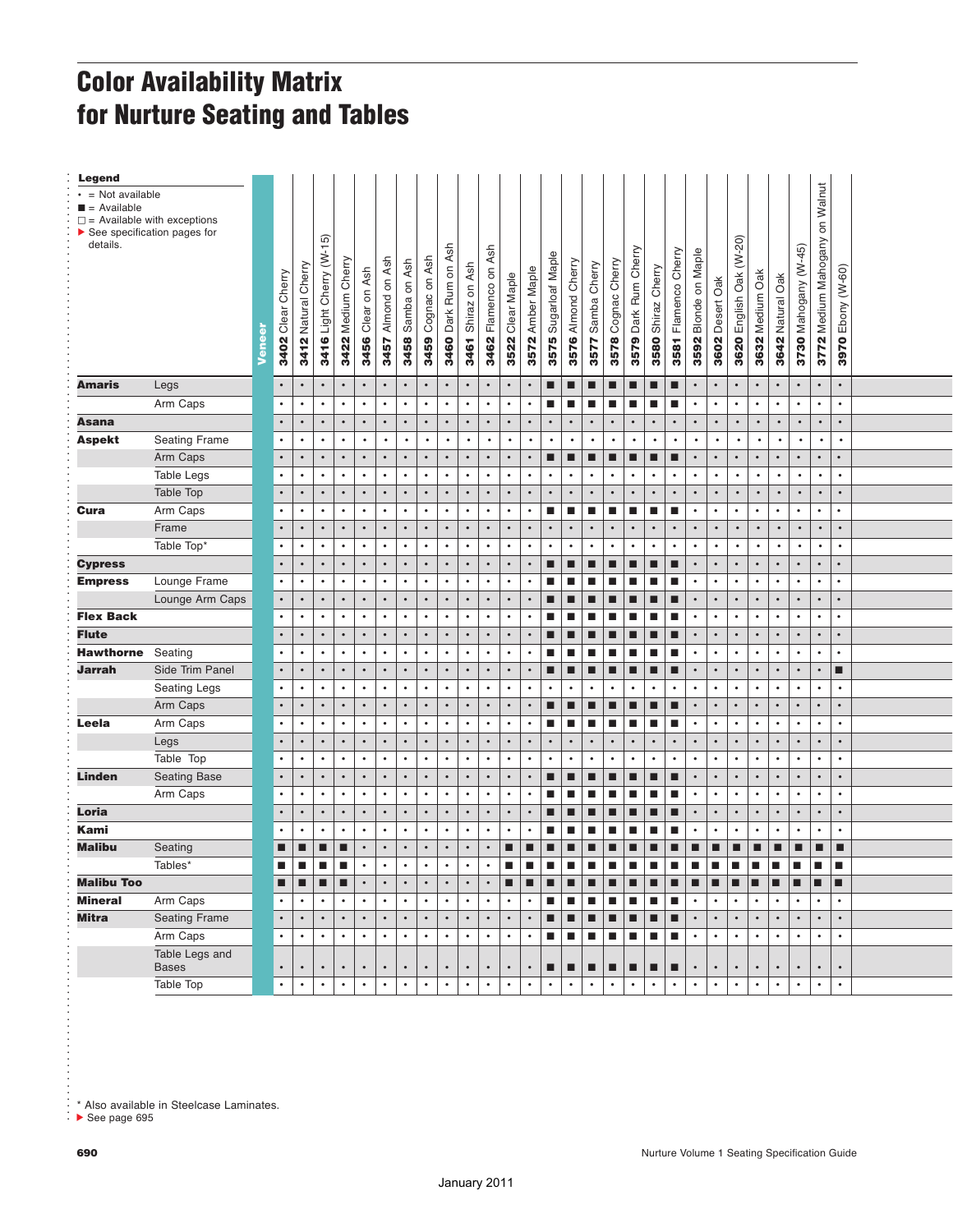| Paint | 4750 Champagne         | 4798 Sterling          | 4799 Platinum          | <b>4850 Silver</b>     | 4851 Wheat             | 4853 Cream             | 4854 Graphite            | <b>4855 Silver</b>     | 7207 Black              | 7225 Sand              | 7241 Arctic White      | 7243 Seagull           | <b>7237</b> Slate      | 7238 Fieldstone        | 7239 Midnight          | <b>Plastisol/Urethane</b> | 6059 Sterling Dark     | 6161 Graphite          | Taupe<br>6162          | 6205 Black             | Laminate | 2570 Sugarloaf Maple   | 2571 Almond Cherry     | 2572 Samba Cherry      | 2573 Cognac Cherry          | Dark Rum Cherry<br>2574 | 2575 Shiraz Cherry     | 2576 Flamenco Cherry | <b>Thermoform</b> | 2065 Sugarloaf Maple   | 2066 Almond Cherry     | 2068 Cognac Cherry     | 2069 Dark Rum Cherry                                         | 2070 Shiraz Cherry     | 2071 Flamenco Cherry     | 2072 Samba Cherry | <b>Surfac</b><br>Solid | 2972 Antartica         | 2973 Linen             | 2974 Canvas            | 2975 Bisque            |  |
|-------|------------------------|------------------------|------------------------|------------------------|------------------------|------------------------|--------------------------|------------------------|-------------------------|------------------------|------------------------|------------------------|------------------------|------------------------|------------------------|---------------------------|------------------------|------------------------|------------------------|------------------------|----------|------------------------|------------------------|------------------------|-----------------------------|-------------------------|------------------------|----------------------|-------------------|------------------------|------------------------|------------------------|--------------------------------------------------------------|------------------------|--------------------------|-------------------|------------------------|------------------------|------------------------|------------------------|------------------------|--|
|       | $\bullet$              | $\bullet$              | $\bullet$              | $\bullet$              | $\bullet$              | $\bullet$              | $\bullet$                | $\bullet$              | $\bullet$               | $\bullet$              | $\bullet$              | $\bullet$              | $\bullet$              | $\bullet$              | $\bullet$              |                           | $\bullet$              | $\bullet$              | $\bullet$              | $\bullet$              |          | $\bullet$              | $\bullet$              | $\bullet$              | $\bullet$                   | $\bullet$               | $\bullet$              | $\bullet$            |                   | $\bullet$              | $\bullet$              | $\bullet$              | $\bullet$                                                    | $\bullet$              | $\bullet$                | ٠                 |                        | $\bullet$              | $\bullet$              | $\bullet$              | $\bullet$              |  |
|       | $\bullet$              |                        | $\bullet$              | $\bullet$              | $\bullet$              | $\bullet$              | $\bullet$                | $\bullet$              | ٠                       | $\bullet$              | ٠                      | ٠                      |                        | ٠                      | $\bullet$              |                           | $\bullet$              | ■                      | П                      | $\blacksquare$         |          | $\bullet$              | $\bullet$              | $\bullet$              | $\bullet$                   | $\bullet$               | ٠                      | ٠                    |                   | $\bullet$              | $\bullet$              |                        |                                                              |                        |                          |                   |                        | $\bullet$              |                        | $\bullet$              |                        |  |
|       | $\bullet$              | $\bullet$              | $\bullet$              | $\bullet$              | $\bullet$              | $\bullet$              | $\bullet$                | $\bullet$              | $\bullet$               | $\bullet$              | $\bullet$              | $\bullet$              | $\bullet$              | $\bullet$              | $\bullet$              |                           | $\bullet$              | $\bullet$              | $\bullet$              | $\bullet$              |          | $\bullet$              | $\bullet$              | $\bullet$              | $\bullet$                   | $\bullet$               | $\bullet$              | $\bullet$            |                   | $\bullet$              | $\bullet$              | $\bullet$              | $\bullet$                                                    | $\bullet$              |                          |                   |                        | $\bullet$              | $\bullet$              | $\bullet$              | $\bullet$              |  |
|       | $\bullet$              | $\bullet$              | $\bullet$              | $\bullet$              | $\bullet$              | $\bullet$              | $\bullet$                | п                      | E                       | $\bullet$              | $\bullet$              | $\bullet$              | $\bullet$              | $\bullet$              | $\bullet$              |                           | $\bullet$              | $\bullet$              | $\bullet$              | $\bullet$              |          | $\bullet$              | $\bullet$              | $\bullet$              | $\bullet$                   | ٠                       | $\bullet$              | ٠                    |                   | $\bullet$              | $\bullet$              | $\bullet$              | ٠                                                            |                        |                          |                   |                        | $\bullet$              | $\bullet$              | $\bullet$              | $\bullet$              |  |
|       | $\bullet$              | $\bullet$              | $\bullet$              | $\bullet$              | $\bullet$              | $\bullet$              | $\bullet$                | $\bullet$              | $\bullet$               | $\bullet$              | $\bullet$              | $\bullet$              | $\bullet$              | $\bullet$              | $\bullet$              |                           | $\bullet$              | П                      | ■                      | П                      |          | $\bullet$              | $\bullet$              | $\bullet$              | $\bullet$                   | $\bullet$               | $\bullet$              |                      |                   | $\bullet$              | $\bullet$              | $\bullet$              | $\bullet$                                                    | $\bullet$              |                          |                   |                        | $\bullet$              | $\bullet$              | $\bullet$              |                        |  |
|       | $\bullet$              | $\bullet$              | $\bullet$              | $\bullet$              | $\bullet$              | $\bullet$              | $\bullet$                | $\blacksquare$         | П                       | $\bullet$              | $\bullet$              | $\bullet$              | $\bullet$              | $\bullet$              | $\bullet$              |                           | $\bullet$              | ٠                      | $\bullet$              | $\bullet$              |          | $\bullet$              | $\bullet$              | $\bullet$              | $\bullet$                   |                         |                        |                      |                   | $\bullet$              | $\bullet$              | $\bullet$              | ٠                                                            | $\bullet$              |                          |                   |                        | $\bullet$              | ٠                      | ٠                      | ٠                      |  |
|       | $\bullet$              |                        | $\bullet$              | $\bullet$              | $\bullet$              | $\bullet$              | $\bullet$                |                        |                         | $\bullet$              | $\bullet$              | $\bullet$              | $\bullet$              | $\bullet$              | $\bullet$              |                           | $\bullet$              |                        | $\bullet$              | $\bullet$              |          | П                      |                        | ■                      | ■                           | □                       |                        |                      |                   | $\bullet$              | $\bullet$              |                        |                                                              | $\bullet$              |                          |                   |                        | $\bullet$              |                        |                        |                        |  |
|       | $\bullet$              | $\bullet$              | $\bullet$              | $\bullet$              | $\bullet$              | $\bullet$              | $\bullet$                | $\bullet$              | $\bullet$               | $\bullet$              | $\bullet$              | $\bullet$              | $\bullet$              | $\bullet$              | $\bullet$              |                           | $\bullet$              | $\bullet$              | $\bullet$              | $\bullet$              |          | $\bullet$              | $\bullet$              | ٠                      | $\bullet$                   |                         | ۰                      |                      |                   | $\bullet$              | $\bullet$              | $\bullet$              | $\bullet$                                                    | $\bullet$              |                          |                   |                        | $\bullet$              | $\bullet$              | $\bullet$              | $\bullet$              |  |
|       | п                      | $\bullet$              | П                      | $\bullet$              | $\bullet$              | $\bullet$              | $\bullet$                | $\bullet$              | ■                       | П                      | $\bullet$              | $\bullet$              | $\bullet$              | $\bullet$              | $\bullet$              |                           | $\bullet$              | $\bullet$              | $\bullet$              | $\bullet$              |          | $\bullet$              | $\bullet$              | $\bullet$              | $\bullet$                   |                         | $\bullet$              |                      |                   | $\bullet$              | $\bullet$              | $\bullet$              | $\bullet$                                                    | $\bullet$              |                          |                   |                        | $\bullet$              | $\bullet$              | $\bullet$              | $\bullet$              |  |
|       | $\bullet$              | $\bullet$              | $\bullet$              | $\bullet$              | $\bullet$              | $\bullet$              | $\bullet$                | $\bullet$              | $\bullet$               | $\bullet$              | $\bullet$              | $\bullet$              | $\bullet$              | $\bullet$              | $\bullet$              |                           | $\bullet$              | $\bullet$              | $\bullet$              | $\bullet$              |          | П                      | П                      | $\blacksquare$         | L.                          | $\blacksquare$          | ■                      | ■                    |                   | $\bullet$              | $\bullet$              | ٠                      | $\bullet$                                                    | ٠                      | $\bullet$                |                   |                        | $\bullet$              | $\bullet$              | $\bullet$              | $\bullet$              |  |
|       | $\bullet$              | $\bullet$              | $\bullet$              | $\bullet$              | $\bullet$              | $\bullet$              | $\bullet$                | $\bullet$              | $\bullet$               | $\bullet$              | $\bullet$              | $\bullet$              | $\bullet$              | $\bullet$              | $\bullet$              |                           | $\bullet$              | $\bullet$              | $\bullet$              | $\bullet$              |          | $\bullet$              | $\bullet$              | $\bullet$              | $\bullet$                   | $\bullet$               | $\bullet$              |                      |                   | $\bullet$              | $\bullet$              | $\bullet$              | $\bullet$                                                    | $\bullet$              |                          |                   |                        | $\bullet$              | $\bullet$              | $\bullet$              | $\bullet$              |  |
|       | $\bullet$              | ٠                      | $\bullet$              | $\bullet$              | $\bullet$              | $\bullet$              | $\bullet$                | $\bullet$              | ٠                       | $\bullet$              | ٠                      | ٠                      | $\bullet$              | ٠                      | $\bullet$              |                           | $\bullet$              | ■                      | П                      | $\blacksquare$         |          | $\bullet$              | $\bullet$              | $\bullet$              | $\bullet$                   | ٠                       | ۰                      |                      |                   | $\bullet$              | $\bullet$              |                        | ٠                                                            |                        |                          |                   |                        | $\bullet$              |                        | $\bullet$              |                        |  |
|       | $\bullet$<br>$\bullet$ | $\bullet$<br>$\bullet$ | $\bullet$<br>$\bullet$ | $\bullet$<br>$\bullet$ | $\bullet$<br>$\bullet$ | $\bullet$<br>$\bullet$ | $\bullet$<br>$\bullet$   | $\bullet$<br>$\bullet$ | $\bullet$<br>$\bullet$  | $\bullet$<br>$\bullet$ | $\bullet$<br>$\bullet$ | $\bullet$<br>$\bullet$ | $\bullet$<br>$\bullet$ | $\bullet$<br>$\bullet$ | $\bullet$<br>$\bullet$ |                           | $\bullet$<br>$\bullet$ | $\bullet$<br>$\bullet$ | $\bullet$<br>$\bullet$ | $\bullet$<br>$\bullet$ |          | $\bullet$<br>$\bullet$ | $\bullet$<br>$\bullet$ | $\bullet$<br>$\bullet$ | $\bullet$<br>$\bullet$      | $\bullet$<br>$\bullet$  | $\bullet$<br>$\bullet$ | ٠                    |                   | $\bullet$<br>$\bullet$ | $\bullet$<br>$\bullet$ | $\bullet$<br>$\bullet$ | $\bullet$<br>$\bullet$                                       | $\bullet$<br>$\bullet$ |                          |                   |                        | $\bullet$<br>$\bullet$ | $\bullet$<br>$\bullet$ | $\bullet$<br>$\bullet$ | $\bullet$<br>$\bullet$ |  |
|       | $\bullet$              | $\bullet$              | $\bullet$              | $\bullet$              | $\bullet$              | $\bullet$              | $\bullet$                | $\bullet$              | $\bullet$               | $\bullet$              | ٠                      | $\bullet$              | $\bullet$              | $\bullet$              | $\bullet$              |                           | $\bullet$              | $\bullet$              | $\bullet$              | $\bullet$              |          | $\bullet$              | $\bullet$              | $\bullet$              | $\bullet$                   | $\bullet$               | $\bullet$              |                      |                   | $\bullet$              | $\bullet$              | $\bullet$              | $\bullet$                                                    | $\bullet$              |                          |                   |                        | $\bullet$              | $\bullet$              | $\bullet$              | $\bullet$              |  |
|       | $\bullet$              | $\bullet$              | $\bullet$              | $\bullet$              | $\bullet$              | $\bullet$              | $\bullet$                | $\bullet$              | ٠                       | $\bullet$              | $\bullet$              | $\bullet$              | $\bullet$              | $\bullet$              | $\bullet$              |                           | $\bullet$              | ٠                      | $\bullet$              | $\bullet$              |          | $\bullet$              | $\bullet$              | $\bullet$              | $\bullet$                   | ٠                       | $\bullet$              |                      |                   | $\bullet$              | $\bullet$              | $\bullet$              | ٠                                                            | ٠                      |                          |                   |                        | $\bullet$              | ٠                      | ٠                      | ٠                      |  |
|       | $\bullet$              |                        | $\bullet$              | $\bullet$              | $\bullet$              | $\bullet$              | $\bullet$                | $\bullet$              |                         | $\bullet$              | $\bullet$              | $\bullet$              | $\bullet$              | $\bullet$              | $\bullet$              |                           | $\bullet$              |                        | $\bullet$              | $\bullet$              |          | $\bullet$              |                        | $\bullet$              | $\bullet$                   |                         | $\bullet$              |                      |                   | $\bullet$              | $\bullet$              |                        |                                                              | $\bullet$              |                          |                   |                        | $\bullet$              |                        | $\bullet$              | $\bullet$              |  |
|       | $\bullet$              | $\bullet$              | $\bullet$              | $\bullet$              | $\bullet$              | $\bullet$              | $\bullet$                | $\blacksquare$         | Е                       | $\bullet$              | $\bullet$              | $\bullet$              | $\bullet$              | $\bullet$              | $\bullet$              |                           | $\bullet$              | $\bullet$              | $\bullet$              | $\bullet$              |          | $\bullet$              | $\bullet$              | $\bullet$              | $\bullet$                   | ٠                       | $\bullet$              | $\bullet$            |                   | $\bullet$              | $\bullet$              | $\bullet$              | $\bullet$                                                    | $\bullet$              |                          |                   |                        | $\bullet$              | $\bullet$              | $\bullet$              | $\bullet$              |  |
|       | $\bullet$              | $\bullet$              | $\bullet$              | $\bullet$              | $\bullet$              | $\bullet$              | $\bullet$                | $\bullet$              | $\bullet$               | $\bullet$              | $\bullet$              | $\bullet$              | $\bullet$              | $\bullet$              | $\bullet$              |                           | $\bullet$              | □                      | ■                      | ■                      |          | $\bullet$              | $\bullet$              | $\bullet$              | $\bullet$                   | $\bullet$               | $\bullet$              |                      |                   | $\bullet$              | $\bullet$              | $\bullet$              | ٠                                                            |                        |                          |                   |                        | $\bullet$              | $\bullet$              | $\bullet$              | $\bullet$              |  |
|       | $\bullet$              | $\bullet$              | $\bullet$              | $\bullet$              | $\bullet$              | $\bullet$              | $\bullet$                | $\bullet$              | $\bullet$               | $\bullet$              | $\bullet$              | $\bullet$              | $\bullet$              | $\bullet$              | $\bullet$              |                           | $\bullet$              | $\blacksquare$         | L.                     | $\blacksquare$         |          | $\bullet$              | $\bullet$              | $\bullet$              | $\bullet$                   | $\bullet$               | ٠                      | ٠                    |                   | $\bullet$              | $\bullet$              | ٠                      | $\bullet$                                                    | ٠                      | $\bullet$                |                   |                        | $\bullet$              | ٠                      | $\bullet$              | $\bullet$              |  |
|       | ■                      | $\bullet$              | ■                      | $\bullet$              | $\bullet$              | $\bullet$              | $\bullet$                | $\bullet$              | $\bullet$               | $\bullet$              | $\bullet$              | $\bullet$              | $\bullet$              | $\bullet$              | $\bullet$              |                           | $\bullet$              | $\bullet$              | $\bullet$              | $\bullet$              |          | $\bullet$              | $\bullet$              | $\bullet$              | $\bullet$                   | $\bullet$               | $\bullet$              |                      |                   | $\bullet$              | $\bullet$              | $\bullet$              | $\bullet$                                                    | $\bullet$              |                          |                   |                        | $\bullet$              | $\bullet$              | $\bullet$              | $\bullet$              |  |
|       | $\bullet$              |                        | $\bullet$              | $\bullet$              | $\bullet$              | $\bullet$              | $\bullet$                | $\bullet$              | ■                       | п                      | П                      | ■                      | ■                      | П                      | П                      |                           | $\bullet$              | ٠                      | $\bullet$              | $\bullet$              |          | $\bullet$              | $\bullet$              | $\bullet$              | ٠                           | ٠                       |                        |                      |                   | $\bullet$              | $\bullet$              |                        |                                                              |                        |                          |                   |                        | ■                      | ■                      | П                      | ▅                      |  |
|       | $\bullet$              | $\bullet$              | $\bullet$              | $\bullet$              | $\bullet$              | $\bullet$              | $\bullet$                | $\bullet$              | $\bullet$               | $\bullet$              | $\bullet$              | $\bullet$              | $\bullet$              | $\bullet$              | $\bullet$              |                           | $\bullet$              | $\bullet$              | $\bullet$              | $\bullet$              |          | $\bullet$              | $\bullet$              | $\bullet$              | $\bullet$                   | $\bullet$               | $\bullet$              | $\bullet$            |                   | $\bullet$              | $\bullet$              | $\bullet$              | $\bullet$                                                    | $\bullet$              |                          |                   |                        | $\bullet$              | $\bullet$              | $\bullet$              | $\bullet$              |  |
|       | $\bullet$              | $\bullet$              | $\bullet$              | $\bullet$              | $\bullet$              | $\bullet$              | $\bullet$                | $\bullet$              | $\bullet$               | $\bullet$              | $\bullet$              | $\bullet$              | $\bullet$              | $\bullet$              | $\bullet$              |                           | $\bullet$              | ■                      | П                      | п                      |          | $\bullet$              | $\bullet$              | $\bullet$              | $\bullet$                   | ٠                       | $\bullet$              |                      |                   | $\bullet$              | $\bullet$              | $\bullet$              | ٠                                                            | $\bullet$              |                          |                   |                        | $\bullet$              | $\bullet$              | $\bullet$              |                        |  |
|       | $\bullet$              | $\bullet$              | $\bullet$              | $\bullet$              | $\bullet$              | $\bullet$              | $\bullet$                | $\bullet$              | $\bullet$               | $\bullet$              | $\bullet$              | $\bullet$              | $\bullet$              | $\bullet$              | $\bullet$              |                           | $\bullet$              | $\bullet$              | $\bullet$              | $\bullet$              |          | $\bullet$              | $\bullet$              | $\bullet$              | $\bullet$                   | $\bullet$               | $\bullet$              |                      |                   | $\bullet$              | $\bullet$              | $\bullet$              | $\bullet$                                                    | $\bullet$              | ٠                        |                   |                        | $\bullet$              | $\bullet$              | $\bullet$              | $\bullet$              |  |
|       | $\bullet$              | $\bullet$              | $\bullet$              | $\bullet$              | $\bullet$              | $\bullet$              | $\bullet$                | ٠                      | ٠                       | $\bullet$              | $\bullet$              | $\bullet$              | ٠                      | $\bullet$              | $\bullet$              |                           | $\bullet$              | ٠                      | $\bullet$              | $\bullet$              |          | $\bullet$              | $\bullet$              | $\bullet$              | $\bullet$                   | ٠                       | $\bullet$              |                      |                   | $\bullet$              | $\bullet$              | $\bullet$              |                                                              | ٠                      |                          |                   |                        | $\bullet$              | ٠                      |                        |                        |  |
|       | $\bullet$              |                        | $\bullet$              | $\bullet$              |                        | $\bullet$              |                          | $\bullet$              |                         | $\bullet$              |                        | $\bullet$              | $\bullet$              | $\bullet$              | $\bullet$              |                           | $\bullet$              | $\bullet$              |                        | $\bullet$              |          | $\bullet$              |                        | $\bullet$              | $\bullet$                   |                         |                        |                      |                   | $\bullet$              | $\bullet$              |                        |                                                              | $\bullet$              |                          |                   |                        | $\bullet$              |                        |                        |                        |  |
|       | $\bullet$              |                        |                        |                        |                        |                        |                          |                        |                         |                        |                        |                        |                        |                        |                        |                           |                        |                        |                        |                        |          | E                      |                        | ш                      | $\blacksquare$              | п                       |                        |                      |                   |                        |                        |                        |                                                              |                        |                          |                   |                        |                        |                        |                        |                        |  |
|       | $\bullet$              | $\bullet$              | $\bullet$              | $\bullet$              | $\bullet$              | $\bullet$              | $\overline{\phantom{a}}$ | $\bullet$              | $\bullet$               | $\bullet$              | $\bullet$              | $\bullet$              | $\bullet$              | ∣•∣                    | $\bullet$              |                           | $\bullet$              | $\bullet$              | $\bullet$              | $\bullet$              |          | $\bullet$              | $\bullet$              | $\bullet$              | $\bullet$                   | $\bullet$               | $\bullet$              | ∣•.                  |                   | $\cdot$                | $\bullet$              | $\bullet$              | $\overline{\phantom{a}}$                                     | $\bullet$              | $\bullet$                | $\bullet$         |                        | $\bullet$              | $\bullet$              | $\bullet$              | $\bullet$              |  |
|       | $\bullet$              | $\bullet$              | $\bullet$              | $\cdot$ .              | $\bullet$              | $\bullet$              | $\bullet$                | $\bullet$              | $\bullet$               | $\bullet$              | $\bullet$              | $\bullet$              | $\bullet$              | $\bullet$              | $\bullet$              |                           | $\bullet$              |                        | a i a                  | $\blacksquare$         |          | $\bullet$              | $\cdot$                | $\bullet$              |                             | $\cdot$ $\cdot$ $\cdot$ |                        | $\cdot$ $\cdot$      |                   | $\bullet$              | $\bullet$              |                        | $\cdot$ $\cdot$ $\cdot$                                      | $\bullet$              | $\left  \cdot \right $ . |                   |                        | $\bullet$              | $\bullet$              | $\bullet$              | $\bullet$              |  |
|       | $\bullet$              | $\bullet$              | $\bullet$              | $\bullet$              | $\bullet$              | $\cdot$                | $\bullet$                |                        | $\bullet$ $\bullet$     | $\bullet$              | $\bullet$              | $\bullet$              |                        | $\bullet$ $\bullet$    | $\bullet$              |                           | $\bullet$              | $\bullet$              | $\bullet$              | $\bullet$              |          | $\bullet$              | $\bullet$              | $\bullet$              |                             | $\cdot$ $\cdot$ $\cdot$ |                        | $\bullet$ $\bullet$  |                   | $\bullet$              | $\bullet$              |                        | $\begin{array}{c c} \bullet & \bullet & \bullet \end{array}$ | $\bullet$              | $\vert \cdot \vert$      | $\bullet$         |                        | $\bullet$              |                        | $\cdot$ $\cdot$        | $\bullet$              |  |
|       | $\bullet$              | $\bullet$              | $\bullet$              | $\cdot$ $\cdot$        | $\bullet$              | $\bullet$              | $\bullet$                | $\bullet$              | $\cdot$ $\cdot$ $\cdot$ | $\bullet$              | $\bullet$              | $\bullet$              | $\bullet$              | $\bullet$              | $\bullet$              |                           | $\bullet$              |                        | a katika Indonesia.    | п.                     |          | $\bullet$              |                        | $\cdot$ $\cdot$        |                             | $ \cdot  \cdot  $       | $\cdot$ $\cdot$        |                      |                   |                        | $\cdot$   $\cdot$      |                        | $\cdot$ $\cdot$ $\cdot$                                      | $\bullet$              | $\bullet$                | $\bullet$         |                        | $\bullet$              | $\cdot$ 1              | $\bullet$              | $\bullet$              |  |
|       | $\bullet$              | $\bullet$              | $\bullet$              | $\bullet$              | $\bullet$              | $\bullet$              | $\bullet$                | $\bullet$              | $\bullet$               | $\bullet$              | $\bullet$              | $\bullet$              | $\bullet$              | $\bullet$              | $\bullet$              |                           | $\bullet$              | $\bullet$              | $\bullet$              | $\bullet$              |          | $\bullet$              |                        | $\bullet$              |                             | $\cdot$ $\cdot$         | $\bullet$              | $\bullet$            |                   | $\bullet$              | $\bullet$              | $\bullet$ $\bullet$    |                                                              | $\bullet$              | $\bullet$                |                   |                        | $\bullet$              | $\bullet$              | $\bullet$              | $\bullet$              |  |
|       | $\bullet$              | $\bullet$              | $\bullet$              | $\cdot$                | $\bullet$              | $\bullet$              | $\bullet$                | $\bullet$              | $\bullet$               | $\bullet$              | $\bullet$              | $\bullet$              | $\bullet$              | $\bullet$              | $\bullet$              |                           | $\bullet$              | $\bullet$              | $\bullet$              | $\bullet$              |          | ш                      | $\blacksquare$         | $\blacksquare$         | $\mathcal{L}_{\mathcal{A}}$ |                         | n In                   | I.                   |                   | $\bullet$              | $\bullet$              | $\bullet$              | $\bullet$                                                    | $\bullet$              | $\bullet$                | ٠                 |                        | $\bullet$              | $\bullet$              | $\bullet$              | $\bullet$              |  |
|       |                        |                        |                        |                        |                        |                        |                          |                        |                         |                        |                        |                        |                        |                        |                        |                           |                        |                        |                        |                        |          |                        |                        |                        |                             |                         |                        |                      |                   |                        |                        |                        |                                                              |                        |                          |                   |                        |                        |                        |                        |                        |  |

### Color Availability Matrix for Nurture Seating and Tables

. . .

. . . . . . . . . . . . . . . .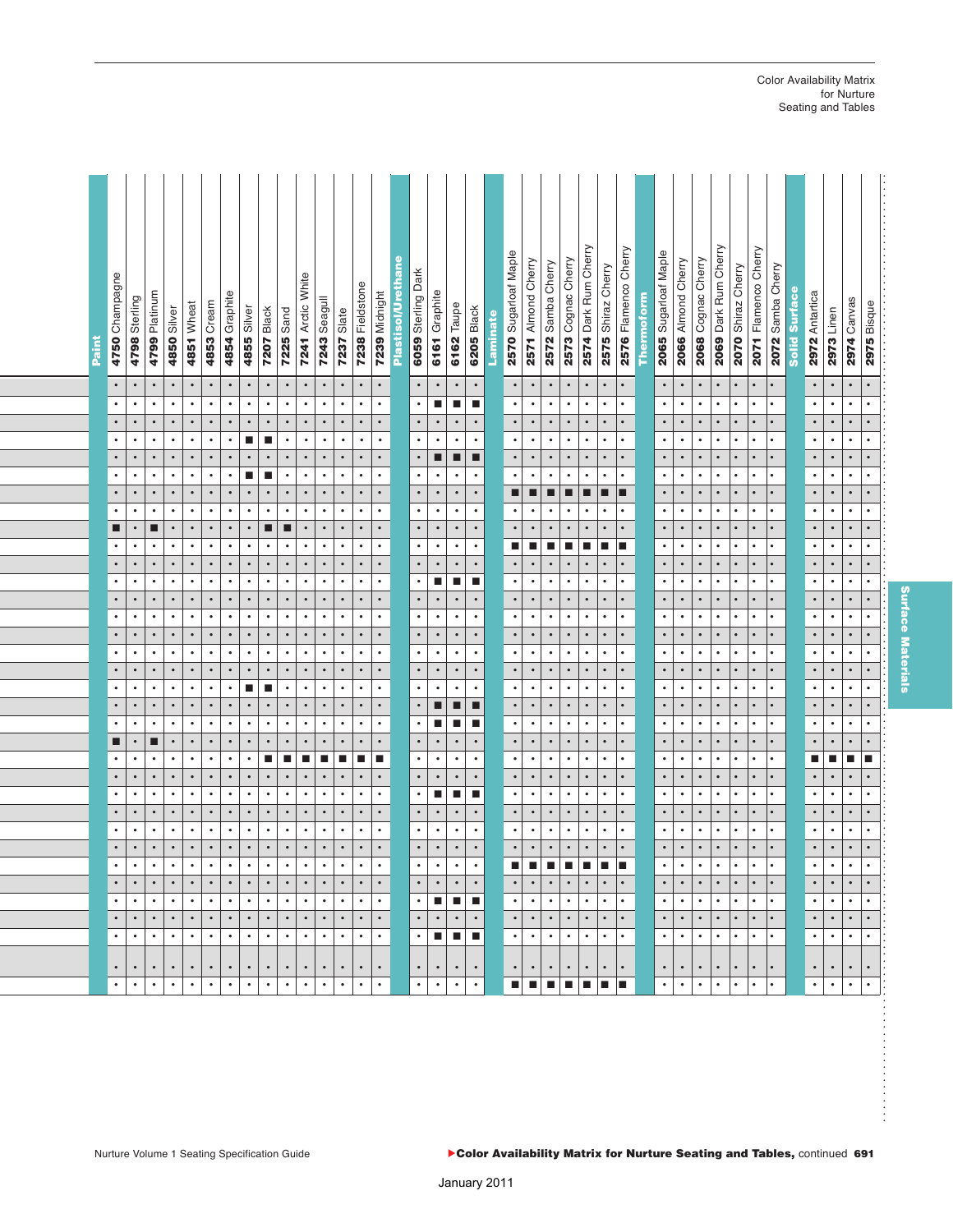| Legend<br>$=$ Not available<br>$\blacksquare$ = Available<br>details. | $\square$ = Available with exceptions<br>$\blacktriangleright$ See specification pages for | Venee | Cherry<br>Clear<br>3402 | Cherry<br>Natural <sup></sup><br>3412 | Light Cherry (W-15)<br>3416 | Cherry<br>Medium (<br>3422 | on Ash<br>Clear<br>3456 | Almond on Ash<br>3457 | Samba on Ash<br>3458 | Cognac on Ash<br>3459 | Ash<br>3460 Dark Rum on | Ash<br>Shiraz on<br>3461 | Ash<br>$\mathsf{S}$<br>Flamenco<br>3462 | Clear Maple<br>3522 | Amber Maple<br>3572 | Sugarloaf Maple<br>3575 | Almond Cherry<br>3576 | Samba Cherry<br>3577        | Cherry<br>Cognac<br>3578 | Rum Cherry<br>Dark  <br>3579 | Shiraz Cherry<br>3580 | Flamenco Cherry<br>3581 | 3592 Blonde on Maple | 3602 Desert Oak | 3620 English Oak (W-20) | Oak<br>3632 Medium | Oak<br><b>3642 Natural</b> | 3730 Mahogany (W-45) | Walnut<br>$\overline{5}$<br>Medium Mahogany<br>3772 | Ebony (W-60)<br>3970 |  |
|-----------------------------------------------------------------------|--------------------------------------------------------------------------------------------|-------|-------------------------|---------------------------------------|-----------------------------|----------------------------|-------------------------|-----------------------|----------------------|-----------------------|-------------------------|--------------------------|-----------------------------------------|---------------------|---------------------|-------------------------|-----------------------|-----------------------------|--------------------------|------------------------------|-----------------------|-------------------------|----------------------|-----------------|-------------------------|--------------------|----------------------------|----------------------|-----------------------------------------------------|----------------------|--|
| <b>Neighbor</b>                                                       | Frames                                                                                     |       | $\bullet$               | $\bullet$                             | $\bullet$                   | $\bullet$                  | $\bullet$               | $\bullet$             | $\bullet$            | $\bullet$             | $\bullet$               | $\bullet$                | $\bullet$                               | $\bullet$           | $\bullet$           | $\bullet$               | $\bullet$             | $\bullet$                   | $\bullet$                | $\bullet$                    | $\bullet$             |                         | $\bullet$            | $\bullet$       | $\bullet$               |                    | $\bullet$                  | $\bullet$            | $\bullet$                                           | $\bullet$            |  |
|                                                                       | Arm Cap                                                                                    |       | п                       | ш                                     | $\blacksquare$              | П                          | $\bullet$               | $\bullet$             | $\bullet$            | $\bullet$             | $\bullet$               | $\bullet$                | $\bullet$                               | п                   | п                   | $\blacksquare$          | $\blacksquare$        | П                           | п                        | L.                           | п                     | ■                       | п                    | П               | $\blacksquare$          | п                  | $\blacksquare$             | E                    | $\mathcal{L}_{\mathcal{A}}$                         | ш                    |  |
|                                                                       | Table Top*                                                                                 |       | ■                       | П                                     | П                           | ■                          | $\bullet$               | $\bullet$             | $\bullet$            | $\bullet$             | $\bullet$               | $\bullet$                | $\bullet$                               | ■                   | ■                   | П                       | ■                     | ■                           | п                        | П                            | ■                     | ■                       | ■                    | ■               | ٠                       | П                  | ■                          | П                    | $\blacksquare$                                      | п                    |  |
| Nikko                                                                 | <b>Seating Frame</b>                                                                       |       | $\bullet$               | ٠                                     | $\bullet$                   | $\bullet$                  | $\bullet$               | $\bullet$             | $\bullet$            | $\bullet$             | $\bullet$               | $\bullet$                | $\bullet$                               | ٠                   | $\bullet$           | П                       | $\blacksquare$        | L.                          | п                        | ш                            | $\blacksquare$        | ш                       | $\bullet$            | ٠               | $\bullet$               | $\bullet$          | $\bullet$                  | $\bullet$            | $\bullet$                                           | $\bullet$            |  |
|                                                                       | Arm Caps                                                                                   |       | $\bullet$               | $\bullet$                             | $\bullet$                   | $\bullet$                  | $\bullet$               | $\bullet$             | $\bullet$            | $\bullet$             | $\bullet$               | $\bullet$                | $\bullet$                               | $\bullet$           | $\bullet$           | П                       | П                     | ■                           | ш                        | ■                            | П                     | П                       | $\bullet$            | $\bullet$       | $\bullet$               | $\bullet$          | $\bullet$                  | $\bullet$            | $\bullet$                                           | $\bullet$            |  |
| Orchid                                                                |                                                                                            |       | $\bullet$               | ٠                                     | $\bullet$                   | ٠                          | $\bullet$               | ٠                     | $\bullet$            | ٠                     | $\bullet$               | $\bullet$                | $\bullet$                               | ٠                   | $\bullet$           | П                       | п                     | П                           | п                        | ш                            | п                     | ш                       | $\bullet$            | $\bullet$       | $\bullet$               | $\bullet$          | $\bullet$                  | $\bullet$            | $\bullet$                                           | $\bullet$            |  |
| <b>Progeny</b>                                                        | Frame                                                                                      |       | ■                       | П                                     | ■                           | ■                          | $\bullet$               | $\bullet$             | $\bullet$            |                       | $\bullet$               | $\bullet$                | $\bullet$                               | П                   | П                   | П                       | ■                     | ■                           | ■                        | ■                            | ■                     | ■                       | П                    | ■               | ■                       | ■                  | ■                          | п                    | ■                                                   | п                    |  |
|                                                                       | Arm Cap                                                                                    |       | $\blacksquare$          | п                                     | п                           | п                          | $\bullet$               | $\bullet$             | $\bullet$            | $\bullet$             | $\bullet$               | $\bullet$                | $\bullet$                               | п                   | п                   | п                       | п                     | L.                          | ш                        | П                            | п                     | П                       | ■                    | П               | $\blacksquare$          | $\blacksquare$     | ▉                          | П                    | П                                                   | П                    |  |
|                                                                       | Table Top*                                                                                 |       | ■                       | П                                     | П                           | ■                          | $\bullet$               | $\bullet$             | $\bullet$            | $\bullet$             | $\bullet$               | $\bullet$                | $\bullet$                               | п                   | п                   | П                       | ■                     | ■                           | ■                        | П                            | п                     | п                       | ■                    | п               | $\blacksquare$          | п                  | ■                          | п                    | ■                                                   | п                    |  |
| Rave                                                                  | Arm Caps and Frame                                                                         |       | п                       | п                                     | ■                           | ■                          | ٠                       | $\bullet$             | $\bullet$            | $\bullet$             | $\bullet$               | $\bullet$                | $\bullet$                               | L.                  | $\blacksquare$      | $\blacksquare$          | L.                    | L.                          | $\blacksquare$           | ш                            | $\blacksquare$        | П                       | п                    | ■               | п                       | п                  | П                          | п                    | П                                                   | п                    |  |
|                                                                       | Tables*                                                                                    |       | п                       | ■                                     | П                           | ■                          | $\bullet$               | $\bullet$             | $\bullet$            | $\bullet$             | $\bullet$               | $\bullet$                | $\bullet$                               | п                   | П                   | п                       | П                     | ■                           | П                        | п                            | П                     | П                       | П                    | П               | ■                       | ■                  | п                          | П                    | п                                                   | П                    |  |
| Sequoia                                                               | <b>Seating Frame</b>                                                                       |       | $\bullet$               | $\bullet$                             | $\bullet$                   | ۰                          | $\bullet$               | $\bullet$             | $\bullet$            | $\bullet$             | $\bullet$               | $\bullet$                | $\bullet$                               | $\bullet$           | $\bullet$           | п                       | п                     | П                           | п                        | П                            | п                     | ■                       | $\bullet$            |                 | $\bullet$               |                    | $\bullet$                  | $\bullet$            | $\bullet$                                           | $\bullet$            |  |
|                                                                       | Arm Caps                                                                                   |       | $\bullet$               | $\bullet$                             | $\bullet$                   | $\bullet$                  | $\bullet$               | $\bullet$             | $\bullet$            | $\bullet$             | $\bullet$               | $\bullet$                | $\bullet$                               | $\bullet$           | $\bullet$           | П                       | ■                     | ■                           | ■                        | ■                            | ■                     | П                       | $\bullet$            | $\bullet$       | $\bullet$               | $\bullet$          | $\bullet$                  | $\bullet$            | $\bullet$                                           | $\bullet$            |  |
|                                                                       | <b>Table Tops</b>                                                                          |       | $\bullet$               | $\bullet$                             | $\bullet$                   | $\bullet$                  | $\bullet$               | $\bullet$             | $\bullet$            | $\bullet$             | $\bullet$               | $\bullet$                | $\bullet$                               | $\bullet$           | $\bullet$           | $\bullet$               | $\bullet$             | $\bullet$                   | $\bullet$                | $\bullet$                    | $\bullet$             | $\bullet$               | $\bullet$            | $\bullet$       | $\bullet$               | $\bullet$          | $\bullet$                  | $\bullet$            | $\bullet$                                           | $\bullet$            |  |
| <b>Sieste</b>                                                         | Arm Caps                                                                                   |       | П                       | ■                                     | П                           | ■                          | $\bullet$               | $\bullet$             | $\bullet$            | $\bullet$             | $\bullet$               | $\bullet$                | $\bullet$                               | □                   | П                   | П                       | ■                     | ■                           | П                        | П                            | П                     | П                       | ■                    | ■               | ■                       | ■                  | ■                          | П                    | ■                                                   | п                    |  |
|                                                                       | Legs                                                                                       |       | п                       | п                                     | п                           | П                          | $\bullet$               | ٠                     | $\bullet$            | $\bullet$             | $\bullet$               | $\bullet$                | $\bullet$                               | п                   | п                   | п                       | п                     | П                           | п                        | П                            | п                     | П                       | п                    | П               | $\blacksquare$          | П                  | п                          | E                    | $\blacksquare$                                      | п                    |  |
|                                                                       | Table Top*                                                                                 |       | П                       | П                                     | П                           | ■                          | $\bullet$               | $\bullet$             | $\bullet$            |                       | $\bullet$               | $\bullet$                | $\bullet$                               | □                   | П                   | П                       | ■                     | ■                           | П                        | п                            | П                     | П                       | ■                    | ■               | ■                       | П                  | П                          | ■                    | ■                                                   | П                    |  |
| <b>Sieste Sleeper</b>                                                 |                                                                                            |       | $\blacksquare$          | п                                     | п                           | п                          | $\bullet$               | ٠                     | $\bullet$            | $\bullet$             | $\bullet$               | $\bullet$                | $\bullet$                               | $\blacksquare$      | $\blacksquare$      | п                       | п                     | $\mathcal{L}_{\mathcal{A}}$ | $\blacksquare$           | П                            | П                     | П                       | ■                    | П               | $\blacksquare$          | ш                  | $\blacksquare$             | п                    | П                                                   | $\blacksquare$       |  |
| <b>Sine</b>                                                           | Seating and Table<br>Frame                                                                 |       | $\bullet$               | $\bullet$                             | $\bullet$                   |                            | $\bullet$               | $\bullet$             | $\bullet$            |                       | $\bullet$               | $\bullet$                | $\bullet$                               |                     |                     | $\bullet$               | $\bullet$             |                             | $\bullet$                | $\bullet$                    | $\bullet$             |                         |                      | $\bullet$       | $\bullet$               |                    | $\bullet$                  | $\bullet$            | $\bullet$                                           | $\bullet$            |  |
|                                                                       | Table Top*                                                                                 |       | $\bullet$               | ٠                                     | $\bullet$                   | ٠                          | $\bullet$               | ٠                     | $\bullet$            | $\bullet$             | $\bullet$               | $\bullet$                | $\bullet$                               | $\bullet$           | $\bullet$           | $\bullet$               | $\bullet$             | $\bullet$                   | $\bullet$                | $\bullet$                    | $\bullet$             | $\bullet$               | $\bullet$            | $\bullet$       | $\bullet$               | ٠                  | $\bullet$                  | ٠                    | ٠                                                   | $\bullet$            |  |
| <b>Slumber Day Bed</b>                                                |                                                                                            |       | $\bullet$               | $\bullet$                             | $\bullet$                   |                            | $\bullet$               | $\bullet$             | $\bullet$            | $\bullet$             | $\bullet$               | $\bullet$                | $\bullet$                               |                     | $\bullet$           | $\bullet$               | $\bullet$             | $\bullet$                   | $\bullet$                | $\bullet$                    | $\bullet$             | $\bullet$               | $\bullet$            | $\bullet$       | $\bullet$               |                    | $\bullet$                  | $\bullet$            | $\bullet$                                           | $\bullet$            |  |
| Sorrel                                                                | Seating Frame and<br>Arm Caps                                                              |       | $\bullet$               |                                       |                             |                            | $\bullet$               | $\bullet$             | $\bullet$            | $\bullet$             | $\bullet$               | $\bullet$                | $\bullet$                               | $\bullet$           | $\bullet$           | $\bullet$               | $\bullet$             | $\bullet$                   | $\bullet$                | $\bullet$                    | $\bullet$             | ٠                       | $\bullet$            | $\bullet$       | $\bullet$               | $\bullet$          | $\bullet$                  | $\bullet$            | $\bullet$                                           | $\bullet$            |  |
|                                                                       | <b>Seating Backs</b>                                                                       |       | $\bullet$               | $\bullet$                             | $\bullet$                   | $\bullet$                  | $\bullet$               | $\bullet$             | $\bullet$            | $\bullet$             | $\bullet$               | $\bullet$                | $\bullet$                               | $\bullet$           | $\bullet$           | П                       | ■                     | ■                           | ■                        | ■                            | ■                     | ■                       | $\bullet$            | $\bullet$       | $\bullet$               |                    | $\bullet$                  | $\bullet$            | $\bullet$                                           |                      |  |
|                                                                       | <b>Table Legs</b>                                                                          |       | $\bullet$               | ٠                                     | $\bullet$                   | ٠                          | $\bullet$               | $\bullet$             | $\bullet$            | ٠                     | $\bullet$               | $\bullet$                | $\bullet$                               | $\bullet$           | $\bullet$           | $\bullet$               | $\bullet$             | $\bullet$                   | $\bullet$                | $\bullet$                    | $\bullet$             | ٠                       | $\bullet$            | $\bullet$       | $\bullet$               | $\bullet$          | $\bullet$                  | $\bullet$            | $\bullet$                                           | $\bullet$            |  |
|                                                                       | <b>Table Tops</b>                                                                          |       | $\bullet$               | $\bullet$                             | $\bullet$                   | $\bullet$                  | $\bullet$               | $\bullet$             | $\bullet$            | $\bullet$             | $\bullet$               | $\bullet$                | $\bullet$                               | $\bullet$           | $\bullet$           | $\bullet$               | $\bullet$             | $\bullet$                   | $\bullet$                | $\bullet$                    | $\bullet$             | $\bullet$               | $\bullet$            | $\bullet$       | $\bullet$               | $\bullet$          | $\bullet$                  | $\bullet$            | $\bullet$                                           | $\bullet$            |  |
| <b>Tava</b>                                                           | Arm and Legs                                                                               |       | $\bullet$               | $\bullet$                             | $\bullet$                   | $\bullet$                  | П                       | п                     | П                    | п                     | П                       | п                        | П                                       | $\bullet$           | $\bullet$           | $\bullet$               | $\bullet$             | $\bullet$                   | $\bullet$                | $\bullet$                    | $\bullet$             | $\bullet$               | $\bullet$            | $\bullet$       | $\bullet$               | $\bullet$          | $\bullet$                  | $\bullet$            | $\bullet$                                           | $\bullet$            |  |
|                                                                       | Bench Body and<br><b>Table Tops</b>                                                        |       | $\bullet$               | $\bullet$                             | $\bullet$                   | $\bullet$                  |                         | $\bullet$             | $\bullet$            |                       | $\bullet$               | $\bullet$                | $\bullet$                               |                     |                     | $\bullet$               | $\bullet$             |                             | $\bullet$                | $\bullet$                    | $\bullet$             |                         |                      | $\bullet$       | $\bullet$               |                    |                            | $\bullet$            | $\bullet$                                           | $\bullet$            |  |
| <b>Traditional Lounge</b>                                             |                                                                                            |       | $\bullet$               | $\bullet$                             | $\bullet$                   | $\bullet$                  | $\bullet$               | $\bullet$             | $\bullet$            | $\bullet$             | $\bullet$               | $\bullet$                | $\bullet$                               | $\bullet$           | $\bullet$           | п                       | п                     | $\blacksquare$              | п                        | $\blacksquare$               | п                     | $\blacksquare$          | $\bullet$            | $\bullet$       | $\bullet$               | $\bullet$          | $\bullet$                  | $\bullet$            | $\bullet$                                           | $\bullet$            |  |
| X-tenz<br><b>Sleeper</b>                                              | Arm Caps                                                                                   |       | $\bullet$               | $\bullet$                             | $\bullet$                   | $\bullet$                  | $\bullet$               |                       | $\bullet$            | $\bullet$             | $\bullet$               | $\bullet$                | $\bullet$                               | $\bullet$           | $\bullet$           | ■                       | ▪                     | ▪                           | п                        | п                            | ▪                     | ■                       |                      |                 | $\bullet$               |                    | $\bullet$                  |                      | $\bullet$                                           | $\bullet$            |  |
|                                                                       | Frame                                                                                      |       | $\bullet$               | $\bullet$                             | $\bullet$                   | $\bullet$                  | $\bullet$               | $\bullet$             | $\bullet$            | $\bullet$             | $\bullet$               | $\bullet$                | $\bullet$                               | $\bullet$           | $\bullet$           | $\bullet$               | $\bullet$             | $\bullet$                   | $\bullet$                | $\bullet$                    | $\bullet$             | $\bullet$               | $\bullet$            | $\bullet$       | $\bullet$               | $\bullet$          | $\bullet$                  | $\bullet$            | $\bullet$                                           | $\bullet$            |  |
| Verge                                                                 |                                                                                            |       | $\bullet$               | $\bullet$                             | $\bullet$                   | $\bullet$                  | $\bullet$               | $\bullet$             | $\bullet$            | $\bullet$             | $\bullet$               | $\bullet$                | $\bullet$                               | $\bullet$           | $\bullet$           | $\bullet$               | $\bullet$             | $\bullet$                   | $\bullet$                | $\bullet$                    | $\bullet$             | $\bullet$               | $\bullet$            | $\bullet$       | $\bullet$               | $\bullet$          | $\bullet$                  | $\bullet$            | $\bullet$                                           | $\bullet$            |  |
| <b>Freestanding and</b><br><b>Interconnecting</b><br><b>Tables</b>    | Table Top                                                                                  |       | $\bullet$               | $\bullet$                             | $\bullet$                   | $\bullet$                  | $\bullet$               | $\bullet$             | $\bullet$            |                       | $\bullet$               | $\bullet$                | $\bullet$                               | $\bullet$           | $\bullet$           | $\bullet$               | $\bullet$             | $\bullet$                   | $\bullet$                | $\bullet$                    | $\bullet$             | $\bullet$               | $\bullet$            | $\bullet$       | $\bullet$               | $\bullet$          | $\bullet$                  | $\bullet$            | $\bullet$                                           | $\bullet$            |  |
|                                                                       | <b>Metal Legs</b>                                                                          |       | $\bullet$               | $\bullet$                             | $\bullet$                   | $\bullet$                  | $\bullet$               | $\bullet$             | $\bullet$            | $\bullet$             | $\bullet$               | $\bullet$                | $\bullet$                               | $\bullet$           | $\bullet$           | $\bullet$               | $\bullet$             | $\bullet$                   | $\bullet$                | $\bullet$                    | $\bullet$             | $\bullet$               | $\bullet$            | $\bullet$       | $\bullet$               | $\bullet$          | $\bullet$                  | $\bullet$            | $\bullet$                                           | $\bullet$            |  |
|                                                                       |                                                                                            |       |                         |                                       |                             |                            |                         |                       |                      |                       |                         |                          |                                         |                     |                     |                         |                       |                             |                          |                              |                       |                         |                      |                 |                         |                    |                            |                      |                                                     |                      |  |

\* Also available in Steelcase Laminates.

 $\blacktriangleright$  See [page 695](#page-22-0)

Color Availability Matrix for Nurture Seating and Tables, continued

. . . . . . .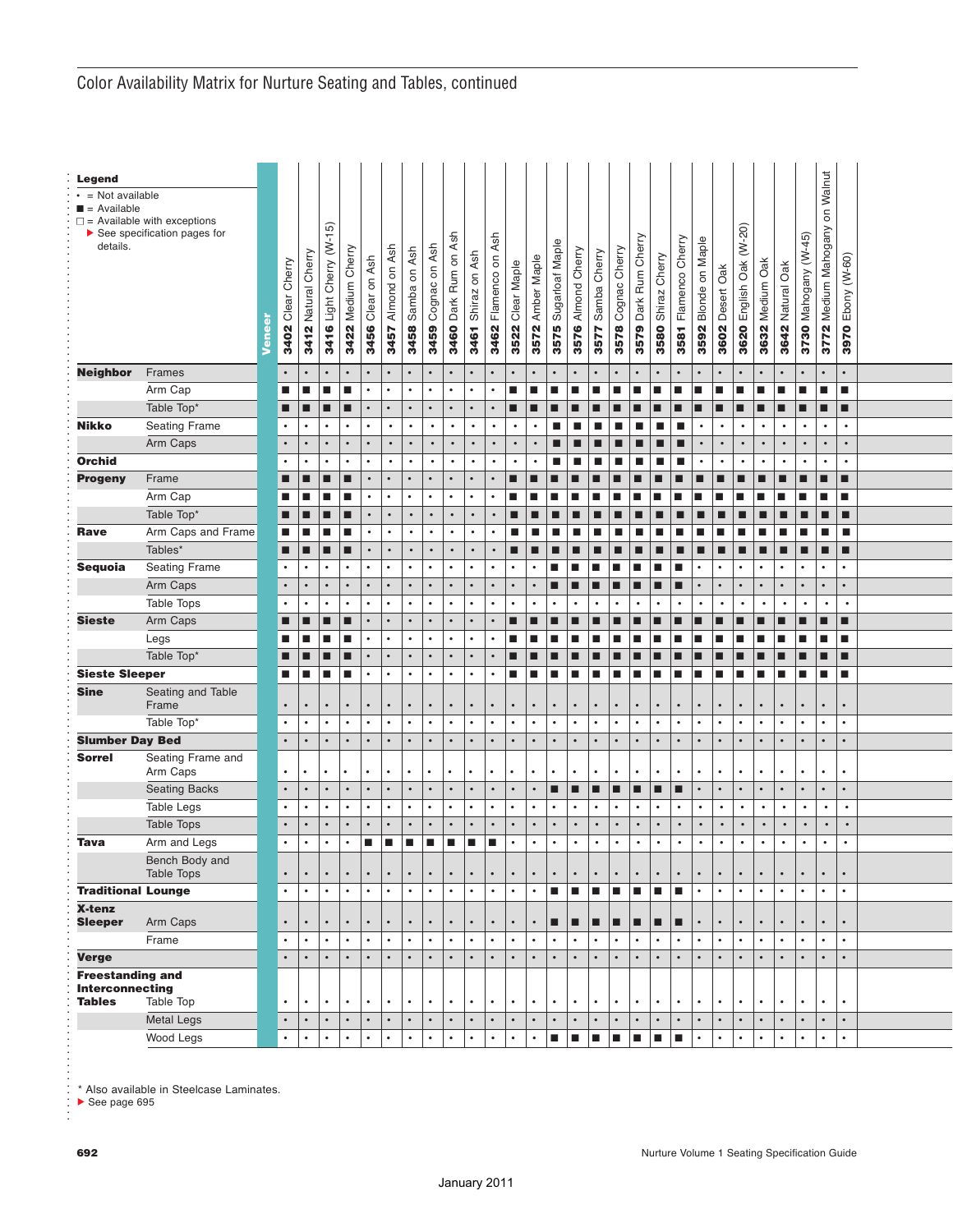| Paint | 4750 Champagne         | 4798 Sterling          | 4799 Platinum          | 4850 Silver            | 4851 Wheat             | 4853 Cream             | 4854 Graphite          | <b>4855 Silver</b>     | 7207 Black             | 7225 Sand              | 7241 Arctic White      | 7243 Seagull           | 7237 Slate             | 7238 Fieldstone        | 7239 Midnight          | Plastisol/Urethane | 6059 Sterling Dark     | 6161 Graphite  | 6162 Taupe     | 6205 Black     | Laminate | 2570 Sugarloaf Maple   | 2571 Almond Cherry          | 2572 Samba Cherry | 2573 Cognac Cherry          | 2574 Dark Rum Cherry | 2575 Shiraz Cherry | 2576 Flamenco Cherry | Thermoform | 2065 Sugarloaf Maple   | 2066 Almond Cherry     | 2068 Cognac Cherry     | 2069 Dark Rum Cherr    | 2070 Shiraz Cherry | 2071 Flamenco Cherry | 2072 Samba Cherry      | Surfa<br>Solid | 2972 Antartica         | 2973 Linen             | 2974 Canvas    | 2975 Bisque |
|-------|------------------------|------------------------|------------------------|------------------------|------------------------|------------------------|------------------------|------------------------|------------------------|------------------------|------------------------|------------------------|------------------------|------------------------|------------------------|--------------------|------------------------|----------------|----------------|----------------|----------|------------------------|-----------------------------|-------------------|-----------------------------|----------------------|--------------------|----------------------|------------|------------------------|------------------------|------------------------|------------------------|--------------------|----------------------|------------------------|----------------|------------------------|------------------------|----------------|-------------|
|       | $\bullet$              |                        | $\bullet$              | □                      | ■                      | П                      | П                      | $\bullet$              | $\bullet$              | $\bullet$              | $\bullet$              | $\bullet$              | $\bullet$              | $\bullet$              | $\bullet$              |                    | $\bullet$              | $\bullet$      | $\bullet$      | $\bullet$      |          | $\bullet$              | $\bullet$                   | $\bullet$         | $\bullet$                   |                      |                    | $\bullet$            |            | $\bullet$              | $\bullet$              | $\bullet$              | $\bullet$              | $\bullet$          | $\bullet$            | $\bullet$              |                | $\bullet$              |                        | $\bullet$      | $\bullet$   |
|       | $\bullet$              | $\bullet$              | $\bullet$              | $\bullet$              | $\bullet$              | $\bullet$              | $\bullet$              | $\bullet$              | $\bullet$              | $\bullet$              | $\bullet$              | $\bullet$              | $\bullet$              | $\bullet$              | $\bullet$              |                    | $\bullet$              | $\bullet$      | $\bullet$      | $\bullet$      |          | $\bullet$              | ٠                           | $\bullet$         | $\bullet$                   | ٠                    | ٠                  | ۰                    |            | $\bullet$              | $\bullet$              | $\bullet$              | $\bullet$              | $\bullet$          | $\bullet$            | $\bullet$              |                | $\bullet$              | $\bullet$              | ٠              | $\bullet$   |
|       | $\bullet$              | $\bullet$              | $\bullet$              | $\bullet$              | $\bullet$              | $\bullet$              | $\bullet$              | $\bullet$              | $\bullet$              | $\bullet$              | $\bullet$              | $\bullet$              | $\bullet$              | $\bullet$              | $\bullet$              |                    | $\bullet$              | $\bullet$      | $\bullet$      | $\bullet$      |          | ■                      | $\blacksquare$              | ■                 | □                           | ■                    | ■                  | ■                    |            | $\bullet$              | $\bullet$              | $\bullet$              | $\bullet$              | $\bullet$          | $\bullet$            | $\bullet$              |                | $\bullet$              | $\bullet$              | $\bullet$      | $\bullet$   |
|       | $\bullet$              |                        |                        |                        | $\bullet$              | $\bullet$              | $\bullet$              | $\bullet$              | $\bullet$              | $\bullet$              |                        | $\bullet$              | $\bullet$              | $\bullet$              | $\bullet$              |                    | $\bullet$              | $\bullet$      | ٠              | $\bullet$      |          | $\bullet$              |                             |                   |                             |                      |                    |                      |            | $\bullet$              | ٠                      |                        |                        | ٠                  | $\bullet$            | $\bullet$              |                | $\bullet$              |                        | ٠              |             |
|       | $\bullet$              | $\bullet$              | $\bullet$              | $\bullet$              | $\bullet$              | $\bullet$              | $\bullet$              | $\bullet$              | $\bullet$              | $\bullet$              | $\bullet$              | $\bullet$              | $\bullet$              | $\bullet$              | $\bullet$              |                    | $\bullet$              | П              | ■              | п              |          | $\bullet$              | $\bullet$                   | $\bullet$         | $\bullet$                   | $\bullet$            |                    | $\bullet$            |            | $\bullet$              | $\bullet$              | $\bullet$              | $\bullet$              | $\bullet$          | $\bullet$            | $\bullet$              |                | $\bullet$              | $\bullet$              | $\bullet$      | $\bullet$   |
|       | $\bullet$              | $\bullet$              | $\bullet$              | $\bullet$              | $\bullet$              | $\bullet$              | $\bullet$              | $\bullet$              | $\bullet$              | $\bullet$              | $\bullet$              | $\bullet$              | $\bullet$              | $\bullet$              | $\bullet$              |                    | $\bullet$              | $\bullet$      | ٠              | ш              |          | $\bullet$              | $\bullet$                   | $\bullet$         | $\bullet$                   |                      |                    | ۰                    |            | $\bullet$              | $\bullet$              | $\bullet$              | $\bullet$              | ٠                  | $\bullet$            | $\bullet$              |                | $\bullet$              | $\bullet$              | $\bullet$      | $\bullet$   |
|       | $\bullet$              | $\bullet$              | $\bullet$              | $\bullet$              | П                      | $\bullet$              | ■                      | $\bullet$              | ■                      | $\bullet$              | $\bullet$              | $\bullet$              | $\bullet$              | $\bullet$              | $\bullet$              |                    | $\bullet$              | $\bullet$      | $\bullet$      | $\bullet$      |          | $\bullet$              | $\bullet$                   | $\bullet$         | $\bullet$                   | $\bullet$            |                    | $\bullet$            |            | $\bullet$              | $\bullet$              | $\bullet$              | $\bullet$              | $\bullet$          | $\bullet$            | $\bullet$              |                | $\bullet$              | $\bullet$              | $\bullet$      | $\bullet$   |
|       | $\bullet$              | $\bullet$              | $\bullet$              | $\bullet$              | $\blacksquare$         | $\bullet$              | $\blacksquare$         | $\bullet$              | $\blacksquare$         | $\bullet$              | $\bullet$              | $\bullet$              | $\bullet$              | $\bullet$              | $\bullet$              |                    | $\bullet$              | $\bullet$      | $\bullet$      | $\bullet$      |          | $\bullet$              | $\bullet$                   | ٠                 | $\bullet$                   |                      |                    |                      |            | $\bullet$              | ٠                      | $\bullet$              | ٠                      | ٠                  | $\bullet$            | $\bullet$              |                | $\bullet$              | $\bullet$              | ٠              | $\bullet$   |
|       | $\bullet$              |                        | $\bullet$              | $\bullet$              | $\bullet$              | $\bullet$              | $\bullet$              | $\bullet$              | $\bullet$              | $\bullet$              | $\bullet$              | $\bullet$              | $\bullet$              | $\bullet$              | $\bullet$              |                    | $\bullet$              | $\bullet$      | $\bullet$      | $\bullet$      |          | П                      | ■                           |                   | ■                           | ■                    | П                  | П                    |            | $\bullet$              | $\bullet$              | $\bullet$              | $\bullet$              | $\bullet$          | $\bullet$            | $\bullet$              |                | $\bullet$              |                        | $\bullet$      | $\bullet$   |
|       | $\bullet$              | ٠                      | $\bullet$              | $\bullet$              | $\bullet$              | $\bullet$              | $\bullet$              | $\bullet$              | $\bullet$              | $\bullet$              | $\bullet$              | $\bullet$              | $\bullet$              | $\bullet$              | $\bullet$              |                    | $\bullet$              | $\bullet$      | $\bullet$      | $\bullet$      |          | $\bullet$              | $\bullet$                   | ٠                 | ٠                           |                      |                    |                      |            | $\bullet$              | ٠                      | $\bullet$              | ٠                      | ٠                  | $\bullet$            | $\bullet$              |                | $\bullet$              | $\bullet$              | ٠              | $\bullet$   |
|       | $\bullet$              |                        |                        | $\bullet$              | $\bullet$              | $\bullet$              | $\bullet$              | $\bullet$              | $\bullet$              | $\bullet$              | $\bullet$              | $\bullet$              | $\bullet$              | $\bullet$              | $\bullet$              |                    | $\bullet$              | $\bullet$      | $\bullet$      | $\bullet$      |          | П                      | ■                           | П                 | □                           | ■                    | П                  | П                    |            | $\bullet$              |                        | $\bullet$              | $\bullet$              | $\bullet$          | $\bullet$            | $\bullet$              |                | $\bullet$              |                        | $\bullet$      | $\bullet$   |
|       | $\bullet$<br>$\bullet$ | $\bullet$<br>$\bullet$ | $\bullet$<br>$\bullet$ | $\bullet$<br>$\bullet$ | $\bullet$<br>$\bullet$ | $\bullet$<br>$\bullet$ | $\bullet$<br>$\bullet$ | $\bullet$<br>$\bullet$ | $\bullet$<br>$\bullet$ | $\bullet$<br>$\bullet$ | $\bullet$<br>$\bullet$ | $\bullet$<br>$\bullet$ | $\bullet$<br>$\bullet$ | $\bullet$<br>$\bullet$ | $\bullet$<br>$\bullet$ |                    | $\bullet$<br>$\bullet$ | $\bullet$<br>■ | $\bullet$<br>▉ | $\bullet$<br>■ |          | $\bullet$<br>$\bullet$ | ٠<br>$\bullet$              | ٠<br>$\bullet$    | ٠<br>$\bullet$              | $\bullet$            |                    |                      |            | $\bullet$<br>$\bullet$ | $\bullet$<br>$\bullet$ | $\bullet$<br>$\bullet$ | $\bullet$<br>$\bullet$ | ٠<br>$\bullet$     | ٠<br>$\bullet$       | $\bullet$<br>$\bullet$ |                | $\bullet$<br>$\bullet$ | $\bullet$<br>$\bullet$ | ٠<br>$\bullet$ | $\bullet$   |
|       | $\bullet$              |                        |                        |                        | $\bullet$              | $\bullet$              | $\bullet$              | $\bullet$              | $\bullet$              | $\bullet$              |                        | $\bullet$              | $\bullet$              | $\bullet$              | $\bullet$              |                    | $\bullet$              | $\bullet$      | $\bullet$      | $\bullet$      |          | П                      | П                           | П                 | ■                           | ■                    | $\blacksquare$     | $\blacksquare$       |            | $\bullet$              | ٠                      |                        |                        | ٠                  | ٠                    | ۰                      |                | $\bullet$              |                        | ٠              |             |
|       | $\bullet$              | $\bullet$              | $\bullet$              | $\bullet$              | $\bullet$              | $\bullet$              | $\bullet$              | $\bullet$              | $\bullet$              | $\bullet$              | $\bullet$              | $\bullet$              | $\bullet$              | $\bullet$              | $\bullet$              |                    | $\bullet$              | $\bullet$      | $\bullet$      | ■              |          | $\bullet$              | $\bullet$                   | $\bullet$         | $\bullet$                   | $\bullet$            |                    | $\bullet$            |            | $\bullet$              | $\bullet$              | $\bullet$              | $\bullet$              | $\bullet$          | $\bullet$            | $\bullet$              |                | $\bullet$              | $\bullet$              | $\bullet$      | $\bullet$   |
|       | $\bullet$              | $\bullet$              | $\bullet$              | $\bullet$              | $\bullet$              | $\bullet$              | $\bullet$              | $\bullet$              | $\bullet$              | $\bullet$              | $\bullet$              | $\bullet$              | $\bullet$              | $\bullet$              | $\bullet$              |                    | $\bullet$              | $\bullet$      | $\bullet$      | $\bullet$      |          | $\bullet$              | ٠                           | $\bullet$         | $\bullet$                   |                      |                    | ۰                    |            | $\bullet$              | $\bullet$              | $\bullet$              | ٠                      | ٠                  | $\bullet$            | $\bullet$              |                | $\bullet$              | $\bullet$              | $\bullet$      | $\bullet$   |
|       | $\bullet$              | $\bullet$              | $\bullet$              | $\bullet$              | $\bullet$              | $\bullet$              | $\bullet$              | $\bullet$              | $\bullet$              | $\bullet$              | $\bullet$              | $\bullet$              | $\bullet$              | $\bullet$              | $\bullet$              |                    | $\bullet$              | $\bullet$      | $\bullet$      | $\bullet$      |          | ■                      | ■                           | П                 | ■                           | ▁                    | ■                  | $\blacksquare$       |            | $\bullet$              | $\bullet$              | $\bullet$              | $\bullet$              | $\bullet$          | $\bullet$            | $\bullet$              |                | $\bullet$              | $\bullet$              | $\bullet$      | $\bullet$   |
|       | $\bullet$              | ٠                      | $\bullet$              | $\bullet$              | $\bullet$              | $\bullet$              | $\bullet$              | $\bullet$              | $\bullet$              | $\bullet$              | $\bullet$              | $\bullet$              | $\bullet$              | $\bullet$              | $\bullet$              |                    | $\bullet$              | $\bullet$      | $\bullet$      | $\bullet$      |          | $\bullet$              | $\bullet$                   | ٠                 | ۰                           |                      |                    |                      |            | $\bullet$              | ٠                      | $\bullet$              | ٠                      | ٠                  | $\bullet$            | $\bullet$              |                | $\bullet$              | $\bullet$              | ٠              | $\bullet$   |
|       |                        |                        |                        |                        |                        |                        |                        |                        |                        |                        |                        |                        |                        |                        |                        |                    |                        |                |                |                |          |                        |                             |                   |                             |                      |                    |                      |            |                        |                        |                        |                        |                    |                      |                        |                |                        |                        |                |             |
|       | $\bullet$              | $\bullet$              |                        | $\bullet$              | П                      | $\bullet$              | □                      | $\bullet$              | П                      | $\bullet$              |                        | $\bullet$              | $\bullet$              |                        | $\bullet$              |                    | $\bullet$              |                | $\bullet$      | $\bullet$      |          | $\bullet$              |                             |                   |                             |                      |                    |                      |            | $\bullet$              |                        | $\bullet$              |                        | $\bullet$          | $\bullet$            | $\bullet$              |                | $\bullet$              |                        | $\bullet$      | $\bullet$   |
|       | $\bullet$              | ٠                      | $\bullet$              | $\bullet$              | $\bullet$              | $\bullet$              | $\bullet$              | $\bullet$              | $\bullet$              | $\bullet$              | $\bullet$              | $\bullet$              | $\bullet$              | $\bullet$              | $\bullet$              |                    | $\bullet$              | $\bullet$      | $\bullet$      | $\bullet$      |          | ▉                      | ■                           | ш                 | ■                           | ш                    | $\blacksquare$     | $\blacksquare$       |            | $\bullet$              | ٠                      | $\bullet$              | ٠                      | ٠                  | $\bullet$            | $\bullet$              |                | $\bullet$              |                        | $\bullet$      | $\bullet$   |
|       | $\bullet$              | $\bullet$              | $\bullet$              | $\bullet$              | $\bullet$              | $\bullet$              | $\bullet$              | $\bullet$              | $\bullet$              | $\bullet$              | $\bullet$              | $\bullet$              | $\bullet$              | $\bullet$              | $\bullet$              |                    | $\bullet$              | $\bullet$      | $\bullet$      | $\bullet$      |          | ■                      | ■                           | ■                 | ■                           | ш                    | ■                  | $\blacksquare$       |            | $\bullet$              | $\bullet$              | $\bullet$              | $\bullet$              | $\bullet$          | $\bullet$            | $\bullet$              |                | $\bullet$              | $\bullet$              | $\bullet$      | $\bullet$   |
|       | $\bullet$              | $\bullet$              | $\blacksquare$         |                        | $\bullet$              | $\bullet$              | $\bullet$              | $\bullet$              | Е                      | $\bullet$              | $\bullet$              | $\bullet$              | $\bullet$              |                        | $\bullet$              |                    | $\bullet$              |                | $\bullet$      | $\bullet$      |          | $\bullet$              | $\bullet$                   | $\bullet$         |                             |                      |                    |                      |            | ٠                      | ٠                      |                        |                        | ۰                  | $\bullet$            | ۰                      |                | $\bullet$              |                        | ٠              | $\bullet$   |
|       | $\bullet$              | $\bullet$              | $\bullet$              | $\bullet$              | $\bullet$              | $\bullet$              | $\bullet$              | $\bullet$              | $\bullet$              | $\bullet$              | $\bullet$              | $\bullet$              | $\bullet$              | $\bullet$              | $\bullet$              |                    | $\bullet$              | $\bullet$      | $\bullet$      | $\bullet$      |          | $\bullet$              | $\bullet$                   | $\bullet$         | $\bullet$                   | $\bullet$            |                    | $\bullet$            |            | $\bullet$              | $\bullet$              | $\bullet$              | $\bullet$              | $\bullet$          | $\bullet$            | $\bullet$              |                | $\bullet$              | $\bullet$              | $\bullet$      | $\bullet$   |
|       | $\bullet$              | $\bullet$              | $\blacksquare$         | $\bullet$              | $\bullet$              | $\bullet$              | $\bullet$              | $\bullet$              | ш                      | $\bullet$              | $\bullet$              | $\bullet$              | $\bullet$              | $\bullet$              | $\bullet$              |                    | $\bullet$              | $\bullet$      | $\bullet$      | $\bullet$      |          | $\bullet$              | $\bullet$                   | $\bullet$         | $\bullet$                   | ٠                    |                    | ۰                    |            | $\bullet$              | ٠                      | $\bullet$              | ٠                      | ٠                  | $\bullet$            | $\bullet$              |                | $\bullet$              | $\bullet$              | $\bullet$      | $\bullet$   |
|       | $\bullet$              |                        |                        | $\bullet$              | $\bullet$              |                        | $\bullet$              | $\bullet$              |                        | $\bullet$              | $\bullet$              | $\bullet$              | $\bullet$              | $\bullet$              | $\bullet$              |                    | $\bullet$              | $\bullet$      | $\bullet$      | $\bullet$      |          | $\bullet$              |                             | $\bullet$         | $\bullet$                   |                      |                    | $\bullet$            |            | ■                      | $\blacksquare$         | ■                      | $\blacksquare$         | ■                  | □                    | П                      |                | $\bullet$              |                        | $\bullet$      | $\bullet$   |
|       | $\bullet$              | $\bullet$              | $\bullet$              | $\bullet$              | $\bullet$              | $\bullet$              | $\bullet$              | $\bullet$              | $\bullet$              | $\bullet$              | $\bullet$              | $\bullet$              | $\bullet$              | $\bullet$              | $\bullet$              |                    | $\bullet$              | $\bullet$      | $\bullet$      | $\bullet$      |          | $\bullet$              | ٠                           | $\bullet$         | $\bullet$                   |                      |                    |                      |            | $\bullet$              | $\bullet$              | $\bullet$              |                        |                    |                      | $\bullet$              |                | $\bullet$              | $\bullet$              | $\bullet$      | $\bullet$   |
|       | $\bullet$              |                        |                        | $\bullet$              |                        | $\bullet$              | $\bullet$              | $\bullet$              | П                      |                        |                        |                        | П                      | ■                      | п                      |                    | $\bullet$              |                | $\bullet$      | $\bullet$      |          | $\bullet$              |                             |                   |                             |                      |                    | $\bullet$            |            | $\bullet$              |                        |                        |                        |                    |                      |                        |                |                        |                        |                | П           |
|       | $\bullet$              | $\bullet$              | $\bullet$              | $\bullet$              | $\bullet$              | $\bullet$              | $\bullet$              | $\bullet$              |                        | $\bullet$              |                        |                        |                        | $\bullet$              | $\bullet$              |                    | $\bullet$              | $\bullet$      | $\bullet$      | $\bullet$      |          | $\bullet$              | $\bullet$                   | $\bullet$         | $\bullet$                   | $\bullet$            | $\bullet$          | $\bullet$            |            | $\bullet$              | $\bullet$              | $\bullet$              | $\bullet$              | $\bullet$          | $\bullet$            | $\bullet$              |                |                        |                        |                | $\bullet$   |
|       |                        |                        |                        |                        |                        |                        |                        |                        |                        |                        |                        |                        |                        |                        |                        |                    |                        |                |                |                |          |                        |                             |                   |                             |                      |                    |                      |            |                        |                        |                        |                        |                    |                      |                        |                |                        |                        |                |             |
|       | $\bullet$              | $\bullet$              | $\bullet$              | $\bullet$              | $\bullet$              | $\bullet$              | $\bullet$              | $\bullet$              | $\bullet$              | $\bullet$              | $\bullet$              | $\bullet$              | $\bullet$              | $\bullet$              | $\bullet$              |                    | $\bullet$              | п              | п              | п              |          | $\bullet$              | $\bullet$                   | $\bullet$         |                             |                      |                    | $\bullet$            |            | $\bullet$              | $\bullet$              | $\bullet$              | $\bullet$              | $\bullet$          | $\bullet$            | $\bullet$              |                | $\bullet$              | $\bullet$              | $\bullet$      | $\bullet$   |
|       | $\bullet$              |                        |                        |                        | $\bullet$              | $\bullet$              | $\bullet$              | $\bullet$              | $\bullet$              | $\bullet$              |                        | $\bullet$              | $\bullet$              | $\bullet$              | $\bullet$              |                    | $\bullet$              |                |                | $\bullet$      |          | П                      | <b>The State</b>            | ш                 | $\mathcal{L}_{\mathcal{A}}$ | <b>The State</b>     | $\blacksquare$     | П                    |            | $\bullet$              | $\bullet$              |                        |                        |                    |                      | $\bullet$              |                | $\bullet$              | $\bullet$              |                | $\bullet$   |
|       | $\bullet$              | $\bullet$              | п                      | $\bullet$              | $\bullet$              | $\bullet$              | $\bullet$              | $\bullet$              | $\bullet$              | $\bullet$              |                        | $\bullet$              | $\bullet$              | $\bullet$              | $\bullet$              |                    | $\bullet$              | $\bullet$      | $\bullet$      | $\bullet$      |          | $\bullet$              |                             | $\bullet$         |                             |                      |                    | $\bullet$            |            | $\bullet$              | $\bullet$              | $\bullet$              | $\bullet$              | $\bullet$          | $\bullet$            |                        |                | $\bullet$              | $\bullet$              | $\bullet$      |             |
|       |                        |                        |                        |                        |                        |                        |                        |                        |                        |                        |                        |                        |                        |                        |                        |                    |                        |                |                |                |          |                        |                             |                   |                             |                      |                    |                      |            |                        |                        |                        |                        |                    |                      |                        |                |                        |                        |                |             |
|       | $\bullet$              | $\bullet$              | $\bullet$              | $\bullet$              | $\bullet$              | $\bullet$              | $\bullet$              | $\bullet$              | $\bullet$              | $\bullet$              | $\bullet$              | $\bullet$              | $\bullet$              | $\bullet$              | $\bullet$              |                    | $\bullet$              | $\bullet$      | $\bullet$      | $\bullet$      |          | ш.                     | $\mathcal{L}_{\mathcal{A}}$ | п                 | $\blacksquare$              | <b>The State</b>     | ш                  | П                    |            | $\bullet$              | $\bullet$              | $\bullet$              | $\bullet$              | $\bullet$          | $\bullet$            | $\bullet$              |                | $\bullet$              | $\bullet$              | $\bullet$      | $\bullet$   |
|       | $\bullet$              | $\bullet$              | $\bullet$              | $\bullet$              | $\bullet$              | $\bullet$              | $\bullet$              | п                      | п                      | $\bullet$              | $\bullet$              | $\bullet$              | $\bullet$              | $\bullet$              | $\bullet$              |                    | $\bullet$              | $\bullet$      | $\bullet$      | $\bullet$      |          | $\bullet$              |                             |                   | $\bullet$                   |                      |                    |                      |            | $\bullet$              | $\bullet$              | $\bullet$              | $\bullet$              | $\bullet$          | $\bullet$            | $\bullet$              |                | $\bullet$              | $\bullet$              | $\bullet$      | $\bullet$   |
|       | $\bullet$              | $\bullet$              | $\bullet$              | $\bullet$              | $\bullet$              | $\bullet$              | $\bullet$              | $\bullet$              | $\bullet$              | $\bullet$              | $\bullet$              | $\bullet$              | $\bullet$              | $\bullet$              | $\bullet$              |                    | $\bullet$              | $\bullet$      | $\bullet$      | $\bullet$      |          | $\bullet$              | $\bullet$                   | $\bullet$         | $\bullet$                   | $\bullet$            | $\bullet$          |                      |            | $\bullet$              | $\bullet$              | $\bullet$              | $\bullet$              | $\bullet$          | $\bullet$            | $\bullet$              |                | $\bullet$              | $\bullet$              | $\bullet$      |             |
|       |                        |                        |                        |                        |                        |                        |                        |                        |                        |                        |                        |                        |                        |                        |                        |                    |                        |                |                |                |          |                        |                             |                   |                             |                      |                    |                      |            |                        |                        |                        |                        |                    |                      |                        |                |                        |                        |                |             |

**Surface Materials**

**Surface Materials**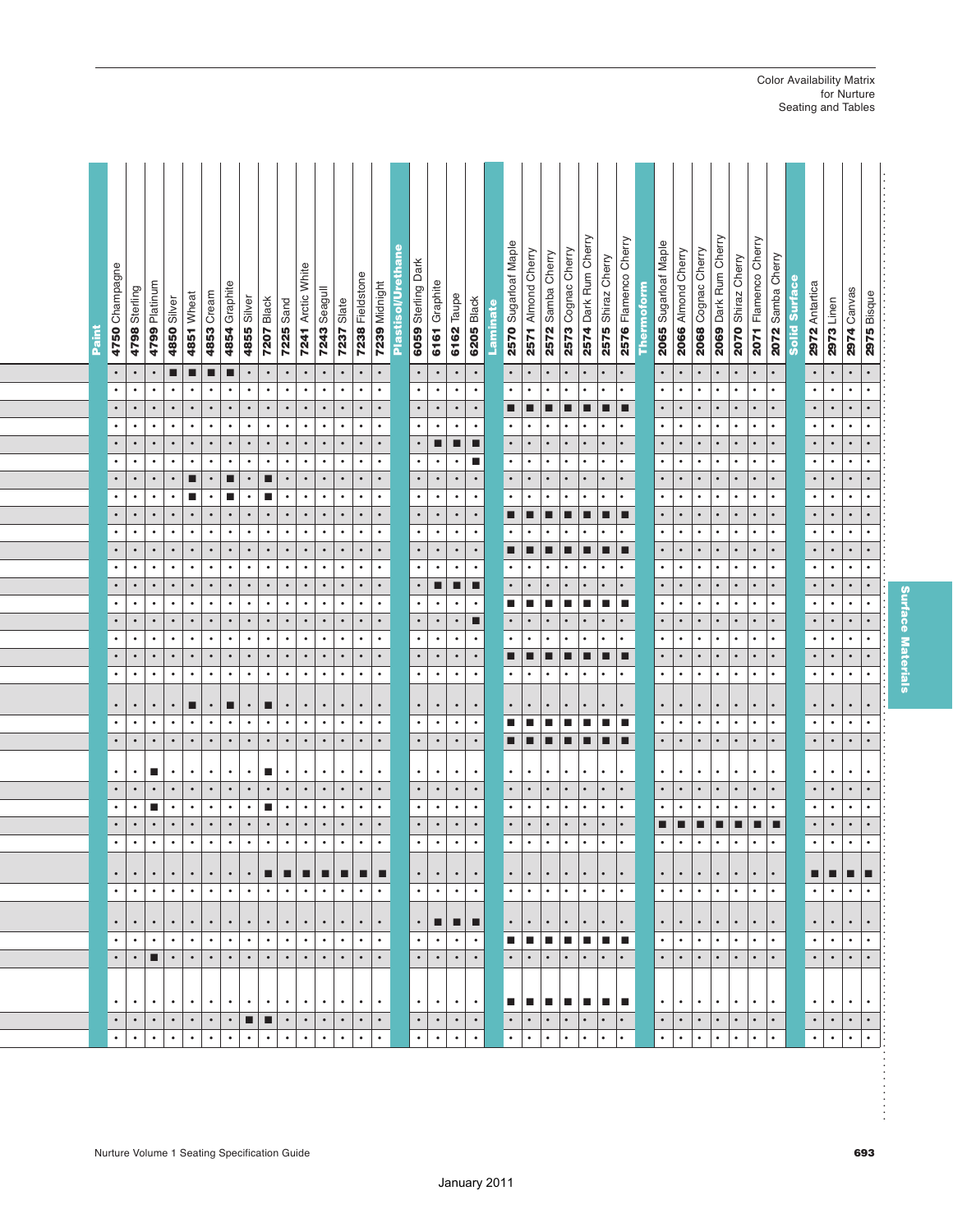## <span id="page-21-0"></span>**Recommended Worksurface Edge Finishes**

## .<br>**Recommended Edge Colors**

| <b>Edges</b>                           |                  |                          |
|----------------------------------------|------------------|--------------------------|
| The recommended edge                   |                  |                          |
| color will complement the              |                  |                          |
| laminate color you specify.            |                  |                          |
| Edge color is specified<br>separately. |                  |                          |
| <b>Steelcase</b>                       |                  | Recommended              |
| <b>Laminate Color</b>                  |                  | 3 mm Edge Color          |
| Fiber                                  |                  |                          |
| 2850 Vanadium Fiber                    | <b>6654 Sand</b> |                          |
| 2851 Rhyme Fiber                       |                  | <b>6631</b> Cream        |
| 2852 Tungsten Fiber                    | <b>6636 Mist</b> |                          |
| 2854 Vellum Fiber                      |                  | 6655 Warm White          |
| 2859 Novell Fiber                      |                  | 6001 Coffee              |
| 2860 Granite Fiber                     |                  | <b>6000 Black</b>        |
| 2861 Coconut Fiber                     | <b>6654 Sand</b> |                          |
| 2862 Stucco Fiber                      |                  | 6053 Seagull             |
| <b>Micro</b>                           |                  |                          |
| 2920 Marl Micro                        |                  | 6053 Seagull             |
| 2921 Gypsum Micro                      | <b>6654 Sand</b> |                          |
| 2922 Clay Micro                        | <b>6654 Sand</b> |                          |
| 2923 Shadow Micro                      |                  | 6249 Platinum Solid      |
| <b>Patina</b>                          |                  |                          |
| 2870 Blonde Bronze Patina              | <b>6654 Sand</b> |                          |
| 2871 Blackened Bronze Patina           |                  | 6615 Grey Value 5        |
| 2873 Instant Iron Patina               |                  | <b>6615</b> Grey Value 5 |
| Solid                                  |                  |                          |
| 2722 Cream $\bm{\Theta}$               |                  | <b>6631</b> Cream        |
| 2730 Arctic White                      | 6697 Fog         |                          |
| <b>2746 Black</b>                      |                  | <b>6000 Black</b>        |
| 2759 Warm White <b>O</b>               |                  | 6655 Warm White          |
| 2810 Dawn <sup>+</sup>                 |                  | <b>6635</b> Dawn         |
| 2811 Mist <sup>@</sup>                 | <b>6636 Mist</b> |                          |
| 2883 Seagull                           |                  | 6053 Seagull             |
| <b>2884 Milk</b>                       | <b>6052 Milk</b> |                          |
| 2885 Dune                              | <b>6654 Sand</b> |                          |
| <b>Speckle</b>                         |                  |                          |
| 2820 Coffee Speckle                    |                  | <b>6631</b> Cream        |
| 2822 Woodrose Speckle                  |                  | <b>6635 Dawn</b>         |
| 2823 Driftwood Speckle                 |                  | <b>6631</b> Cream        |
| 2824 Smoke Speckle                     | <b>6636 Mist</b> |                          |
| 2825 Vanadium Speckle                  | 6619 Ice         |                          |
| Woodgrain                              |                  |                          |
| 2409 Clear Maple                       |                  | 6237 Clear Maple         |
| 2410 Graphite Walnut                   |                  | 6231 Graphite Walnut     |
| 2412 Natural Cherry                    |                  | 6034 Natural Cherry      |
| 2422 Medium Cherry                     |                  | 6036 Medium Cherry       |
| 2511 Winter on Maple                   |                  | 6037 Winter on Maple     |
| 2538 Clear Walnut                      |                  | 6245 Clear Walnut        |
| <b>2539 Warm Oak</b>                   |                  | <b>6246</b> Warm Oak     |
| 2592 Blonde on Maple                   |                  | 6038 Blonde on Maple     |
| 2714 Natural Walnut                    |                  | 6041 Natural Walnut      |
| 2772 Medium Mahogany                   |                  | 6045 Medium Mahogany     |
| on Walnut <sup>O</sup>                 |                  | on Walnut <sup>O</sup>   |

**Nurture Recommended Laminate Color 3 mm Edge Color Fiber** Sugarloaf Maple **6013** Sugarloaf Maple Almond Cherry **6014** Almond Cherry Samba Cherry **6021** Samba Cherry Cognac Cherry **6022** Cognac Cherry Dark Rum Cherry **6023** Dark Rum Cherry Shiraz Cherry **6024** Shiraz Cherry Flamenco Cherry **6025** Flamenco Cherry

. . . . . . . . . . . . . . . . . . . . . . . . . . . . . . . . . . . . . . . . . . . . . . . . . . . . . . . . . . . . . . . . . . . . . . . . . . . . . . . . . . . . . . . . . . . . . . . . . . . . . . . . . . . . . . . . . . . . . . . . . . . . . . . . . . . . . . . . . . . . .

 $\mathbf \Theta = \mathsf{Estabilished}$  . The stablished is a set of the stabilished in the stabilished in the stabilished in the stabilished in the stabilished in the stabilished in the stabilished in the stabilished in the stabilished in the

. . . . .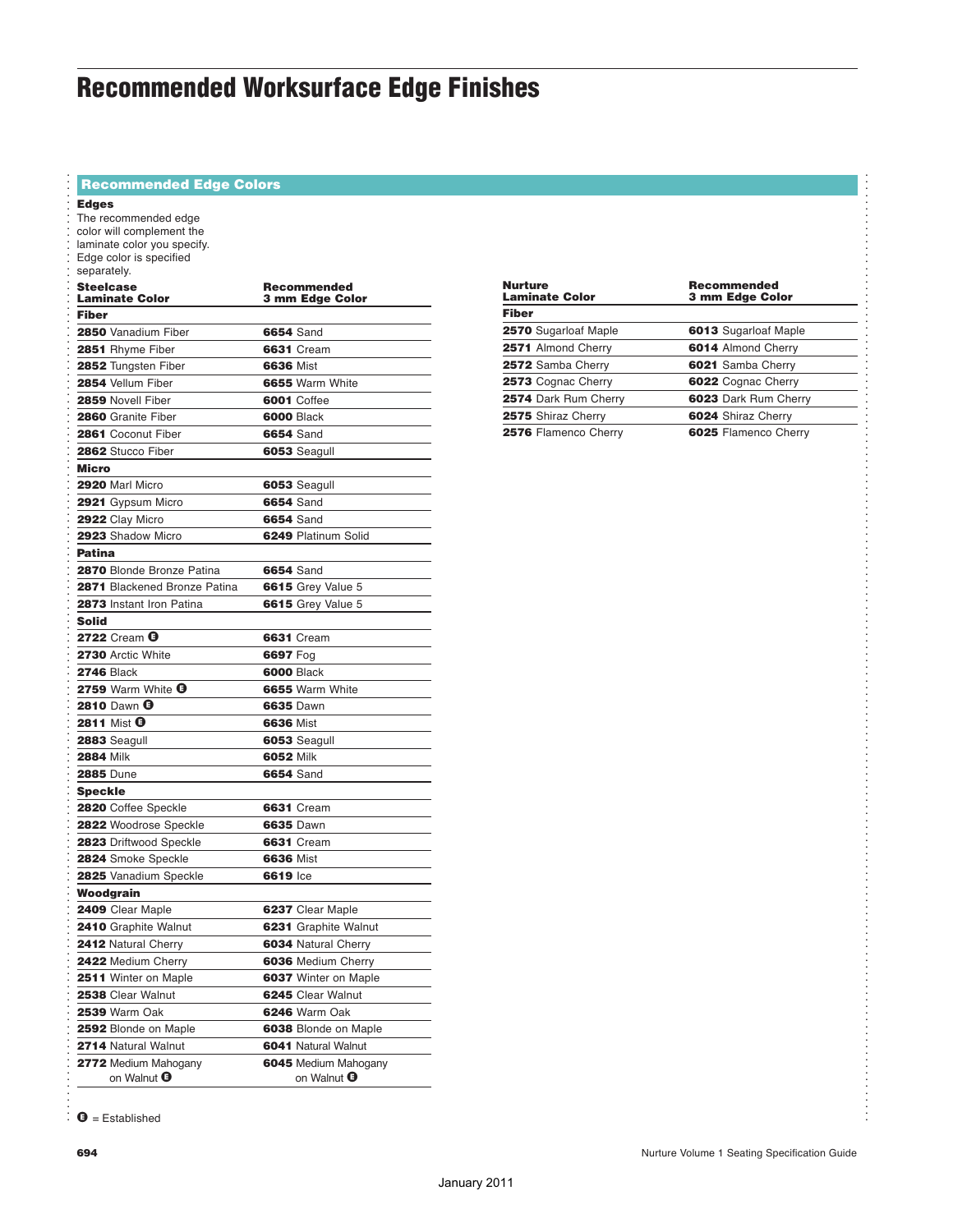## <span id="page-22-0"></span>**Steelcase Seating Surface Materials**

. . . . . . . . . . . . . . . . . . . . . . . . . . . . . . . . . . . . . . . . . . . . . . . . . . . . . . . . . . . . . . . . . . . . . . . . . . . . . . . . . . . . . . . . . . . . . . . . . . . . . . . . . . . . . . . . . . . . . . . . . . . . . . . . . . . . . . . . . . . . . . .

| This listing includes all                           |              | <b>Laminate</b>    |
|-----------------------------------------------------|--------------|--------------------|
| the surface material                                |              |                    |
| choices that are available                          | 2406         | Clear <sup>(</sup> |
| for the products in this                            | 2409         | Clear I            |
| specification guide.                                | 2410         | Graph              |
|                                                     | 2412         | Natura             |
|                                                     | 2422         | Mediu<br>Winter    |
| <b>Resources</b>                                    | 2511<br>2538 | Clear <sup>1</sup> |
| For more information about                          | 2539         | Warm               |
| surface materials, refer to                         | 2714         | Natura             |
| the following resources:                            | 2722         | Cream              |
|                                                     | 2730         | Arctic             |
| <b>Additional surface</b>                           | 2746         | Black              |
| materials specification                             | 2759         | Warm               |
| tools are available to                              | 2772         | Mediu              |
| assist you in the specifica-                        |              | on Wa              |
| tion process-the Surface                            | 2810         | Dawn               |
| Materials Binders.                                  | 2811         | Mist               |
|                                                     | 2883         | Seagu              |
| <b>Surface Materials</b><br><b>Binders include:</b> | 2884         | Milk               |
| · Surface Materials                                 | 2885         | Dune               |
| Reference Manual                                    |              |                    |
| • A complete set of swatch                          |              |                    |
| cards for hard surfaces,                            |              |                    |
| vertical surface fabrics,                           |              |                    |
| and seating upholstery                              |              |                    |
|                                                     |              |                    |
| Materials and colors are not                        |              |                    |
| available on every product.<br>Refer to the Color   |              |                    |
| Availability and Upholstery                         |              |                    |
| Matrices before specifying.                         |              |                    |
|                                                     |              |                    |
|                                                     |              |                    |
| <b>Plastic</b>                                      |              |                    |
|                                                     |              |                    |
| Arctic White<br>6009                                |              |                    |
| 6059<br><b>Sterling Dark Solid</b>                  |              |                    |
| <b>Black</b><br>6205                                |              |                    |
| Burgundy<br>6206<br><b>Platinum Solid</b><br>6249   |              |                    |
| 6250<br>Coffee                                      |              |                    |
| Graphite<br>6256                                    |              |                    |
| Midnight<br>6259                                    |              |                    |
| 6268<br>Navy                                        |              |                    |
| Sterling<br>6296                                    |              |                    |
| 6301<br>Aegean                                      |              |                    |
| 6302<br><b>Baltic</b>                               |              |                    |
| 6303<br>Pomegranate                                 |              |                    |
|                                                     |              |                    |
|                                                     |              |                    |
| <b>Seating Coating</b>                              |              |                    |
| 7000<br>Black                                       |              |                    |
| Coffee<br>7005                                      |              |                    |
| 7011<br>Graphite                                    |              |                    |
|                                                     |              |                    |
| <b>Paint</b>                                        |              |                    |
|                                                     |              |                    |
| 0835<br><b>Black</b><br>4799                        |              |                    |
| <b>Platinum Metallic</b><br>Midnight                |              |                    |
| 7239                                                |              |                    |
|                                                     |              |                    |
| <b>Metal</b>                                        |              |                    |
| <b>Polished Aluminum</b><br>8046                    |              |                    |
| <b>Polished Chrome</b><br>9201                      |              |                    |
|                                                     |              |                    |
|                                                     |              |                    |
|                                                     |              |                    |
| $\mathbf{\Theta}$ = Established                     |              |                    |

| ate                                                                                                                                                                                                                                                         |                                                                                                                                                                                                                                                                                                                                                                                                                                                                                                              | <b>Elmosoft Leather</b>                                                                                                                                                                                                                                                                                                                                                                                                                                                                                                                                                                                                                                                                                       |
|-------------------------------------------------------------------------------------------------------------------------------------------------------------------------------------------------------------------------------------------------------------|--------------------------------------------------------------------------------------------------------------------------------------------------------------------------------------------------------------------------------------------------------------------------------------------------------------------------------------------------------------------------------------------------------------------------------------------------------------------------------------------------------------|---------------------------------------------------------------------------------------------------------------------------------------------------------------------------------------------------------------------------------------------------------------------------------------------------------------------------------------------------------------------------------------------------------------------------------------------------------------------------------------------------------------------------------------------------------------------------------------------------------------------------------------------------------------------------------------------------------------|
| ear Cherry<br>ear Maple<br>aphite Walnut<br>tural Cherry<br>edium Cherry<br>nter on Maple<br>ear Walnut<br>arm Oak<br>ıtural Walnut<br>eam<br>ctic White<br>ack<br>arm White<br>edium Mahogany<br>Walnut <b>O</b><br>เพท<br>st<br>agull<br>lk<br><b>Ine</b> | L110<br>L111<br>L112<br>L113<br>L114<br>L <sub>115</sub><br>L116<br>L122<br>L128<br>L132<br>L133<br>L134<br>L135<br>L <sub>136</sub><br>L137<br>L138<br>L139<br>L140<br>L144<br>L145<br>L146<br>L147<br>L148<br>L150<br>L151<br>L709<br>L710<br>L711<br>L712<br>L713<br>L714<br>L715<br>L716<br>L717<br>L718<br>L719<br>L720<br>L721<br>L722<br>L723<br>L724<br>L725<br>L726<br>L727<br>L728<br>L729<br>L730<br>L731<br>L732<br>L733<br>L734<br>L735<br>L736<br>L737<br>L738<br>L739<br>L740<br>L741<br>L742 | Maritime Blue<br>Midnight Blue<br>Ebony<br>Gunmetal<br>Mica<br>Dove Grey<br><b>Plum Pleasure</b><br>Truffle<br><b>Red Birch</b><br>Violet<br>Espresso<br>Ruby<br>Scarlet<br>Claret<br>Cabernet<br>Bourbon<br>Cinder<br>Garnet<br>L143 Pecan<br>Chamois<br>Palomino<br>Russet<br>Saddle<br>Goldstone<br>Ivory<br>White<br>Sugar<br>Lava<br>Parchment<br><b>Buff</b><br>Sand<br>Maize<br>Camel<br>Khaki<br>Cameo<br>Mushroom<br>Taupe<br>Fawn<br>Rock<br><b>Desert</b><br>Storm<br>Mist<br>Teal<br>Celadon<br>Egyptian Blue<br><b>Bright Blue</b><br>Aquarium<br>Hunter<br>Fern<br>Edamame<br>Moss<br><b>Key Lime</b><br>Creamsicle<br>Lemon<br>Sunshine<br>Drama<br>Byzantium<br>Dazzle<br>Fuchsia<br>Flamingo |

|                                  |                                                                                        | <b>3D Knit</b>                                                                                                                   |
|----------------------------------|----------------------------------------------------------------------------------------|----------------------------------------------------------------------------------------------------------------------------------|
| $\vdots$<br>$\vdots$<br>$\vdots$ | 5064<br>5065<br>5066<br>5067<br>5090<br>5091<br>5092<br>5093<br>5094<br>5095<br>: 5096 | Licorice<br>Coconut<br>Malt<br>Root Beer<br>Wasabi<br>Maya Blue<br>Graphite<br>Nickel<br>Tangerine<br>Scarlet<br><b>Turmeric</b> |
| $\ddot{\cdot}$<br>$\vdots$       | 5097<br>5098<br>5099                                                                   | Concord<br><b>Blue Jay</b><br>Basil                                                                                              |
|                                  |                                                                                        | <b>Upholstery</b>                                                                                                                |

### **Upholstery**

. . . . . . . . . . . . . . . . . . . . . . . . . . . . . . . . . . . . . . . . . . . . . . . . . . . . . . . . . . . . . . . . . . . . . . . . . . . . . . . . . . . . . . . . . . . . . . . . . . . . . . . .  $\blacktriangleright$  See [page 700](#page-27-0) for a complete listing of upholstery colors and numbers.

 $\blacktriangleright$  Check the COM database for specific product and fabric approvals.

. . . . . . . . . . . . . . . . . . . . . . . .

. . . . . . . . . . .

. . . . . . . . . . .

.

. . . . . . . . . . . . . . . . . . . . . . . . . . . . . . . . . . . . . .

. . . . . . . . . . . . . . . . . . . . . . . . . . . . . . .

. . . . . . . . . . . . . . . . . . . . . . . . . . .

Nurture Volume 1 Seating Specification Guide **695**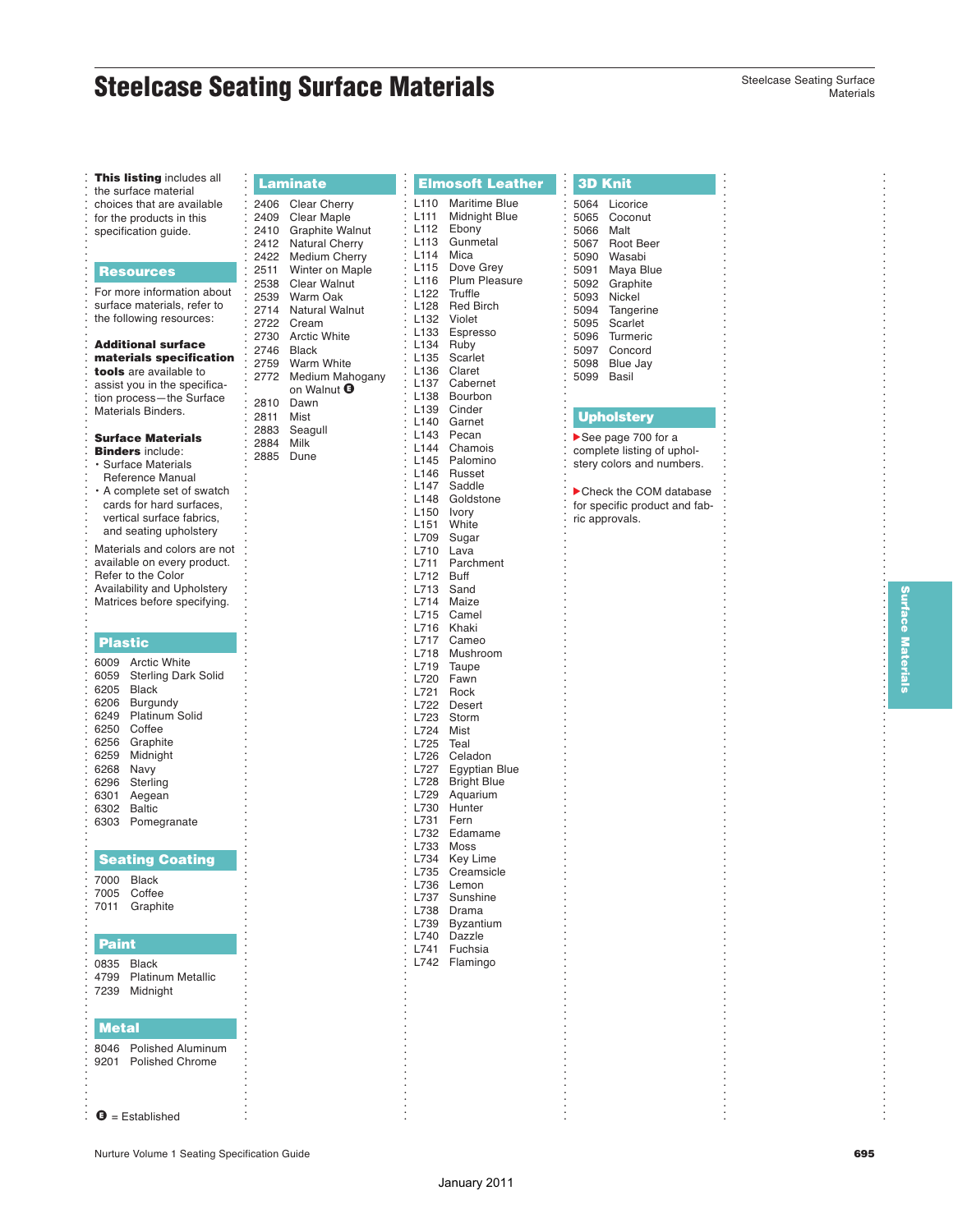# <span id="page-23-0"></span>**Steelcase Wood Seating Surface Materials**

| <b>This listing</b> includes all<br>the surface material choices               | Wood                                                                                      | <b>Upholstery</b>                                                         |  |
|--------------------------------------------------------------------------------|-------------------------------------------------------------------------------------------|---------------------------------------------------------------------------|--|
| that are available for the<br>Steelcase Wood Seating                           | See Color Availability<br>Matrix for Wood Seating in                                      | See page 700 for a<br>complete listing of uphol-                          |  |
| products in this specification<br>guide.                                       | Surface Materials Reference<br>Manual for color availability                              | stery colors and numbers.                                                 |  |
| <b>Resources</b>                                                               | by product line.<br>Tip: The wood used in the<br>construction of chairs is                | Check the COM database<br>for specific product and fab-<br>ric approvals. |  |
| For more information about<br>surface materials, refer to                      | either maple or European<br>beech. Wood finishes                                          |                                                                           |  |
| the following resources:                                                       | applied to maple or beech<br>will match the color of stains                               |                                                                           |  |
| <b>Additional surface</b><br>materials specification<br>tools are available to | applied to oak, walnut, or<br>cherry, but will not have the<br>same natural grain.        |                                                                           |  |
| assist you in the specifica-<br>tion process—the Surface                       | 3062 Graphite Walnut                                                                      |                                                                           |  |
| Materials Binders.<br>Surface Materials                                        | 3402 Clear Cherry (Aged)<br>3412 Natural Cherry<br>3422 Medium Cherry                     |                                                                           |  |
| <b>Binders</b> include:<br>· Surface Materials                                 | 3522 Clear Maple*<br>3572 Amber on Maple                                                  |                                                                           |  |
| Reference Manual<br>A complete set of swatch<br>cards for hard surfaces,       | 3592 Blonde on Maple<br>3602 Desert Oak<br>3612 Warm Oak                                  |                                                                           |  |
| vertical surface fabrics,<br>and seating upholstery                            | 3692 Espresso Oak<br>3702 Clear Walnut                                                    |                                                                           |  |
| <b>Metal</b>                                                                   | 3712 Natural Walnut<br>3722 Dark Mahogany<br>on Walnut                                    |                                                                           |  |
| 4798 Sterling Metallic<br>7026 Nickel                                          | 3752 Medium Walnut<br>3762 Dark Walnut<br>3772 Medium Mahogany                            |                                                                           |  |
| 7207 Black<br>8046 Polished Aluminum                                           | on Walnut<br>*To ensure an understand-                                                    |                                                                           |  |
| 9201 Polished Chrome                                                           | ing of the color ranges and<br>characteristic variations of<br>natural veneer, a sign-off |                                                                           |  |
| <b>Paint</b><br>0835 Black                                                     | sheet is required prior to<br>orders being accepted for                                   |                                                                           |  |
| 4799 Platinum Metallic<br>7207 Black                                           | this clear-coat finish. The<br>sign-off sheet is available<br>through Steelcase           |                                                                           |  |
|                                                                                | advertising stock.<br>Form number 05-0001370.                                             |                                                                           |  |
|                                                                                | <b>Customiz stain is a ser-</b><br>vice that allows you to cre-                           |                                                                           |  |
|                                                                                | ate your own stain color.<br>Minimum order quantities,<br>per unit up-charges, and a      |                                                                           |  |
|                                                                                | one-time customer process-<br>ing fee apply.                                              |                                                                           |  |
|                                                                                | See the Surface Materials<br>Reference Manual for more<br>information.                    |                                                                           |  |
|                                                                                |                                                                                           |                                                                           |  |
|                                                                                |                                                                                           |                                                                           |  |
|                                                                                |                                                                                           |                                                                           |  |
|                                                                                |                                                                                           |                                                                           |  |
|                                                                                |                                                                                           |                                                                           |  |
|                                                                                |                                                                                           |                                                                           |  |

. . . . . . . . . . . . . . . . . . . . . . .

. . . . . . . . . . . . . . . . . . . .

. . . . . . . . . . . . . . . . . . . . . . . . . . . . . . . . . . . . . . . . . . . . . . . . . . . . . . . . . . . . . . . . . . . . . . . . . . . . . . . . . . . . . . . . . . . . . . . . . . . . . . . . . . . . . . . . . . . . . . . . . . . . . . . . . . . . . . . . . . . . . . . . . . . . . . . . . . . . . . . . . . . . . . . . . . . . . . . . . . . . . . . . . . . . . . . . . . . . . . . . . . . . . . . . . . . . . . . . . . . . . . . . . . . . . . . . . . . . . . . . . . .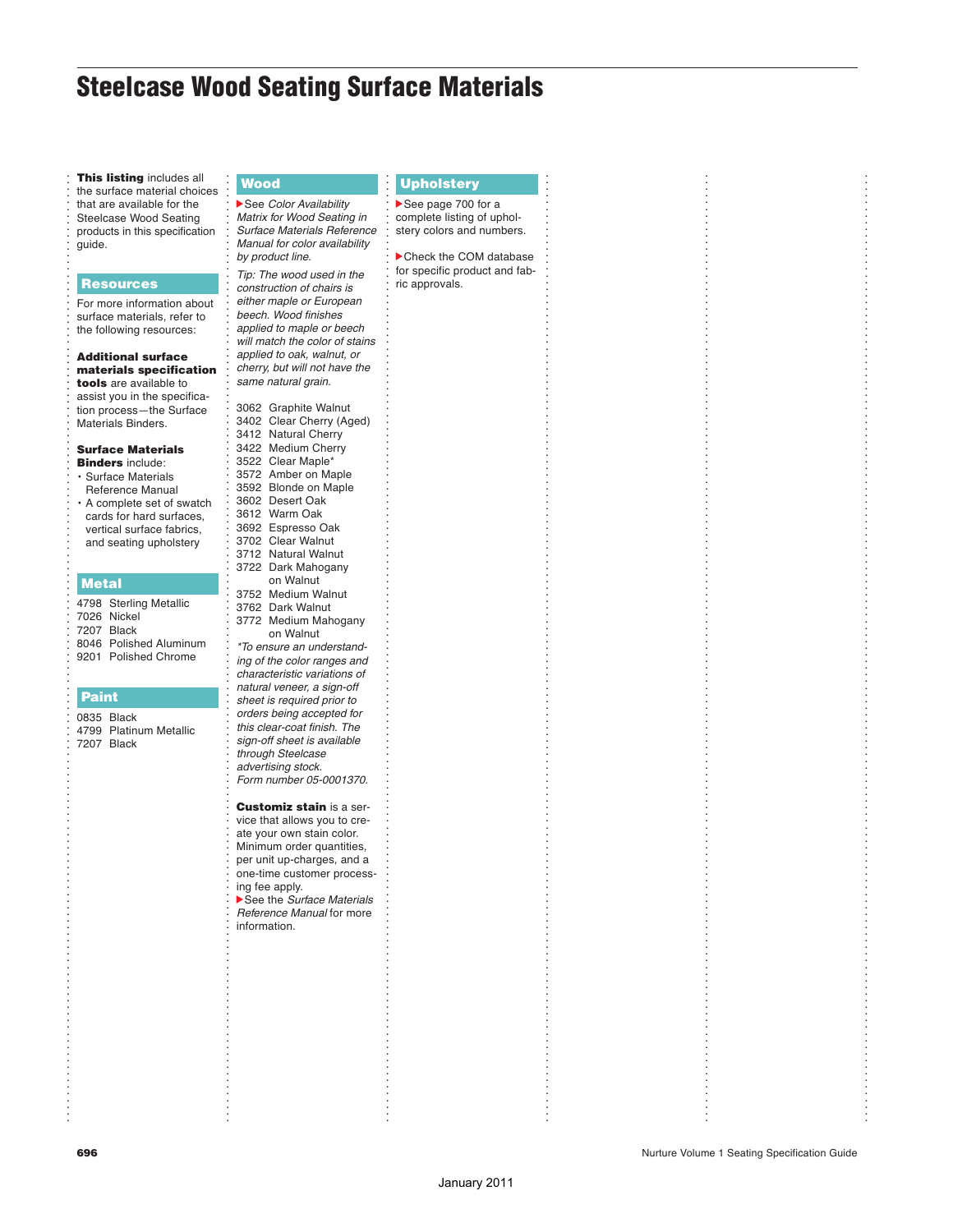# <span id="page-24-0"></span>**Turnstone Seating Surface Materials**

. . . . . . . . . .

. . . . . . . . . . . . . .

. . . . . . . . . . .

.

. . . . . . . . . . . . . . . .

. . . . .

. . . . . . .

.

| For Surface Materials<br>matrices for all Turnstone                                                         | Applies to:                                                                       | <b>Laminate</b>                                                                                                                                                                                                                                                                                                                                                                                                                                                                                                                                                                                                                           | Wood                                                                                                     | <b>Turnstone Leather</b>                                                                                   |
|-------------------------------------------------------------------------------------------------------------|-----------------------------------------------------------------------------------|-------------------------------------------------------------------------------------------------------------------------------------------------------------------------------------------------------------------------------------------------------------------------------------------------------------------------------------------------------------------------------------------------------------------------------------------------------------------------------------------------------------------------------------------------------------------------------------------------------------------------------------------|----------------------------------------------------------------------------------------------------------|------------------------------------------------------------------------------------------------------------|
| product lines, see Surface<br>Materials Reference Manual.                                                   | • Jenny end table<br>edge band<br>• Jenny coffee table<br>edge band               | <b>Low-Pressure</b><br>Laminate                                                                                                                                                                                                                                                                                                                                                                                                                                                                                                                                                                                                           | Applies to:<br>• Jenny wood legs<br>• Jenny wood arm                                                     | T802 Black<br>T803 Port<br>L305 Brown Leather                                                              |
| Paint                                                                                                       | 6000 Black                                                                        | Applies to:<br>· Jenny tablet arm                                                                                                                                                                                                                                                                                                                                                                                                                                                                                                                                                                                                         | 3412 Natural Cherry<br>3522 Clear Maple                                                                  |                                                                                                            |
| Applies to:                                                                                                 | 6009 Arctic White<br>6034 Natural Cherry                                          | • Jenny end table                                                                                                                                                                                                                                                                                                                                                                                                                                                                                                                                                                                                                         | 3762 Dark Walnut                                                                                         | <b>Upholstery</b>                                                                                          |
| $\cdot$ Scoop<br>4799 Platinum Metallic<br>7207 Black                                                       | 6037 Winter on Maple<br>6053 Seagull<br>6234 Clear Cherry<br>6242 Virginia Walnut | • Jenny coffee table<br>247L Black Version 2 LPL<br>25L1<br>Winter on Maple LPL<br>25L5<br>Virginia Walnut LPL<br>25L6 Blackwood LPL                                                                                                                                                                                                                                                                                                                                                                                                                                                                                                      | Tip: Due to natural variations<br>in wood, finished products<br>may vary in color, texture<br>and grain. | See Surface Materials<br>Reference Manual for a<br>complete listing of uphol-<br>stery colors and numbers. |
| Applies to:<br>• Jenny tablet arm<br>7207 Black                                                             | 6243 Blackwood<br>6245 Clear Walnut<br>6246 Warm Oak<br>6636 Mist<br>6654 Sand    | <b>Clear Walnut LPL</b><br>25L8<br>25L9<br>Warm Oak LPL<br>262L Marbled Maple LPL<br>264L Chocolate Walnut<br>LPL                                                                                                                                                                                                                                                                                                                                                                                                                                                                                                                         |                                                                                                          | Check the COM database<br>for specific product and fab-<br>ric approvals.                                  |
| <b>Plastic</b>                                                                                              | 6676 Marbled Maple<br>6677 Chocolate Walnut                                       | 267L Marbled Cherry<br>Version 2 LPL                                                                                                                                                                                                                                                                                                                                                                                                                                                                                                                                                                                                      |                                                                                                          |                                                                                                            |
| Applies to:<br>· Jenny tablet arm<br>• Jenny end table<br>• Jenny coffee table<br>6205 Black<br>Applies to: | 6678 Marbled Cherry<br>6689 Brushed Silver                                        | 26L1 Natural Cherry<br>Version 2 LPL<br>2L03 Brushed Silver LPL<br>2L30<br><b>Arctic White LPL</b><br>2L50 Vanadium Fiber LPL<br>2L52 Tungsten Fiber LPL<br>2L83 Seagull LPL<br>2L85 Dune LPL                                                                                                                                                                                                                                                                                                                                                                                                                                             |                                                                                                          |                                                                                                            |
| $\cdot$ Scoop                                                                                               |                                                                                   |                                                                                                                                                                                                                                                                                                                                                                                                                                                                                                                                                                                                                                           |                                                                                                          |                                                                                                            |
| 6618 White<br>6682 Cobblestone                                                                              |                                                                                   | <b>High-Pressure</b><br><b>Laminate</b>                                                                                                                                                                                                                                                                                                                                                                                                                                                                                                                                                                                                   |                                                                                                          |                                                                                                            |
|                                                                                                             |                                                                                   | Applies to:<br>• Jenny tablet arm<br>• Jenny end table<br>• Jenny coffee table<br>2406 Clear Cherry<br>2412 Natural Cherry<br>Version 2 HPL<br>2503 Brushed Silver HPL<br>2511 Winter on Maple HPL<br>2535 Virginia Walnut HPL<br>2536 Blackwood HPL<br>2538 Clear Walnut HPL<br>2539 Warm Oak HPL<br>2612 Marbled Maple HPL<br>2614 Chocolate Walnut<br><b>HPL</b><br>2615 Marbled Cherry<br>Version 2 HPL<br>2730 Arctic White HPL<br>2746 Black HPL<br>2850 Vanadium Fiber HPL<br>2852 Tungsten Fiber HPL<br>2883 Seagull HPL<br>2885 Dune HPL<br>Note: Some wood veneer<br>finishes and woodgrain lami-<br>nates share the same name. |                                                                                                          |                                                                                                            |
|                                                                                                             |                                                                                   | Because of the difference in<br>materials, veneers and lami-<br>nates of the same name are<br>not an exact match but do<br>coordinate with each other.                                                                                                                                                                                                                                                                                                                                                                                                                                                                                    |                                                                                                          |                                                                                                            |
|                                                                                                             |                                                                                   |                                                                                                                                                                                                                                                                                                                                                                                                                                                                                                                                                                                                                                           |                                                                                                          |                                                                                                            |
|                                                                                                             |                                                                                   |                                                                                                                                                                                                                                                                                                                                                                                                                                                                                                                                                                                                                                           |                                                                                                          |                                                                                                            |

**Surface Materials**

**Surface Materials**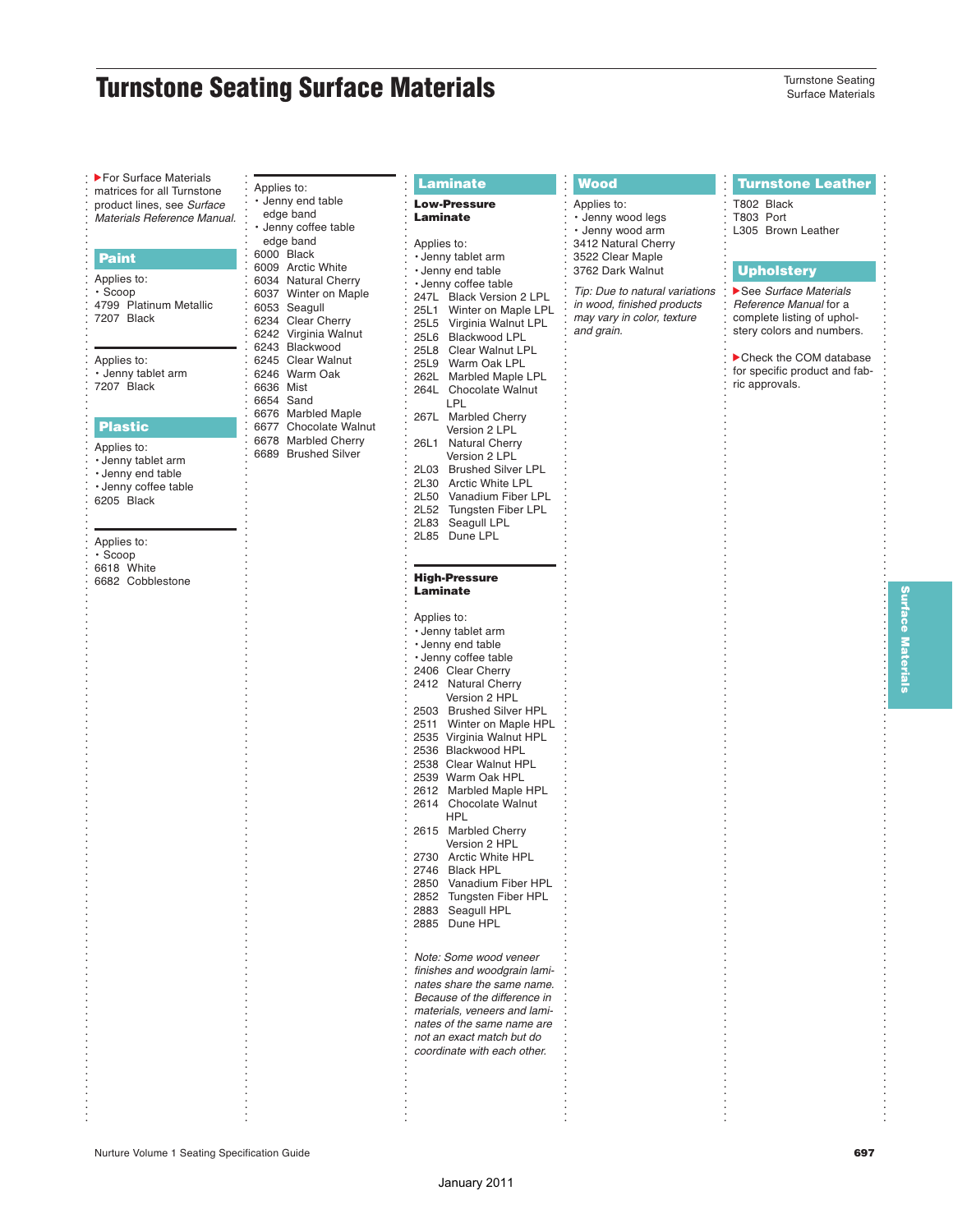## <span id="page-25-0"></span>**Visual Worktools Surface Materials**

**This listing** includes all surface material and/or finish choices applicable to Premium Whiteboards and Tackboards, and Contractor Series. Not all surface material and/or finish choices are available on all products. Please refer to the Finish Matrices.  $\blacktriangleright$  For surface materials matrices, see the Visual Worktools Specification Guide.

### **Paint**

. . . . . . . . . . . . . . . . . . . . . . . . . . . . . . . . . . . . . . . . . . . . . . . . . . . . . . . . . . . . . . . . . . . . . . . . . . . . . . . . . . . . . . . . . . . . . . . . . . . . . . . . . . . . . . . . . . . . . . . . . . . . . . . . . . . . . . . . . . . . . . .

### **Price Group 2**

0835 Black **O** 4750 Champagne Metallic<br>4798 Sterling Metallic Sterling Metallic 4799 Platinum Metallic

### **Metal Paint**

### **Price Group 2**

8043 Clear Anodized Aluminum 8044 Black Anodized Aluminum

### **Wood**

**Wood Trim Finishes** The wood finish is an open pore, high gloss finish on maple, cherry, or walnut. Colors match current Steelcase wood finishes in color only and do not match the Steelcase finish in sheen.

3412 FC/OP Natural

|      | Cherry               |
|------|----------------------|
| 3422 | FC/OP Medium         |
|      | Cherry               |
| 3572 | FC/OP Amber on       |
|      | Maple                |
| 3592 | FC/OP Blonde on      |
|      | Maple                |
| 3712 | <b>FC/OP Natural</b> |
|      | Walnut on Walnut     |
| 3772 | FC/OP Medium         |
|      | Mahogany on Walnut   |
|      |                      |
|      |                      |
|      |                      |
|      |                      |
|      |                      |

### **Markerboard Surface** . . . .

.

. . . . . . . . . . . . . . . . . . . . . . . . . . . . . . . . . . . . . . . . . . Markerboards are standard in white high-gloss 7655 e<sup>3</sup> environmental ceramicsteel. Optional screenprint patterns are available to provide a guide for writing or drawing. See below for patterns.

### **Standard:**

7655 High Gloss White

### **Optional Screenprint on e3 environmental ceramicsteel:** 7656 2" Circular Dot

Pattern 7657 2" Grid Pattern **Music Staff Lines** 

### **Vertical Surface Fabric**

### **Fabric Tackboard Surfaces** . . . . . . . . . .

. . . . . . . . . . . . . . . . . . . . . . . . . . . . . . . . . . . . . . . . . . . . . . . . . . . . . . . . . . . . . . . . . . . . . . . . . . . . . . . . . . . . . .

Tackboard surfaces are available in select Steelcase and [Designtex](http://www.designtex.com) fabrics; pricing for [Designtex](http://www.designtex.com) and Steelcase fabrics is determined by a grading program. All fabrics are applied railroaded, i.e. salvages parallel to floor.

### **Price Group 1**

**Abacus**  $\Theta$ P122 Entasis P123 Portico P124 Opus P125 Cusp P126 Artifact P129 Atlas

### **Bariolage**

| .            |
|--------------|
| G220 Etude   |
| G221 Andante |
| G226 Cantata |
| G227 Adagio  |
| G233 Melody  |
| G234 Ballata |
| G235 Sonata  |
|              |
|              |

### **[Designtex](http://www.designtex.com) Graded-In Program**

. . . . . . . . . . . . . . . . . . . . . . . . . . . . . . . . . . . . . . . . . . . . . . . . . . . . . . . . . . . . . . . . . . . .

. . . . . . . . . . . . . . . . . . . . . . . . . . . . . . . . . . . . . . . . . . . . . . . . . . . . . . . . . . . . . . . . . . . . . . . . . . . . . . . . . . . . . . . . . . . . . . . . . . . . . . . . . . . . . . . . . . . . . . . . . . . . . . . . . . . . . . . . . . . . . . .

For additional information and fabric samples, contact your local [Designtex](http://www.designtex.com) sales representative at 1.800.221.1540.

The following fabrics are part of the program formerly known as [Designtex](http://www.designtex.com) Graded-In. These patterns can be ordered through the Select Surfaces order fulfill model. See Surface Materials Reference Manual for

complete Select Surfaces ordering information.

### **Price Group 2**

Brunswick - 6307 Solara - 4101

### **Price Group 3**

Foxtrot - 6375 Sumo - 6499

### **Price Group 4**

Rivergrass - 2690

### **Price Group COM** Price Group COM<br>(Customer's Own Material)<br>——————————————————— **Fabric Approval and**

. . . . . . . . . . . . . . . . . . . . . . . . . . . . . . . . . . . . . . . . . . . . . . . . . . . . . . . . . . . . . . . . . . . . . .

### **Yardage**

To confirm whether a particular COM material has already been tested for use on a specific Steelcase product or to determine actual yardage requirements: • Visit [www.steelcase.com](http://www.steelcase.com)

**For additional information regarding Customer's Own Material,** call 1.888.STEELCASE.

 $\bullet$  = Established  $\qquad \qquad \vdots$ 

. . . . . . . . . . . . . . . . . . . . . . . . . . . . . . . . . . . . . . . . . . . . . . . . . . . . . . . . . . . . . . . . . . . . . . . . . . . . . . . . . . . . . . . . . . . . . . . . . . . . . . . . . . . . . . . . . . . . . . . . . . . . . . . . . . . . . . . . . . . . . . .

. . . . . . . . . . . . . . . . . . . . . . . . . . . . . . . . . . . . . . . . . . . . . . . . . . . . . . . . . . . . . . . . . . . . . . . . . . . . . . . . . . . . . . . . . . . . . . . . . . . . . . . . . . . . . . . . . . . . . . . . . . . . . . . . . . . . . . . . . . . . . . .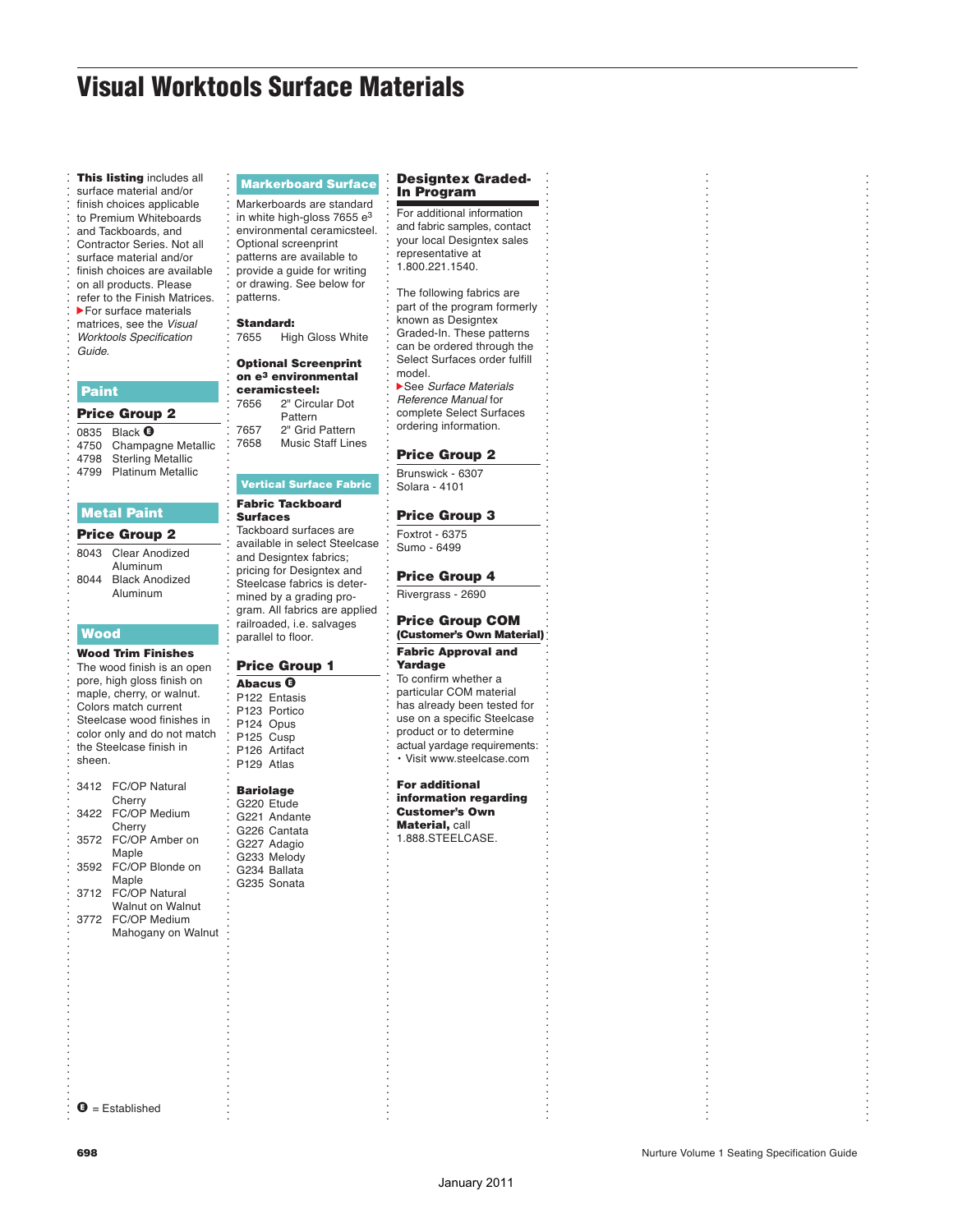Visual Worktools Surface Materials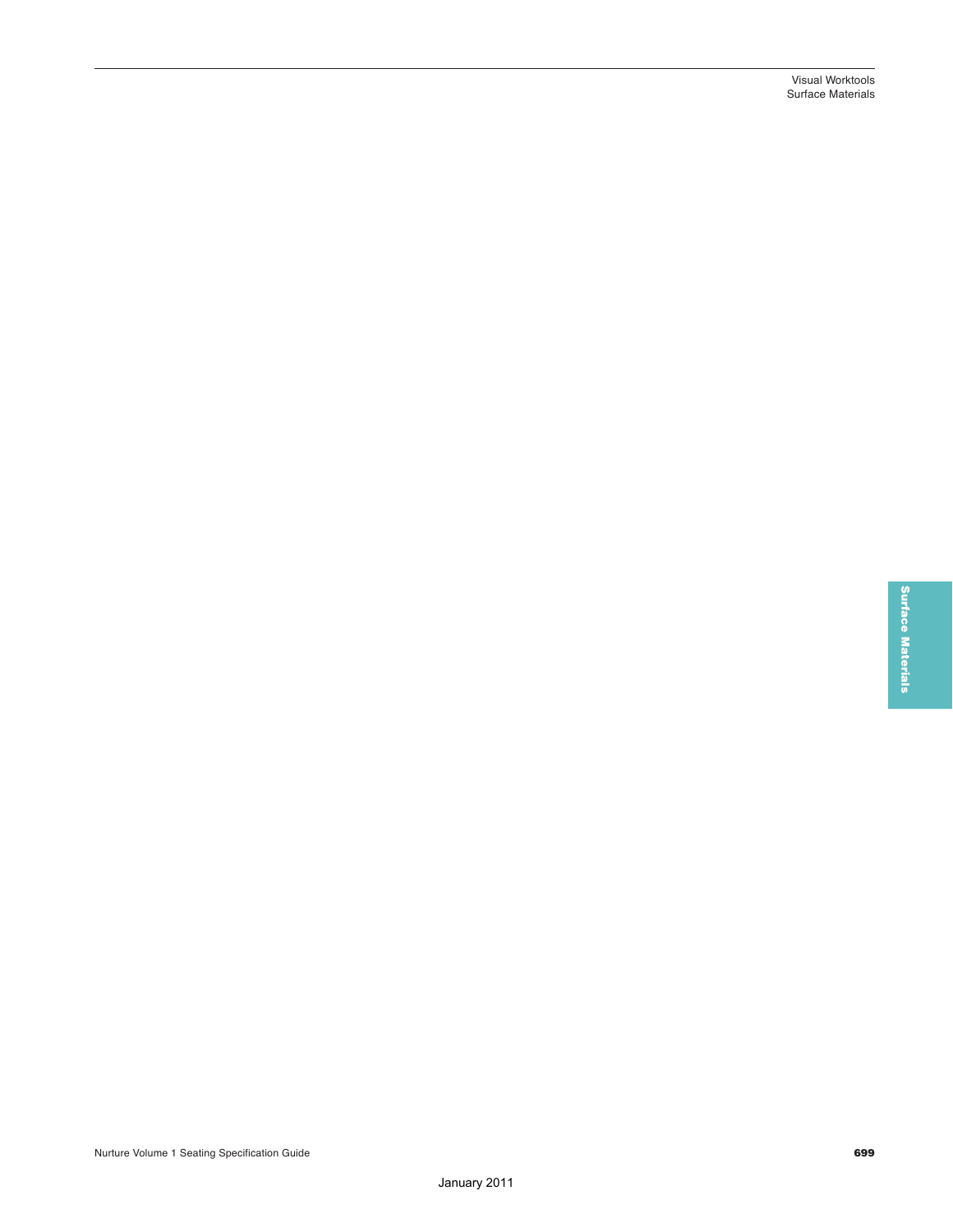## <span id="page-27-0"></span>**Upholstery and Color Numbers**

. . . . . . . . . . . . . . . . . . . . . . . . . . . . . . . . . . . . . . . . . . . . . . . . . . . . . . . . . . . . . . . . . . . . . . . . . . . . . . . . . . . . . . . . . . . . . . . . . . . . . . . . . . . . . . . . . . . . . . . . . . . . . . . . . . . . . . . . . . . . . . .

. . . . . . . . . . . . . . . . . . . . . . . . . . . . . . . . . . . . . . . . . . . . . . . . . . . . . . . . . . . . . . . . . . . . . . . . . . . . . . . . . . . . . . . . . . . . . . . . . . . . . . . . . . . . . . . . . . . . . . . . . . . . . . . . . . . . . . . . . . . . . . .

| <b>Ipholstery</b>             |                                 |  |  |
|-------------------------------|---------------------------------|--|--|
| Not all fabrics are available |                                 |  |  |
| on all products. See the      |                                 |  |  |
| COM database for specific     |                                 |  |  |
|                               | product and fabric              |  |  |
| availability.                 |                                 |  |  |
|                               | Price Group 1                   |  |  |
|                               |                                 |  |  |
| <b>Buzz2</b><br>5F01          | Camel $\bullet$                 |  |  |
| 5F03                          | Tomato                          |  |  |
| 5F04                          | Red $\boldsymbol{\Theta}$       |  |  |
| 5F05                          | Burgundy                        |  |  |
| 5F06                          | Sky ❶                           |  |  |
| 5F07                          | Blue                            |  |  |
| 5F08                          | Navy                            |  |  |
| 5F10                          | Grape $\boldsymbol{\Theta}$     |  |  |
| 5F11                          | Eggplant $\boldsymbol{\Theta}$  |  |  |
| 5F15                          | Stone<br>Grey                   |  |  |
| 5F16<br>5F17                  | <b>Black</b>                    |  |  |
| 5G50                          | Dunegrass                       |  |  |
| 5G51                          | Sable                           |  |  |
| 5G52                          | Barley                          |  |  |
| 5G53                          | Sunrise                         |  |  |
| 5G54                          | Carrot                          |  |  |
| 5G55                          | Pumpkin                         |  |  |
| 5G56                          | Timber                          |  |  |
| 5G57<br>5G58                  | Rouge<br>Chocolate              |  |  |
| 5G59                          | Meadow                          |  |  |
| 5G60                          | Ivy                             |  |  |
| 5G61                          | Cyan                            |  |  |
| 5G62                          | Atlantic                        |  |  |
| 5G63                          | Crocus                          |  |  |
| 5G64                          | Alpine                          |  |  |
| 5G65                          | Tornado                         |  |  |
| Jacks                         |                                 |  |  |
| 5B61                          | Taupe                           |  |  |
| 5B63                          | Camel                           |  |  |
| 5B64                          | Pewter                          |  |  |
| 5B66                          | Plum                            |  |  |
| 5B68                          | Lichen                          |  |  |
| 5B69                          | Ocean                           |  |  |
| 5B70                          | Midnight                        |  |  |
| Link                          |                                 |  |  |
| 5A20                          | Burgundy                        |  |  |
| 5A21                          | Rust                            |  |  |
| 5A23                          | Green                           |  |  |
| 5A24                          | Blue                            |  |  |
| 5A25                          | Navy                            |  |  |
| 5A26<br>5A27                  | Purple<br>Black                 |  |  |
| 5A28                          | Ocean                           |  |  |
| 5A29                          | Lichen                          |  |  |
| 5A30                          | Chamois                         |  |  |
|                               |                                 |  |  |
|                               |                                 |  |  |
|                               |                                 |  |  |
|                               |                                 |  |  |
|                               |                                 |  |  |
|                               |                                 |  |  |
|                               |                                 |  |  |
|                               |                                 |  |  |
|                               |                                 |  |  |
|                               |                                 |  |  |
|                               | $\mathbf{\Theta}$ = Established |  |  |

| 5F29<br>5F30<br>5F31<br>5F32<br>5F33<br>5F34<br>5F35<br>5F36<br>5F37                                         | <b>Playground</b><br>5F28 Claret<br>Chile<br>Amber<br>Nut<br><b>Blade</b><br>Stone<br>Sky<br>Navy<br>Huckleberry<br>Charcoal                                        |
|--------------------------------------------------------------------------------------------------------------|---------------------------------------------------------------------------------------------------------------------------------------------------------------------|
| 5801<br>5805<br>5809<br>5810<br>5812<br>5813<br>5814<br>5815<br>5817<br>5818<br>5819<br>5820<br>5822         | <b>Seating Vinyl</b><br>Topaz<br>Foggy Night<br><b>Black</b><br>Forest<br>Navy<br>Currant<br>Leaf<br>Seaside<br>Pebble<br>Spice<br><b>Thistle</b><br>Coffee<br>Iris |
|                                                                                                              | <b>Price Group 2</b><br><b>Cogent: Connect</b>                                                                                                                      |
| 5S15<br>5S16<br>5S17<br>5S18<br>5S19<br>5S20<br>5S21<br>5S22<br>5S23<br>5S24<br>5S25<br>5S26<br>5S27<br>5S28 | Coconut<br>Turmeric<br>Tangerine<br>Scarlet<br>Concord<br>Maya Blue<br><b>Blue Jay</b><br>Basil<br>Wasabi<br>Nickel<br>Graphite<br>Licorice<br>Malt<br>Root Beer    |
| 5S46                                                                                                         | <b>Cogent: Geode Seating</b><br>Bark                                                                                                                                |
| 5S47<br>5S48<br>5S49<br>5S50<br>5S51<br>5S52<br>5S53<br>5S54<br>5S55<br>5S56<br>5S57                         | Coal<br>Smoke<br>Cobalt<br>Ink<br>Shamrock<br>Pear<br>Berry<br>Mandarin<br>Sunset<br>Citrus<br>Thunder                                                              |
| 5S31                                                                                                         | <b>Cogent: Geode Vertical</b><br>Pebble                                                                                                                             |
| 5S32<br>5S33<br>5S34<br>5S35<br>5S36<br>5S37<br>5S38<br>5S39<br>5S40<br>5S41<br>5S42<br>5S43                 | Canyon<br>Honey<br>Ice<br>Slate<br>Cement<br>Rock<br>Oyster<br>Buff<br>Toast<br>Sesame<br>Ecru<br>Dove                                                              |

|            | Cogent: Trails     |
|------------|--------------------|
|            |                    |
| 5S29       | <b>Bronzite</b>    |
| 5S30       | Amethyst           |
|            |                    |
| 5S84       | Jasper             |
| 5S85       | Agate              |
| 5S86       | Lapis              |
|            |                    |
| 5S87       | Malachite          |
| 5S88       | Quartz             |
|            |                    |
| 5S89       | Carnelian          |
| 5S90       | <b>Tiger Eye</b>   |
| 5S91       | Travertine         |
|            |                    |
| 5S92       | Topaz              |
|            |                    |
| Cricket    |                    |
|            |                    |
| 5A84       | Plum               |
| 5A85       | Camel              |
| 5A86       | Charcoal           |
|            |                    |
| 5A87       | <b>Black</b>       |
| 5A90       | Currant            |
| 5A91       |                    |
|            | Spearmint          |
| 5A92       | Sky                |
| 5A93       | Midnight           |
|            |                    |
| 5A95       | Ocean              |
| 5A96       | Forest             |
|            |                    |
|            |                    |
|            | Crosswalk          |
| 5F48       | Beech              |
|            |                    |
| 5F49       | Moon               |
| 5F50       | Berry              |
| 5F51       | Admiral Blue       |
|            |                    |
| 5F52       | Moss               |
| 5F53       | Persimmon          |
| 5F54       | <b>Bittersweet</b> |
|            |                    |
| 5F55       | Midnight           |
| 5F56       | Poppy              |
|            |                    |
|            |                    |
|            |                    |
| Nitelights |                    |
|            |                    |
| 5F58       | Hazelnut           |
| 5F59       | Burgundy           |
| 5F60       | Cherry             |
|            |                    |
| 5F61       | Earth              |
| 5F62       | Shore              |
|            |                    |
| 5F63       | Moss               |
| 5F64       | Sea                |
| 5F65       | Regal Blue         |
|            |                    |
| 5F66       | Stone              |
| 5F67       | Moon               |
|            |                    |
|            |                    |
| Regis2     |                    |
| 5F18       | <b>Black</b>       |
| 5F21       | Elephant           |
|            |                    |
| 5F23       | Aqua               |
| 5F24       | Pacific            |
| 5F26       |                    |
|            | Cherry             |
| 5F27       | Navy               |
|            |                    |
| Spyder     |                    |
|            |                    |
| 5B00       | Orchid             |
| 5B01       | Foggy Night        |
| 5B04       | Peri               |
|            |                    |
| 5B05       | Merlot             |
| 5B06       | Dove               |
|            |                    |
| 5B07       | Sage               |
| 5B09       | Topaz              |
| 5B11       | Currant            |
|            |                    |
| 5B12       | Lichen             |
|            |                    |
|            |                    |
|            |                    |
|            |                    |
|            |                    |
|            |                    |

```
.
.
.
.
.
.
.
.
.
.
.
.
.
.
.
.
.
.
.
.
.
.
.
.
.
.
.
.
.
.
.
.
.
.
.
.
.
.
.
.
.
.
.
.
.
.
.
.
.
.
.
.
.
.
.
.
.
.
.
.
.
.
.
.
.
.
.
.
.
.
.
.
.
.
.
.
.
.
.
.
.
.
.
.
.
.
.
.
.
.
.
.
.
.
.
.
.
.
.
.
.
.
.
.
.
.
.
.
.
.
.
.
.
.
.
.
.
.
.
.
.
.
.
.
.
.
.
.
.
.
Zoe2
 5C90 Eggplant
 5C91 Aloe
 5C92 Fiddle
 5C93 Patina
 5C94 Peacock
 5C95 Rain
 5C96 Grey Flannel
 5C97 Pebble
 5C98 Cymbal
 5C99 Fiesta
 Price Group 3
 Cogent: Tides
 5S71 Butter
 5S72 Snow
 5S73 Celery
 5S74 Wicker
 5S75 Pool
 5S76 Cloud
 5S77 Grass
 5S78 Clay
 5S79 Hyacinth
 5S80 Jet
 5S81 Doe
 5S82 Boysenberry
 5S83 Night
 Hampstead
 B351 Blue Green V4 <sup>O</sup>
 B359 Blue Blue 
         Green V<sub>5</sub> O
 B366 Blue Blue Violet 
         V4 \bulletB369 Blue Blue Violet 
         V5 \bulletB377 Violet V5 
         (Low Intensity) \mathbf \ThetaB389 Red Red 
         Violet V<sub>5</sub> O
 B395 Grey V5 \ThetaB399 Black
 B406 Windflower<sup>9</sup>
 B413 Shale \bulletB423 Clementine
 B424 Butter Cream
 B425 Iris 
 B426 Sapphire<br>B427 Turquoise
         Turquoise
 B428 Navy
 B429 Charcoal
 B430 Spa
 B<sub>431</sub> Plum
 B432 Cocoa
 B433 Cork
 B434 Stone
 B435 Metal
 B436 Peridot
 B437 Cactus
 B438 Sycamore
 B439 Candy Apple
```
. . . . . . . . . . . . . . . . . . . . . . . . . . . . . . . . . . . . . . . . . . . . . . . . . . . . . . . . . . . . . . . . . . . . . . . . . . . . . . . . . . . . . . . . . . . . . . . . . . . . . . . . . . . . **Cogent: Traxx** 5S00 Lime<br>5S01 Natur Natural 5S02 Marigold 5S03 5S04 Burnt Umber<br>5S05 Cherry 5S05 Cherry<br>5S06 Terra C Terra Cotta 5S07 Azure 5S08 Royal Blue 5S09 Wine 5S10 Acorn 5S11 Forest 5S12 Graphite **Price Group 5 Bo Peep** 5G66 Pita 5G67 Bone 5G68 Safari 5G69 Brown Sugar 5G70 Chocolate Chip 5G71 Candlelight 5G72 Honey Mustard 5G73 Marmalade 5G74 Picnic 5G75 Pinot 5G76 Bloom 5G77 Grapevine 5G78 Firefly 5G79 Artichoke 5G80 Serpent 5G81 Carolina 5G82 Blue Bonnet 5G83 Nautical 5G84 Gravel 5G85 Sharkskin 5G86 Kohl **Price Group 6 Brisa** BR01 Black Onyx BR04 Truffle BR06 Ash BR07 Sage BR08 Celery BR09 Sterling Blue BR10 Night Navy BR11 Cambridge Blue BR12 Abyss BR13 Canyon BR14 Pompeian Red

. . . . . . . . . . . . . . . . . . . . . . . . . . . . . . . . . . . . . . . . . . . . . . . . . . . . . . . . . . . . . . . . . . . . . . . . . . . . . . . . . . . . . . . . . . . . . . . . . . . . . . . . . . . . . . . . . . . . . . . . . . . . . . . . . . . . . . . . . . . . . . .

BR15 Salsa BR16 Cinnabar BR17 Aztec BR18 New Sand BR19 Cream BR20 White

. . . . . . . . . . . . . . . . . . . . . . . . . . . . . . . . . . .

BR21 Moccasin BR22 Buckskin BR23 Prairie

. . . . . . . . . . . . .

.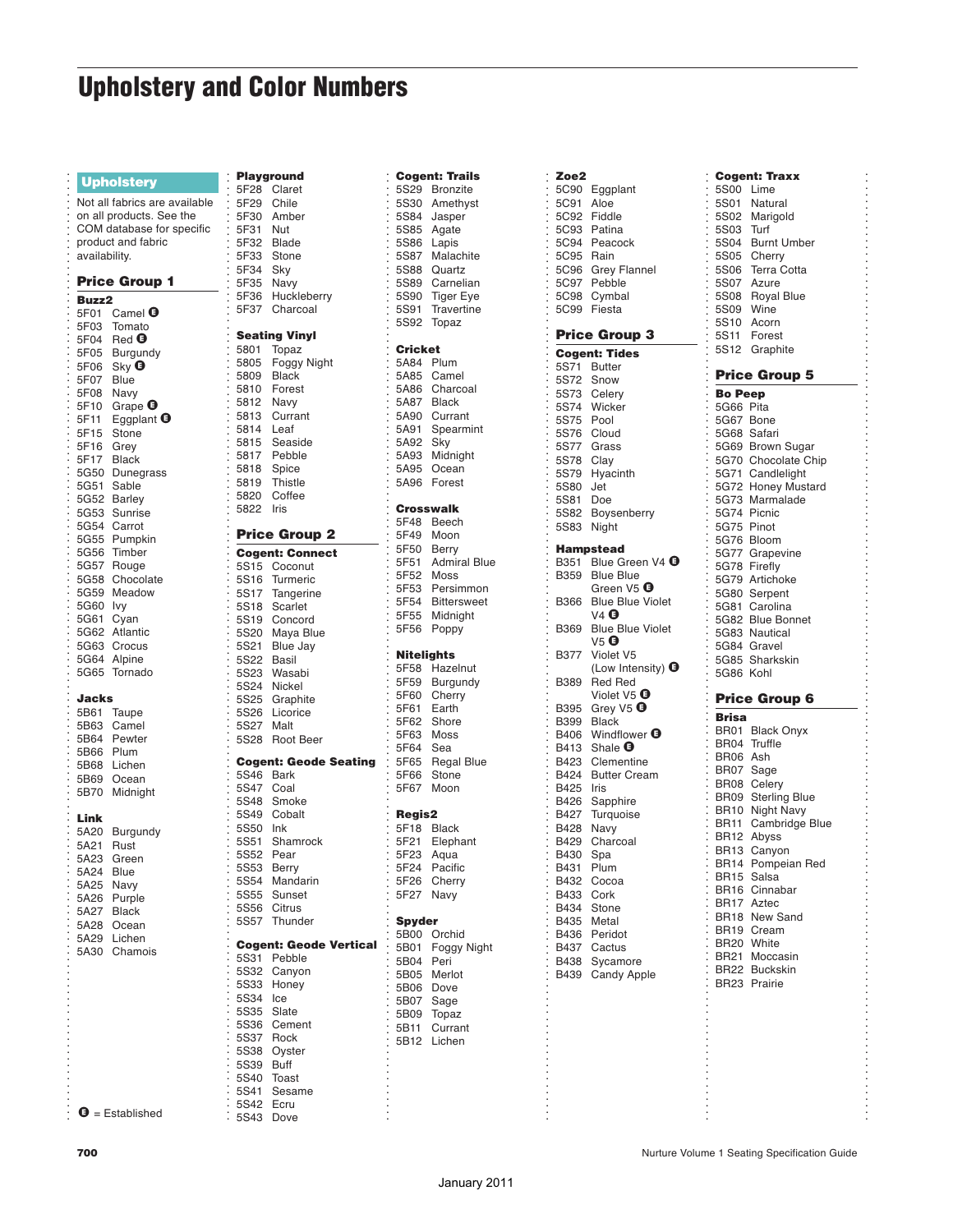. . . . . . . . . . . . . . . . . . . . . . . . . . . . . . . . . . . . . . . . . . . . . . . . . . . . . . . .

| <b>Leather Price Group</b>    | <b>Price Group 4 -</b><br><b>Deal Code 59DD</b> | <b>Price Group 6 -</b><br><b>Deal Code 59DF</b> | <b>Price Group 7 -</b><br><b>Deal Code 59DG</b>  | <b>Price Group</b><br><b>COM/COL</b> |
|-------------------------------|-------------------------------------------------|-------------------------------------------------|--------------------------------------------------|--------------------------------------|
| <b>Black</b><br>L107          |                                                 |                                                 |                                                  | (Customer's Own                      |
| L202 Dusk                     | Astrid - 2747                                   | Acacia - 2843                                   | Amaranth - 2855                                  | <b>Material/Leather)</b>             |
| L203<br><b>Bottle</b>         | At Ease - 3309                                  | Agave - 2847                                    | Baratto - 3266                                   |                                      |
| L207<br>Mahogany              | Bolzano - 3412                                  | Alistair - 2992                                 | Battista - 2718                                  | <b>Fabric Approval and</b>           |
| L220<br>Soapstone             | Bunta - 3360                                    | Allure - 2756                                   | Beam - 2785                                      | Yardage                              |
| L221<br>Rocky                 | Candor - 3306                                   | Amaranth w/o Crypton -                          | Bon Bon - 2749                                   | To confirm whether a                 |
| L224<br>Plum                  | Closed Loop - 2550                              | 2855u                                           | Calm - 2768                                      | particular COM material              |
| L500<br>Camel                 | Easy Going- 3305                                | Amuse - 2767                                    | Cestino - 3270                                   | has already been tested for          |
| L503<br>Navy                  | Free & Easy - 3316                              | Arlington - 2724                                | Chakin - 7146                                    | use on a specific Steelcase          |
| L507 Vineyard                 | Glen Arbor - 3283                               | Barnsbury - 2726                                | Drive-In - 3299                                  | or Nurture product or to             |
|                               | Gujarat - 3357                                  | Bottle Bank - 2869                              | Dwell - 2850                                     | determine actual yardage             |
| <b>Select Surfaces</b>        | Introvert - 2879                                | Cassava - 2838                                  | Faux Sure - 3351                                 | requirements:                        |
|                               | Kalanga - 3359                                  | Chicory - 2993                                  | Juxtaposition - 2744                             | · Visit www.steelcase.com            |
| Designtex                     | Leland - 3281                                   | Converge -2873                                  | Kaleidoscope - 2863                              |                                      |
| For additional information    | Matter of Fact - 3356                           | Copa - 2641                                     | Lorien - H201                                    | <b>For additional</b>                |
| and fabric samples, contact   | Metta - 2681                                    | Coupe - H245                                    | Minuet - 2656                                    | information regarding                |
| your local Designtex sales    | No Frills - 3318                                | Dahlia - 2995                                   | Point - 2783                                     | <b>Customer's Own</b>                |
| representative at             | Nonchalant - 3307                               | Décor - H244                                    | Razor Stripe - 2857                              | <b>Material, call</b>                |
|                               | Omar Seating - 2865                             | Dot to Dot - 2691                               | Samba Otra Vez - 2885                            | 1.888.STEELCASE.                     |
| 1.800.221.1540.               | Sari - 3361                                     | Downtown - 2029                                 | Uptown - 2024                                    |                                      |
|                               | Sarong - 3358                                   | Epiphany - 2734                                 | Ziggurat - 2827                                  | For Nurture products,                |
| The following fabrics are     | Saugatuck - 3284                                | Faconne - 2764                                  |                                                  | call 1.800.342.8562.                 |
| part of the program for-      | To The Point - 3308                             | Friendly Faux - 2008                            | <b>Price Group 8 -</b>                           |                                      |
| merly known as Designtex      | Topiary - 2897                                  |                                                 | <b>Deal Code 59DH</b>                            |                                      |
| Graded-In. These patterns     | Well Rounded - 3317                             | Hula Hoop - 3297                                |                                                  |                                      |
| can be ordered through the    |                                                 | Kenaf - 2859                                    | <b>Biba - H216</b>                               |                                      |
| Select Surfaces order fulfill |                                                 | Kenaf w/o Crypton - 2859u                       | Chandelier - 7354                                |                                      |
| model. These materials are    | <b>Price Group 5 -</b>                          | Klange - 2741                                   | Circumference - 2884                             |                                      |
| available on Steelcase and    | <b>Deal Code 59DE</b>                           | Laureate - 2774                                 | Coppice - 2237                                   |                                      |
|                               | Abex - 2072                                     | Palace - H254                                   | Facets - 7350                                    |                                      |
| Nurture brand products.       |                                                 | Pueblo - 2844                                   | <b>Furrows - 2236</b>                            |                                      |
| See Surface Materials         | Appleseed - 2682                                | Quintessence - 3347                             | Honor Plus - 2547                                |                                      |
| Reference Manual for          | Brooch - 2762                                   | React - 2861                                    | Hue - 2710                                       |                                      |
| complete Select Surfaces      | Café - 2789                                     | Rice - 2858                                     | Meander - 2238                                   |                                      |
| ordering information.         | Caillou - 2778                                  | Rough & Ready - 2016                            | Polygon - 2883                                   |                                      |
|                               | Cascadia - 2733                                 | Salvage - 2867                                  | Thumbnail Sketch - 2841                          |                                      |
| <b>Price Group 2 -</b>        | Crossover - 2683                                | Seed - 2839                                     | Titanium - 2842                                  |                                      |
| <b>Deal Code 59DB</b>         | Fonte - 2796                                    | Senna - 2848                                    | Torsade - 7358                                   |                                      |
| Bee - 4975                    | Halos - 2899                                    | Sequence - 2742                                 | Wire - 2743                                      |                                      |
| Ludington - 3285              | Kabuki - 2794                                   | Sock Hop - 3298                                 |                                                  |                                      |
| Sandpiper - 2893              | Metaphor - 2877                                 | Soda Pop - 2868                                 | <b>Price Group 9 -</b>                           |                                      |
|                               | Protect - 2852                                  | Square - 2788                                   |                                                  |                                      |
| <b>Price Group 3 -</b>        | Salon - 2797                                    | Swing Set - 2421                                | <b>Deal Code 59DJ</b>                            |                                      |
| <b>Deal Code 59DC</b>         | Surface - 2787                                  | Tangent - 2875                                  | Bangles - 7352                                   |                                      |
|                               | Sustain - 2851                                  | Tartan - 2994                                   | Belvedere - 3275                                 |                                      |
| Boyne - 3280                  | Synchronize - 2876                              | Teddy - H236                                    | Gotham - 2390                                    |                                      |
| Crossroads - 2895             | Tailored Stripe - 2763                          | Terrain - 2846                                  | Gramercy - 2599                                  |                                      |
| Great Lakes - 3282            | Terrasse - 2795                                 |                                                 | Hofburg - 3276                                   |                                      |
| Lagoon - 4977                 | $V-2957$                                        | Thermo - 2872                                   | Yorkshire - 2771                                 |                                      |
| Prairie - 2552                |                                                 | Transpose - 2874                                |                                                  |                                      |
| Rocket - 2693                 |                                                 | Tumbleweed - 2845                               | <b>Price Group 10 -</b><br><b>Deal Code 59DK</b> |                                      |
|                               |                                                 |                                                 | <b>Chalet - 3290</b>                             |                                      |
|                               |                                                 |                                                 |                                                  |                                      |
|                               |                                                 |                                                 | Kanthas - H238                                   |                                      |
|                               |                                                 |                                                 | Links - 7353                                     |                                      |
|                               |                                                 |                                                 | Lolland - 3263                                   |                                      |
|                               |                                                 |                                                 |                                                  |                                      |
|                               |                                                 |                                                 |                                                  |                                      |
|                               |                                                 |                                                 |                                                  |                                      |
|                               |                                                 |                                                 |                                                  |                                      |
|                               |                                                 |                                                 |                                                  |                                      |
|                               |                                                 |                                                 |                                                  |                                      |
|                               |                                                 |                                                 |                                                  |                                      |
|                               |                                                 |                                                 |                                                  |                                      |
|                               |                                                 |                                                 |                                                  |                                      |
|                               |                                                 |                                                 |                                                  |                                      |
|                               |                                                 |                                                 |                                                  |                                      |
|                               |                                                 |                                                 |                                                  |                                      |
|                               |                                                 |                                                 |                                                  |                                      |
|                               |                                                 |                                                 |                                                  |                                      |
|                               |                                                 |                                                 |                                                  |                                      |
|                               |                                                 |                                                 |                                                  |                                      |

,我的时候,我的时候,我的时候我的时候,我的时候我的时候,我的时候我的时候,我的时候我的时候,我的时候我的时候,我的时候我的时候,我的时候我的时候,我的时候我的时候,我

.

**Surface Materials**

**Surface Materials**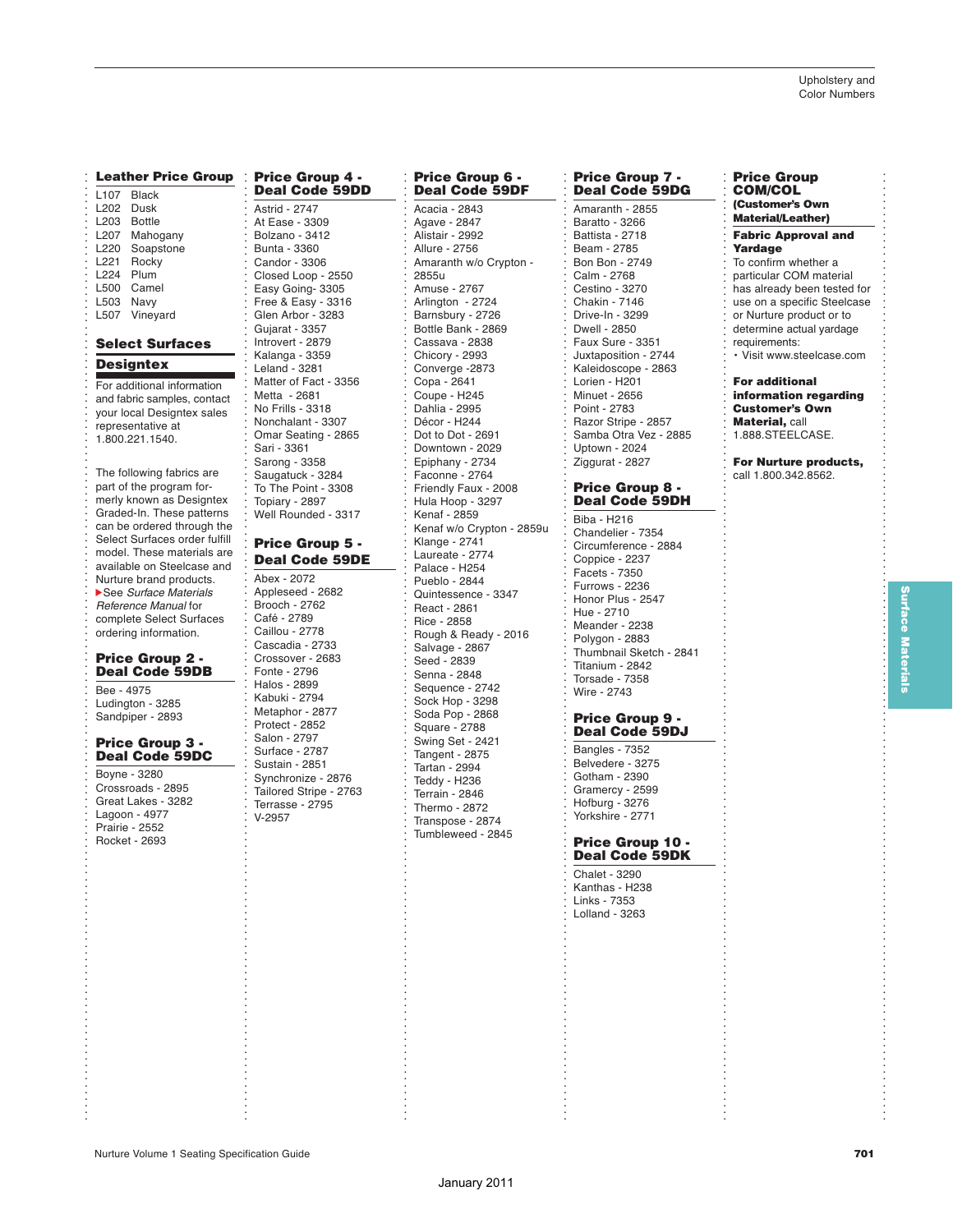## <span id="page-29-0"></span>**Nurture Graded-In Programs**

. . . . . . . . . . . . . . . . . . . . . . . . . . . . . . . . . . . . . . . . . . . . . . . . . . . . . . . . . . . . . . . . . . . . . . . . . . . . . . . . . . . . . . . . . . . . . . . . . . . . . . . . . . . . . . . . . . . .

### **Nurture Graded-In Program: Acrylic Panel**

. . . . . . . . . . . . . . . . . . . . . . . . . . . . . . . . . . . . . . . . . . . . . . . . . . . . . . . . . . . . . . . . . . . . . . . . . . . . . . . . . . . . . . . . . . . . . . . . . . . . . . . . . . . . . . . . . . . . . . . . . . . . . . . . . . . . . . . . . . . . . . .

**A collection of acrylic panels** are available as part of a Graded-In Program. The collection is from the [Designtex](http://www.designtex.com) Fusion offering.

These acrylic panels are Graded-In for the Sonata product only. The collection on these pages is not Graded-In for other Steel-case brands or product lines.

To order these acrylic panels, enter the deal code which corresponds with the acrylic panel price group.

| <b>Price</b> | Deal        |
|--------------|-------------|
| Group        | Code        |
| 1            | <b>65DA</b> |
| $\mathbf{2}$ | <b>65DB</b> |
| з            | 65DC        |
| 4            | <b>65DD</b> |

Then enter the acrylic panel information in the Special Acrylic Panel Information pop up window. If prompted, enter the deal code DSGNTX0002 based on the acrylic panel supplier.

### **[Designtex](http://www.designtex.com)**

### **Fusion Offering**

**Price Group 1**

| Blueberry           |
|---------------------|
| Bluestone           |
| Bubblegum           |
| Canary              |
| <b>Candy Apple</b>  |
| Etch                |
| Grape               |
| <b>Key Lime</b>     |
| Lemon               |
| Periwinkle          |
| Plum                |
| Red                 |
| Sea                 |
| Searchlight         |
| Slate               |
| Tangerine           |
| White               |
| <b>White Dot</b>    |
| <b>White Rain</b>   |
| <b>White Ribbon</b> |
|                     |
|                     |
|                     |
|                     |
|                     |
|                     |

### **Price Group 2** Berry Grid Bone Linen Cloud Grid Espresso Sketch Flame Sketch Flannel Linen Granny Smith Grid Grapefruit Grid Halo Honey Sketch Ice Sketch . . . . . . . . . . . . . . . . . . . . . . . . . . .

Noir Linen Orange Grid Pistachio Sketch Reef Linen Scarlet Sketch Sky Grid Tiki Stalk Windowbox

### **Price Group 3**

Kenya Rush Ogee Prairie Stalk Savannah Rush **Straws** 

**Price Group 4**

Coil Convection Desert Stalk 50% More Drink Tray Fingerprints Grassland Green Sheer Leaf Illumination Large Sheer Leaf Maroon Sheer Leaf Plain Rock Candy Sapphire Rock Candy Small Sheer Leaf Toffee Sheer Leaf

Underwood

**Nurture Graded-In Program: Solid Surface**

. . . . . . . . . . . . . . . . . . . . . . . . . . . . . . . . . . . . . . . . . . . . . . . . . . . . . . . . . . . . . . . . . . . . . . . . . . . . . . . . . . . . . . . . . . . . . . . . . . . . . . . . . . . . . . . . . . . . . . . . . . . . . . . . . . . . . . . . . . . . . . .

## **A collection of solid**

**surfaces** are available as part of a Graded-In Program. The collection is from the Corian solid surface offering.

These solid surfaces are Graded-In for the Folio, Sonata, Sync, Senza, Tava, and Leela products only. The collection on these pages is not Graded-In for other Steelcase brands or product lines.

To order these solid surfaces, enter the deal code which corresponds with the solid surface price group.

| Price | Deal        |
|-------|-------------|
| Group | Code        |
| Δ     | <b>29DA</b> |
| в     | <b>29DB</b> |
| c     | <b>29DC</b> |
| D     | <b>29DD</b> |
| Е     | <b>29DE</b> |
|       |             |

Then enter the solid surface information in the Special Solid Surface Information pop up window. If prompted, enter the deal code CORIAN0001 based on the solid surface supplier.

### **Corian**

**Solid Surface Offering**

**Price Group A**

Glacier White

### **Price Group B**

Abalone Aurora Cameo White Canyon Cobalt Flint Maui Mojave Moss Platinum Sahara Sand Sandstone Savannah Silt Tarragon Vanilla

### **Price Group C**

. . . . . . . . . . . . . . . . . . . . . . . . . . . . . . . . . . . . . . . . . . . . . . . . . . . . . . . . . . . . . . . . . . . . . . . . . . . . . . . . . . . . . . . . . . . . . . . . . . . . . . . . . . . . . . . . . . . . . . . . . . . . . . . . . . . . . . . . . . . . . . .

Acorn Adobe Bethany Blue Crush Blue Pebble Canyon Trail Cocoa Brown Cottage Lane Doeskin Fossil Granola Gray Fieldstone Gray Pebble Mardi Gras Matterhorn Medea Mosaic Night Sky Oat Pine Riviera Sage Graystone Shale Silver Birch Stone Harbor Suede **Willow** 

### **Price Group D**

Anthracite Azurite Bronze Patina Bronzite Concrete Copperite Designer White Dove Fawn Graphic Blue Green Tea Hot Lilac Mandarin Nocturne **Olivite** Pompeii Red Raffia Rice Paper Serene Sage **Silverite** Sun **Tranquil** Venaro White **Whisper** White Jasmine

Arctic Lime Arctic Mint Arctic Strawberry Aztec Gold Blueberry Ice Burled Beach Chamois Cinnabar Cirrus White Clam Shell Earth Ecru Elderberry Glacier Ice **Graylite** Jasmine Juniper Lava Rock Lime Ice Mint Ice Natural Gray Rain Cloud Rosemary Saffron Sagebrush Sandalwood Slate Sonora Sorrel Strawberry Ice Thyme **Tumbleweed** Verde Witch Hazel

**Price Group E**

. . . . . . . . . . . . . . . . . . . . . . . . . . . . . . . . . . . . . . . . . . . . . . . . . . . . . . . . . . . . . . . . . . . . . . . . . . . . . . . . . . . . . . . . . . . . . . . . . . . . . . . . . . . . . . . . . . . . . . . . . . . . . . . . . . . . . . . . . . . . . . .

Aqualite Arctic Blueberry Arctic Ice

. . . . . . . . . . . . . . . . . . . . . . . . . . . . . . . . . . . . . . . . . . . . . . . . . . . . . . . . . . . . . . . . . . . . . . . . . . . . . . . . . . . . . . . . . . . . . . . . . . . . . . . . . . . . . . . . . . . . . . . . . . . . . . . . . . . . . . . . . . . . . . .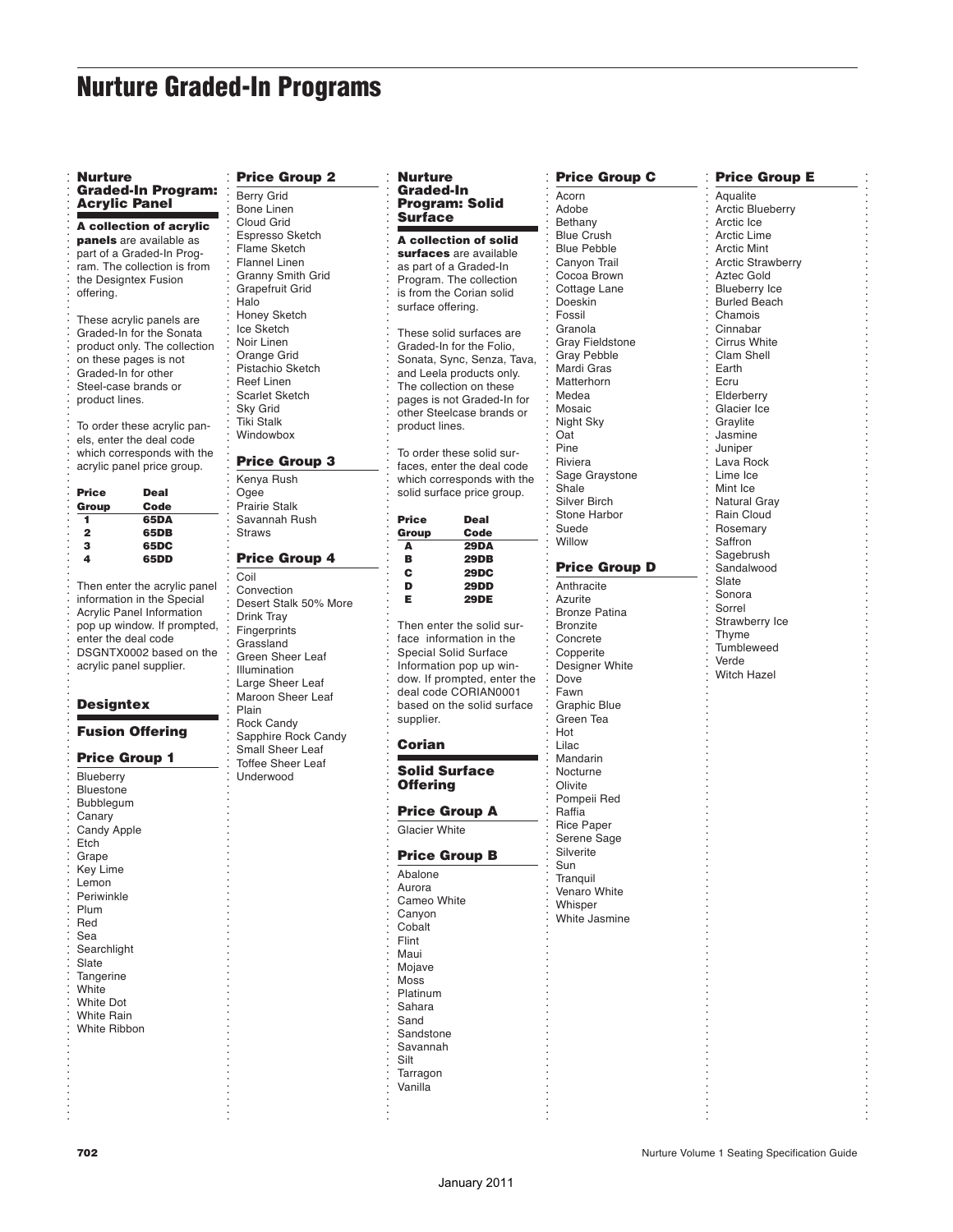. . . . . . . . . . . . . . . . . . . . . . . . . . . . . . . . . . . . . . . . . . . . . . . . . . . . . . . . . . . . . . . . . . . . . . . . . . . . . . . . . . . . . . . . . . . . . . . . . . . . . . . . . . . . . . . . . . . . . . . . . . . . . . . . . . . . . . . . . . . . . . .

### **Nurture Graded-In Program: Upholstery**

. . . . . . . . . . . . . . . . . . . . . . . . . . . . . . . . . . . . . . . . . . . . . . . . . . . . . . . . . . . . . . . . . . . . . . . . . . . . . . . . . . . . . . . . . . . . . . . . . . . . . . . . . . . . . . . . . . . . . . . . . . . . . . . . . . . . . . . . . . . . . . . . . . . . . . . . . . . . . . . . . . . . . . . . . . . . . . . . . . . . . . . . . . . . . . . . . . . . . . . . . . . . . . . . . . . . . . . . . . . . . . . . . . . . . . . . . . . . . . . . . . . . . . . . . . . . . . . . . . . . . . . . . . . . . . . . . . . . . . . . . . . . . .

**A collection of textiles** are available as part of a Graded-In Program. The collection from the leading suppliers in the market consists of high-performance textiles that meet the demands of healthcare environments. Note that not all fabrics can be applied to all seating products. Refer to the Steelcase COM database for the most current application information.

To order these fabrics, enter the deal code which corresponds with the fabric price group.

| <b>Price</b>          | Deal        |
|-----------------------|-------------|
| Group                 | Code        |
| $\mathbf{2}$          | <b>59DB</b> |
| з                     | 59DC        |
| 4                     | 59DD        |
| 5                     | <b>59DE</b> |
| 6                     | <b>59DF</b> |
| 7                     | 59DG        |
| 8                     | <b>59DH</b> |
| 9                     | 59DJ        |
| 10                    | <b>59DK</b> |
| Then enter the fabric |             |

information in the Special Fabric Information pop up window. Enter the appropriate deal code from the list below, based on the fabric supplier.

**Supplier Deal Code**<br>Architex ARCHTX000 Architex ARCHTX0001<br>ArcCom ARCCOM000 ARCCOM0001 CF Stinson CFSTIN0001<br>Designtex DSGNTX000 DSGNTX0001 Maharam MAHARA0001 Momentum MOMENT0001 Ultrafabrics ULTRAF0001 Fabric application direction must be specified. See [page 706](#page-33-0) for Fabric Application Direction Guidelines to ensure fabric is specified in the correct direction.

| Architex                         | <b>Price Group 5</b>         | <b>Price Gro</b>           |
|----------------------------------|------------------------------|----------------------------|
| <b>Price Group 5</b>             | Alamo                        | Abacus                     |
|                                  | Frontier                     | Aline                      |
| Daytona                          | Pebble Beach<br>Shimmer      | <b>Bauble</b>              |
| <b>Price Group 6</b>             | Silver Birch                 | Beat Box<br><b>Bounce</b>  |
|                                  | Silverado                    | Broadway                   |
| Ellipse                          | Strata                       | <b>Bubbly</b>              |
| Joy<br>Linen                     |                              | Cadence                    |
| Locker Room                      | <b>Price Group 6</b>         | Ferry Bridge               |
| Matrix                           | Allegra                      | Flora                      |
| Radius                           | <b>Bravo</b>                 | Forsythia                  |
|                                  | Cassio                       | Gramercy Pa<br>Hemisphere  |
| <b>Price Group 7</b>             | Checkmate<br>Chit-Chat       | Hydro                      |
| Animal                           | Etch                         | Jardin                     |
| Canteen                          | <b>Fireflies</b>             | Kalahari                   |
| Daybreak<br>Fish Out Of Water    | Gatsby                       | Kensington                 |
| Patent                           | Gem                          | Link                       |
| Pick Up Sticks                   | Grassland                    | Masquerade<br>Nikko        |
| Plain Jane                       | Hopscotch                    | Oasis                      |
| Sprig                            | House of Cards               | Posh                       |
| Tibet                            | Jing<br>Leonardo             | Radiant                    |
| Your Bird Can Sing               | Lotus                        | Salsa                      |
|                                  | Matrix                       | Savannah                   |
| <b>Price Group 8</b>             | Palatine                     | Seagrass                   |
| Authentec                        | Sierra                       | Sherwood                   |
| <b>Bonnie</b><br>Braid           | South Street                 | Spring<br>Stonehenge       |
| Delight                          | Suede Sensation              | Symphony                   |
| Easton                           | Terra<br>Tribeca             | Tango                      |
| Hyde                             | Trio                         | Tuscany                    |
| Kenga                            | Vibrato                      | Victoria                   |
| Mabel                            | Willow                       | Volley                     |
| Nili                             |                              | Tatami                     |
| Ruth<br>Sarah                    | <b>Price Group 7</b>         | Yoyo                       |
| Spellbound                       | Aruba                        | <b>Price Gro</b>           |
| Tegan                            | Ashanti                      | Circuit                    |
| Vanish                           | <b>Bourbon Street</b>        | Diamond De                 |
| Voila                            | <b>Bronco</b><br>Carnival    | Esprit                     |
|                                  | Chinchilla                   | Gamble                     |
| <b>Price Group 9</b>             | Chinchilla Brights           | Juliet                     |
| <b>Bamboo Mate</b>               | Chinchilla with GSP          | Kendo                      |
| <b>Brook</b>                     | Dorset                       | <b>Lily Pond</b><br>Piazza |
| <b>Burst</b><br><b>Follow Me</b> | Eclipse                      | Riviera                    |
| Morin                            | Élan<br><b>Grand Central</b> | Royal Garde                |
| Ripples                          | Heirloom                     | Spotlight                  |
| Thrive                           | <b>High Rise</b>             | Strand-It                  |
|                                  | Iguana                       |                            |
| <b>Price Group 10</b>            | Intaglio                     | <b>Price Gro</b>           |
| Pelle                            | Iron Gate                    | Botany 101                 |
|                                  | Mirage                       | Fantasia                   |
|                                  | Moon Beam                    | Far Out<br>Francesca V     |
| <b>Arc-Com</b>                   | Mystique<br>Notting Hill     | Francesca V                |
| Arc-Com Graded-In fabrics        | Panache                      | Groovy                     |
| can only be used on              | Pinball                      | Sagrada                    |
| Nurture brand products.          | Pinpoint                     | Uptown                     |
| <b>Price Group 4</b>             | Pong                         | <b>Wind Chime</b>          |
|                                  |                              |                            |
|                                  | Quadrant                     |                            |
| Duchess                          | Rhythm                       |                            |
| Durango                          | Sublime                      |                            |
| Illusion                         | <b>Sutton Place</b>          |                            |
| Lancaster                        | Sylvan<br>Vibe               |                            |
|                                  | Whirlwind                    |                            |
|                                  | Wonderland                   |                            |

**Price Group 8** ıcus e ible Beat Box nce adway bly lence ry Bridge `a sythia mercy Park nisphere Iro din ahari isington squerade Nikko sis Posh liant Salsa annah igrass rwood ng nehenge iphony go cany oria ey ami o **Price Group 9** Circuit mond Derby rit nble  $et$ ıdo Pond zza era al Garden tlight Strand-It **Price Group 10** any 101 tasia Out ncesca Wool ncesca Wool II

. . . . . . . . . . . . . . . . . . . . . . . . . . . . . . . . . . . . . . . . . . . . . . . . . . . . . . . . . . . . . . . . . . . . . . . . . . . . . . . . . . . . . . . . . . . . . . . . . . . . . . . . . . . . . . . . . . . . . . . . **CF Stinson Price Group 3** Avant Bistro Laredo Moccasin Naugasoft Oakwood Rally Whisper **Price Group 4** Checkmate Cumulus Oxford Rialto Shantung Simplicity Symphony Classic Tendril **Tessuto** Ziggy **Price Group 5** Chroma **Cirque** Crypton Persuasion Dash GeoMet Liquid **Matrix** Napa Raffia Script Snuggle Southampton Whitney

. . . . . . . . . . . . . . . . . . . . . . .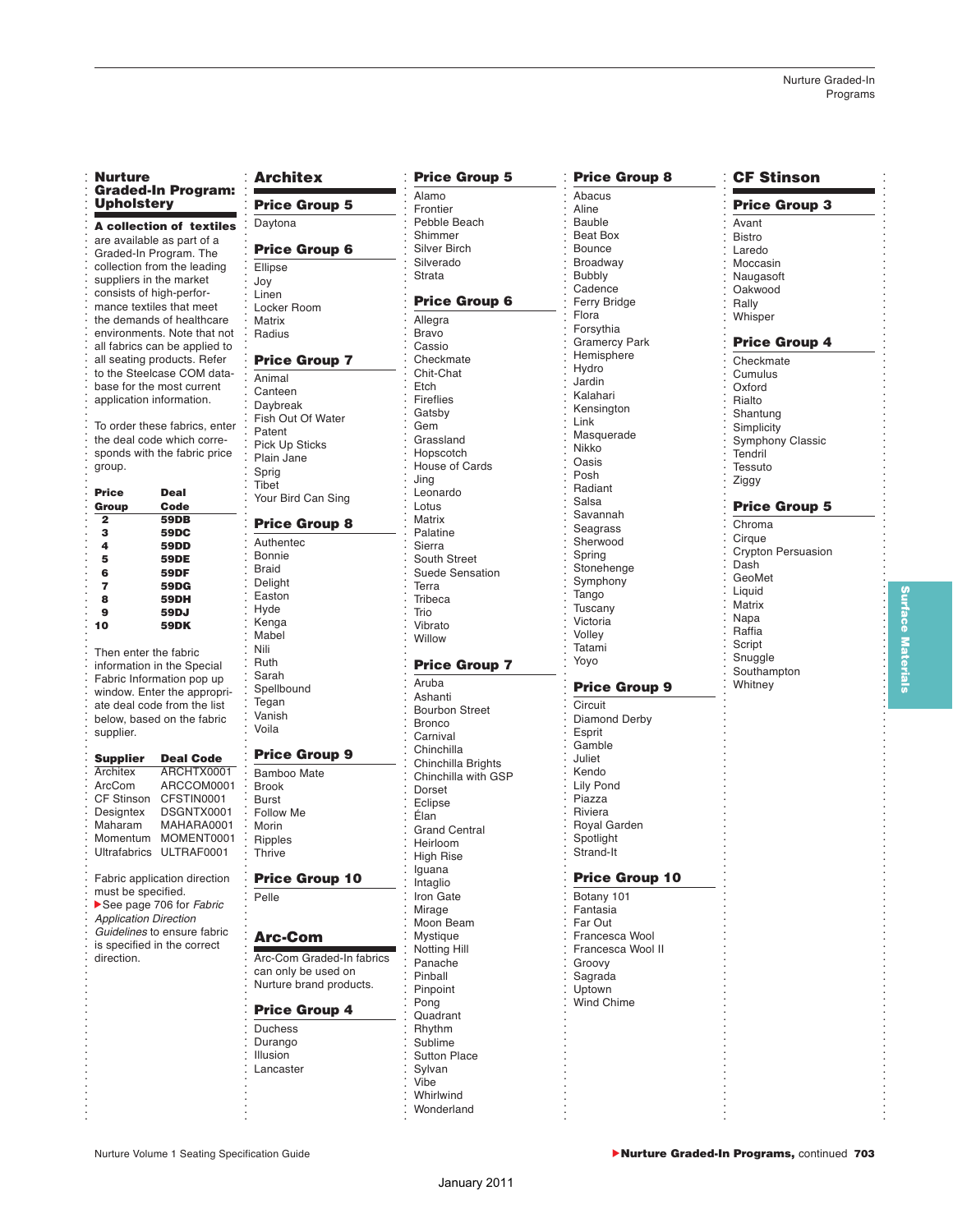. . . . . . . . . . . . . . . . . . . . . . . . . . . . . . . . . . . . . . . . . . . . . . . . . . . . . . . . . . . . . . . . . . . . . . . . . . . . . . . . . . . . . . . . . . . . . . . . . . . . . . . . . . . . . . . . . . . . . . . . . . . . . . . . . . . . . . . . . . . . . . .

### . . . . . . . . . . . . . . . . . . . . . . . . . . . . . . . . . . . . . . . . . . . . . . . . . . . . . . . . . . . . . . . . . . . . . . . . . . . . . . . . . . . . . . . . . . . . . . . . . . . . . . . . . . . . . . **Price Group 6** Aspen (by Patty Madden) Banyan (by Patty Madden) Bari (by Patty Madden) Beeline Bower Capreni (by Patty Madden) Catwalk Cozy Echelon (by Patty Madden) Eli (by Patty Madden) Equinox Filament (by Patty Madden) First Impression (by Patty Madden) In the Round (with Sta-Kleen) Iridescence (by Patty Madden) Loose Leaf (by Patty Madden) Martini (by Patty Madden) Match Point Olympus (by Patty Madden) Over Under (by Patty Madden) **Pinstripe** Ring Tones (by Patty Madden) Rivera (by Patty Madden) Sundance (with Sta-Kleen) Synthesis (by Patty Madden) Vibe Ybor (by Patty Madden) **Price Group 7** Adirondack Balance Beam Block Party Brio Carat Colden Couplet **Courtyard** Crush Dodgeball Folio Hands On Impulse Labyrinth Lucky Charm

### Mingle Optic with Agion **Pathways** Petals **Raquette** Silverado with Agion **Sterling** Straight and Narrow Sunburst **Tweed Twist** Wink

**Price Group 8** Aloha Champlain Chi with Agion Daddy-O with Agion **Eclipse** Flutter Good Fortune with Agion Hoopla Panache Tatami with Agion True Path with Agion Tuscan Lattice Umbrian Rain Umbrian Stripe Vintage **Wired** Zen Garden with Agion **Price Group 9**

### Double-Time with Agion Haiku with Agion In the Groove with Agion Jam Session with Agion Jump with Agion Now and Zen with Agion Tuscan Forest Tuscan Garden Tuscan Hills Umbrian Landscape Umbrian Village Up Tempo with Agion

### **Price Group 10**

Glisten Mesa Sedona Tender Tuscan Toile Verve with Agion Volterra-HC

### **[Designtex](http://www.designtex.com)**

### **Price Group 4**

Bolzano Kalanga Metta Parga Rondine Sorano Spandau Tarascon

. . . . . . . . . . . . . . . . . . . . . . . . . . . . . . . . .

### **Price Group 5**

Alcazar Annex Avenza Breena Figure Eight Incognito Incognito Pearl Inside Edge Leafette Prism Riga Rumeli Skylark

### **Price Group 6**

. . . . . . . . . . . . . . . . . . . . . . . . . . . . . . . . . . . . . . . . . . . . . . . . . . . . . . . . . . . . . . . . . . . . . . . . . . . . . . . . . . . . . . . . . . . . . . . . . . . . . . . . . . . . . . . . . . . . . . . . . . . . . . . . . . . . . . . . . . . . . . .

Acacia Agave Alistair Amuse Arlington **Bounce** Cassava Chicory Copa Dahlia Dot to Dot Downtown Drawing Straws Friendly Faux Gujarat Hula Hoop Kenaf Lindos Pueblo **Quintessence** Rice Seed Tartan Terrain Tumbleweed Vinca

### **Price Group 7**

**Alemany** Alkai Amaranth w/Crypton Barnsbury Basket Weaver Bossa Nova Calm Clovis Details Dodge Ball Dodge Ball Too Faux Sure Four Square Jungle Gym Line Item Mena Pasa Doble Pattino Prana Samba Samba Otra See Saw Sprocket Swing Set Tinos Tupi Uptown Widget **Price Group 8** Bon Bon Boreas Honor Plus Minuet Southside

### **Price Group 10**

Journey

**Maharam Price Group 5 Article** Ledger

. . . . . . . . . . . . . . . . . . . . . . . . . . . . . . . . . . . . . . . . . . . . . . . . . . . . . . . . . . . . . . . . . . . . . . . . . . . . . . . . . . . . . . . . . . . . . . . . . . . . . . . . . . . . . . . . . . . . . . . . . . . . . . . . . . . . . . . . . . . . . . .

### **Price Group 6**

**Candid** Chime Flicker Lariat Petal Quick Reverie **Price Group 7** Align

Assemblage Basket Weaver Beside Blossom Chance Comment Corner Current Dart Droplet Floret Kernel Scuba Shimmy Stroll Swerve Trait Venn Verse Wafer

### **Price Group 8**

Akimbo Alley Bop Box Cavort Crush Decode Double Check Intertwine Panache Scout Skate Token Upright **Wrought** 

### **Price Group 9**

Canopy Chenille Cord **Momentum**

. . . . . . . . . . . . . . . . . . . . . . . . . . . . . . . . . . . . . . . . . . . . . . . . . . . . . . . . . . . . . . . . . . . . . . . . . . . . . . . . . . . . . . . . . . . . . . . . . . . . . . . . . . . . . . . . . . . . . . . . . . . . . . . . . . . . . . . . . . . . . . .

Momentum graded-in fabrics can only be used on Nurture brand products.

. . . . . . . . . . . . . . . . . . . . . . . . . . . . . . . . . . . . . . . . . . . . . . . . . . . . . . . . . . . . . . . . . . . . . . . . . . . . . . . . . . . . . . . . . . . . . . . . . . . . . . . . . . . . . . . . . . . . . . . . . . . . . . . . . . . . . . . . . . . . . . .

**Price Group 3** Cashmere

### **Price Group 4**

Array Crete Fleck Sublime Tatami

**Price Group 5**

Bravo Crypton Suede Echo Evoke Foray Jolt Kinetic Lumiere Max Smart Suede Tact **Price Group 6**

Amenity Bandwidth Brea Busybody Clue **Crux** Delmonico Hyphen Icon Jax Locale Maxim Paragon **Query** Radiate Rio Topanga **Tweed** Viva Zoom

**Price Group 7**

Calabasas Feliz Frolic Huntington Jest Narration Premise Recollection Schmooze Soma Sway Telegram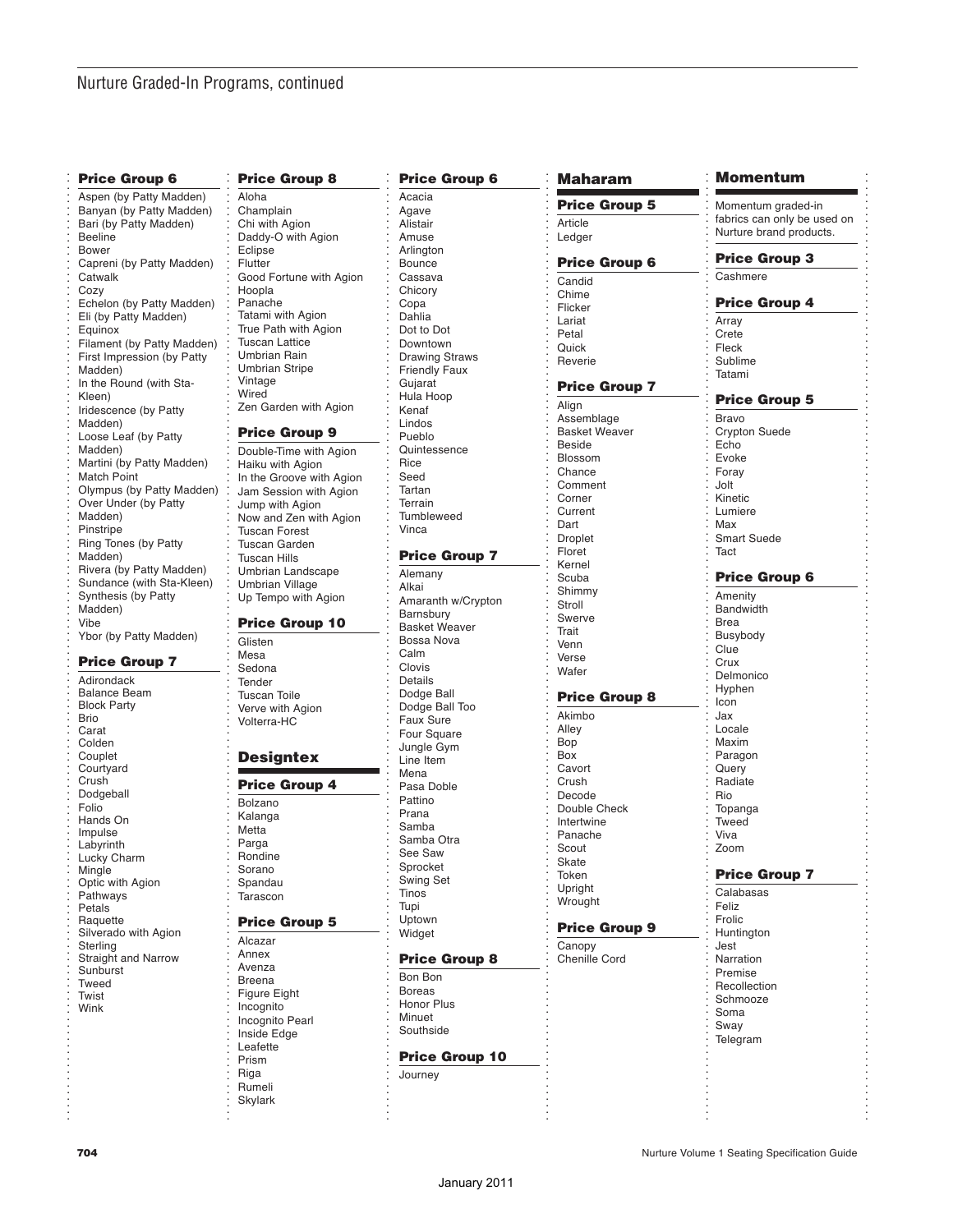# $\vdots$ **Price Group 8**  $\begin{array}{c} \vdots \\ \vdots \\ \vdots \end{array}$ Ardour Catalogue<br>Charade Inhabit Pomona **Price Group 9** Effloresce Emanate **Ultrafabrics Price Group 6 Ultraleather Plus** Ultraleather Promessa  $\frac{1}{2}$ . . . . . . . . . . . . . . . . . . . .  $\begin{bmatrix} 1 \\ 1 \\ 2 \end{bmatrix}$ . . . . . . . . . .  $\vdots$

. . . . . . . . . . . . .

 $\vdots$ 

**Surface Materials**